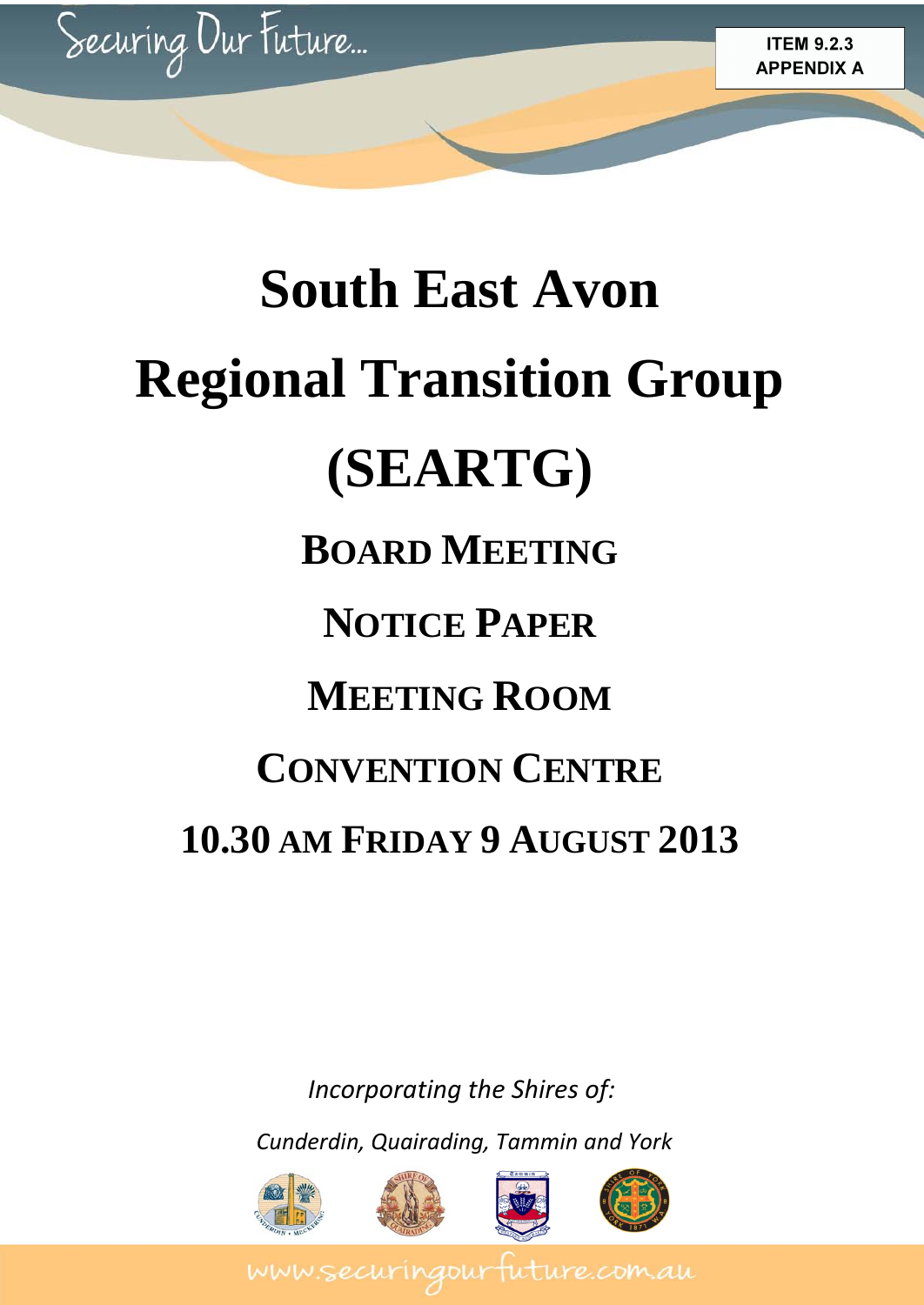# SOUTH EAST AVON REGIONAL TRANSITION GROUP  $(S E A R T G)$

# **B O A R D M E E T I N G**

# **NOTICE PAPER**

# MEETING ROOM – CONVENTION CENTRE 10.30 AM FRIDAY, 9 AUGUST 2013

# **1. DECLARATION OF OPENING/ANNOUNCEMENT OF VISITORS**

- 1.1 Opening
- 1.2 Announcement of Visitors

Invitations extended to:

- Ms Caroline Tuthill Senior Project Officer Department of Local Government.
- Mr Tony Brown Executive Manager Governance and Strategy Government Association – Western Australian Local Government Association.
- Ms Joanne Burges Regional Co-Operation Manager Western Australian Local Government Association

# **2. RECORD OF ATTENDANCE/APOLOGIES/LEAVE OF ABSENCE**

- 2.1 Present
- 2.2 Apologies
- 2.3 Leave of Absence

# **3. DEPUTATIONS/PRESENTATIONS**

- 3.1 Deputations
- 3.2 Presentations

# **4. CONFIRMATION OF MINUTES**

4.1 South East Avon Regional Transition Group Board Meeting held at the Shire of Cunderdin Community Resource Centre on Thursday, 11 July 2013.

#### **5. ANNOUNCEMENT BY PRESIDING MEMBER WITHOUT DISCUSSION**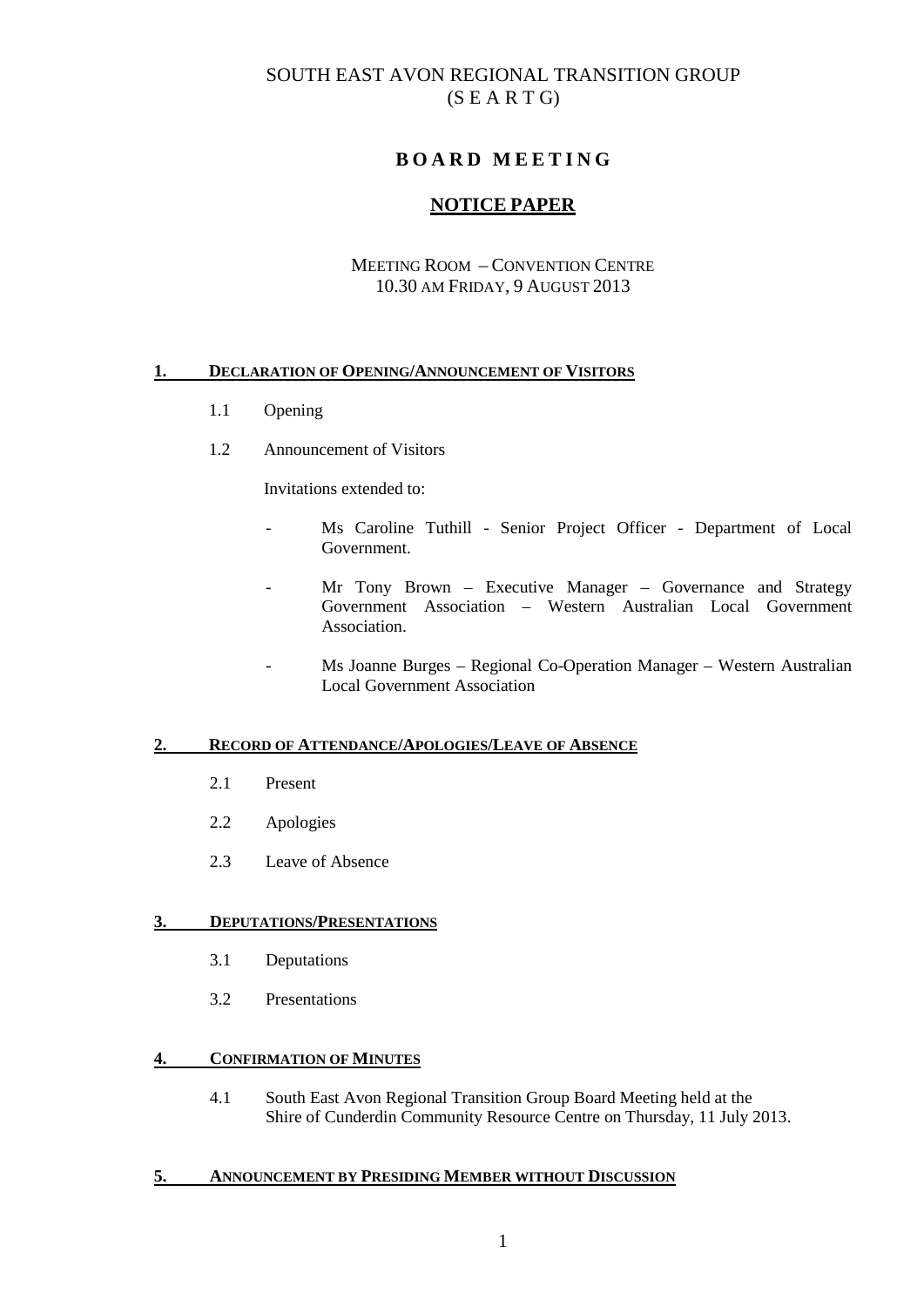# **6. MATTERS FOR DISCUSSION**

- (a) Feedback on Advisory Board meetings with the respective communities.
- (b) Poll Provision Legislation proposed amendments update.
- (c) Strategies and directions.
- (d) Other Business.

# **7. BOARD MEMBERS' MOTIONS OF WHICH PREVIOUS NOTICE HAS BEEN GIVEN**

#### **8. NEW BUSINESS OF AN URGENT NATURE**

# **9. NEXT SOUTH EAST AVON REGIONAL TRANSITION BOARD MEETING**

# **10. CLOSURE OF MEETING**

\*\*\*\*\*\*\*\*\*\*\*\*\*\*\*\*\*\*\*\*\*\*\*\*\*\*\*\*\*\*\*\*\*\*\*\*\*\*\*\*\*\*\*\*\*\*\*\*\*\*\*\*\*\*\*\*\*\*\*\*\*\*\*\*\*\*\*\*\*\*\*\*\*\*\*\*\*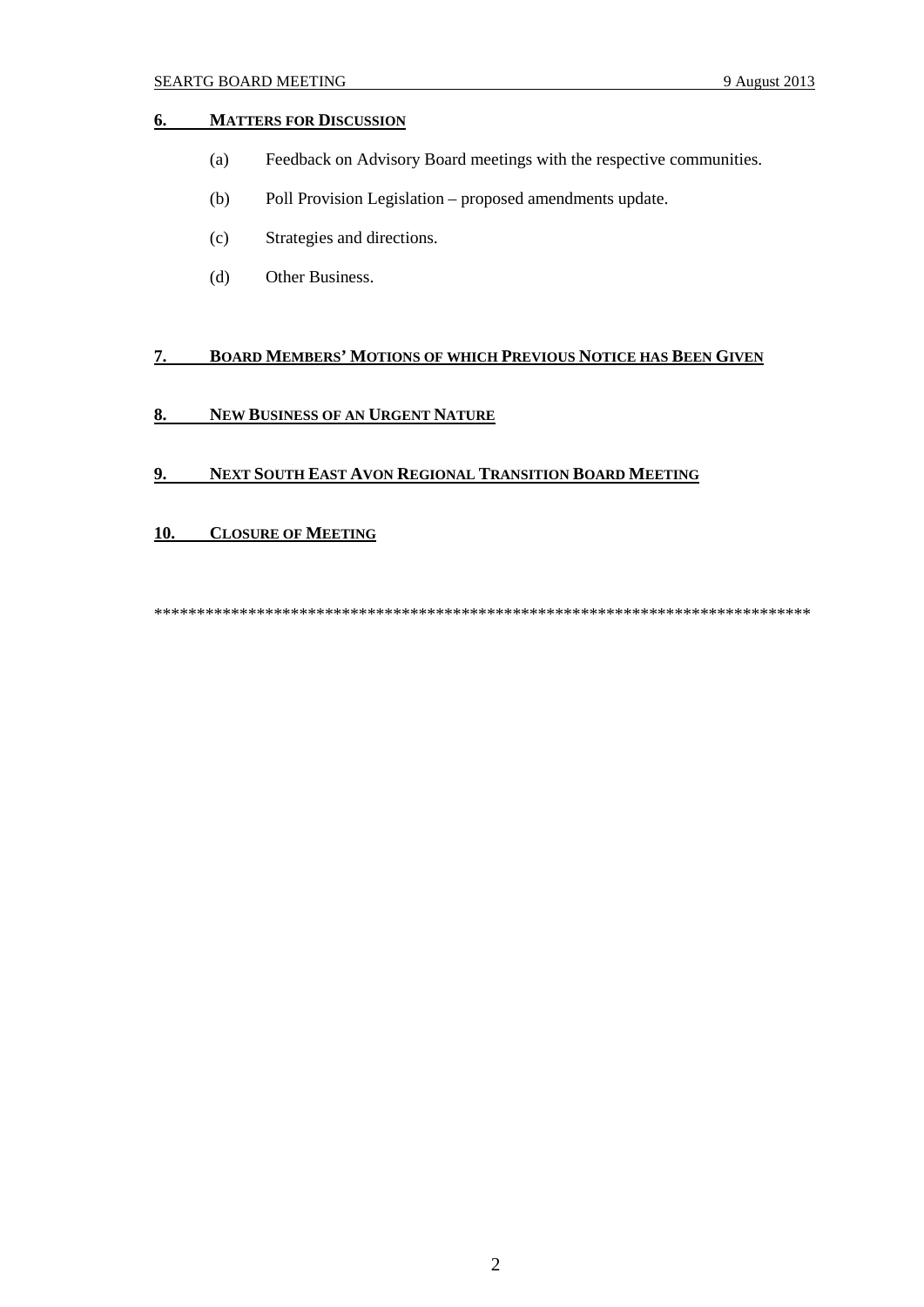

# **M I N U T E S S E A R T G BOARD MEETING 11 JULY 2013**

**South East Avon Regional Transition Group**  Cunderdin, Quairading, Tammin and York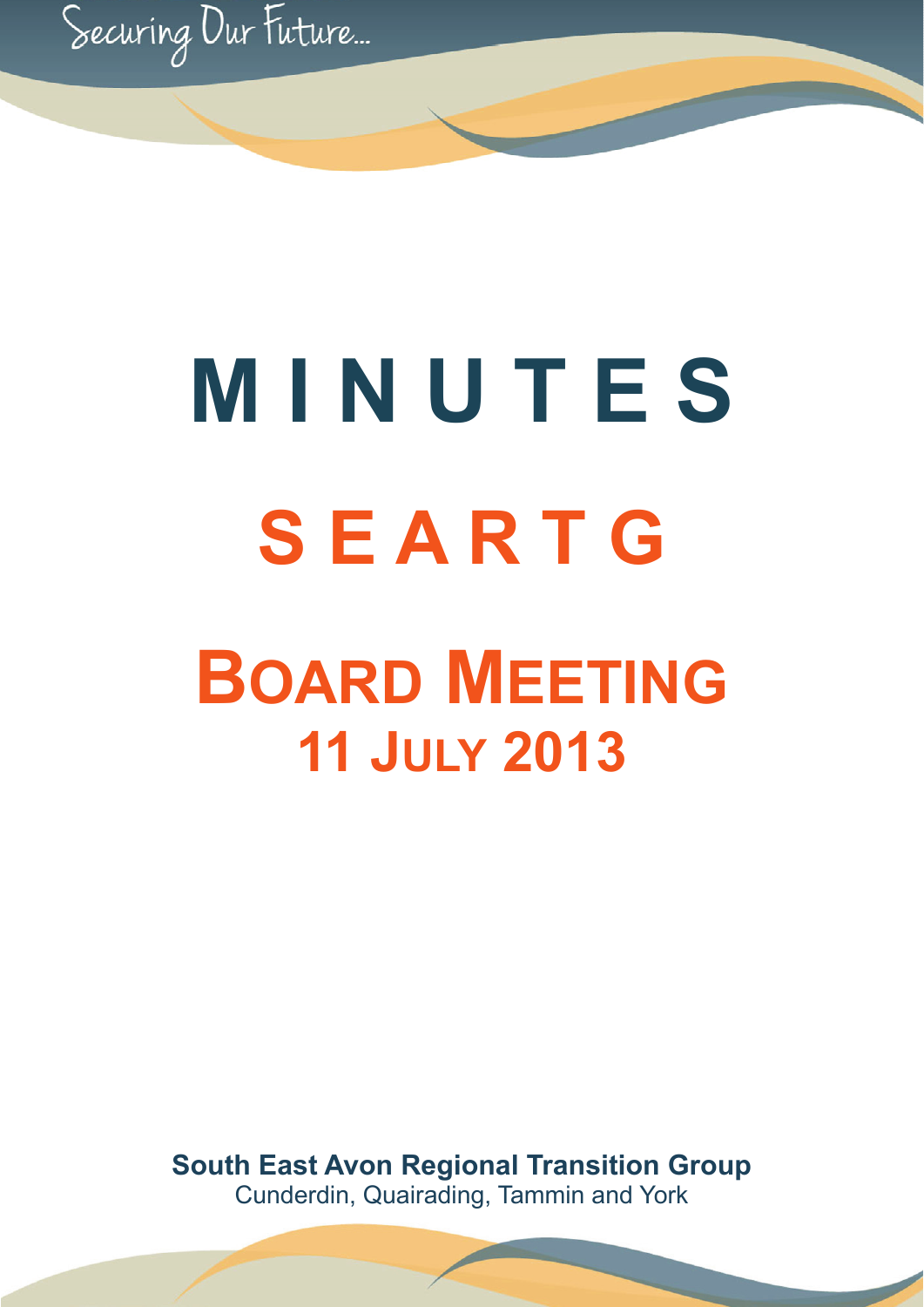# **SOUTH EAST AVON REGIONAL TRANSITION GROUP**   $(S E A R T G)$

# **MINUTES**

# MEETING OF BOARD MEMBERS

# SHIRE OF CUNDERDIN - CUNDERDIN COMMUNITY RESOURCE CENTRE 10:00AM THURSDAY, 11 JULY 2013

# **1. DECLARATION OF OPENING/ANNOUNCEMENT OF VISITORS**

# **1.1 Opening**

 The Chairman took the opportunity of welcoming attendees, including Ms C Tuthill, Ms J Burges, Mr M Moody, and in particular:

- The Hon Tony Simpson MLA, Minister for Local Government; Community Services; Seniors and Volunteering; Youth;
- Minister James Chown MLC, Parliamentary Secretary to the Treasurer; Minister for Transport; Fisheries; Member for Agricultural Region, and
- Ms Jessica Lenney, Principal Policy Advisor Local Government Reform, Advisor to the Minister for Local Government.

 Given Minister Simpson's early attendance at the Meeting, the Chairman suggested bringing forward discussion on those matters detailed on pages 1 and 2 of the Notice Paper, namely:

- Update of the progress to date in relation to the proposed amalgamation of the South East Avon Regional Transition Group (SEARTG), comprising the Shires of Cunderdin, Quairading, Tammin and York.
- Poll provisions.
- Impact on potential future amalgamations based on the work undertaken by SEARTG.
- Other matters.

 The Chairman sought input on additional items, with Mr R Hooper suggesting that discussions include "election issues".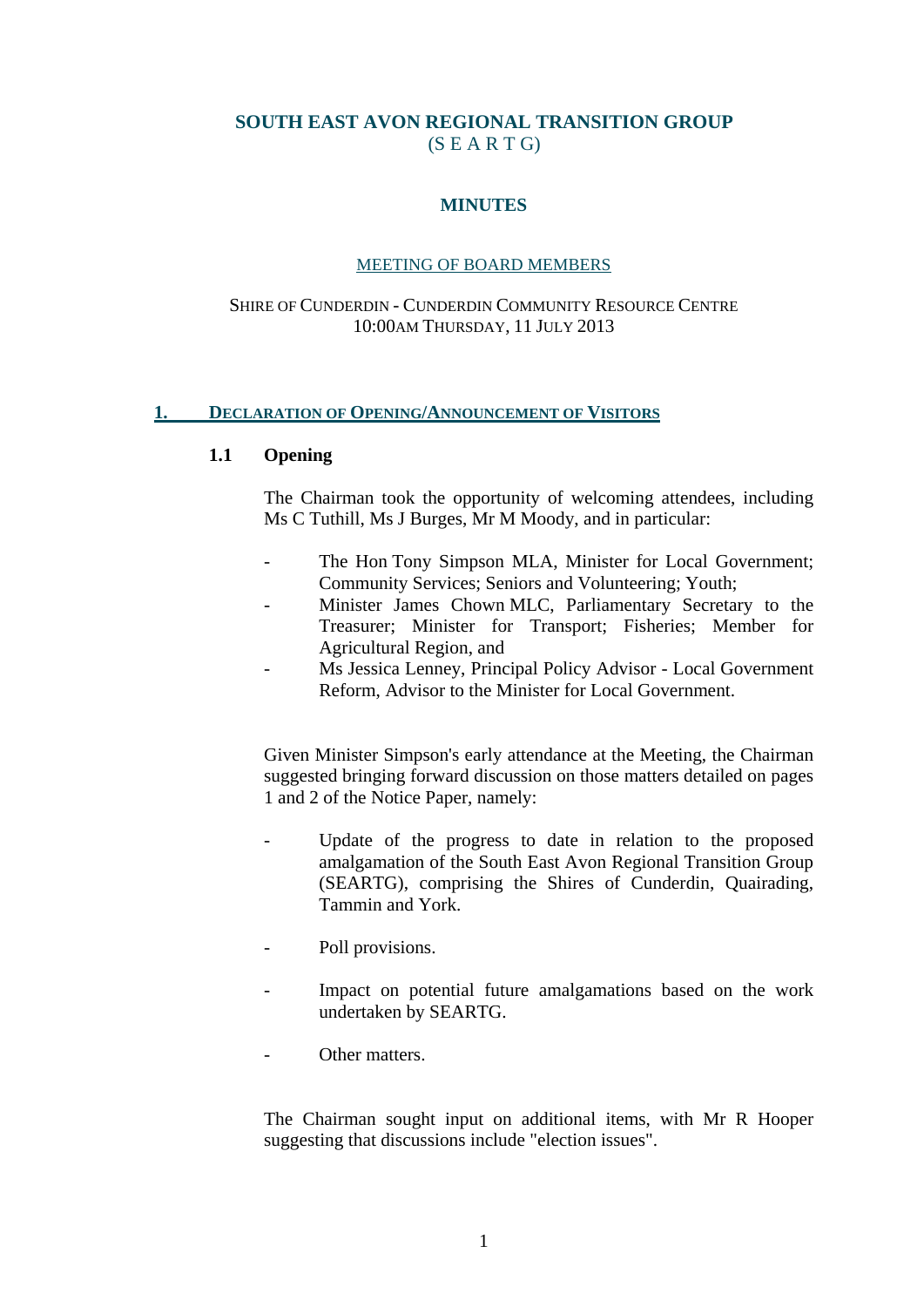The Chairman then drew attention to the dry currently affecting the Wheatbelt, stating that this had lasted from 30 May until 10 July, equating to 40 days and 40 nights. It was then humorously suggested by the Chairman that Minister Simpson may provide something "prophetic" for the Group at this Meeting.

 In again welcoming Minister Simpson, Minister Chown and Ms Lenney, the Chairman provided comment summarised as:

- Extended the Board's gratitude to Minister Simpson for his time in attending and speaking to the Group.
- Stated that it has been an adventure and a joy working with this pro reform Group.
- Being pro reform is unusual both in local government and the **Wheathelt**
- Recollection of attending a Kellerberrin meeting some time ago with Cr G Cooper, where the former Minister for Local Government was relieved that the reform message had been received by this Group at least.
- Members of the Group visited South Australia some time ago, witnessing first hand that amalgamations can work.
- Advantages were seen from this South Australian visit, with the Group moving on from this point.

 Following the Chairman's invitation, Minister Simpson then addressed the Meeting, providing comment on the following:

- Thanked the Group for the invitation to attend.
- Has visited sixteen local governments in three days, including Kulin, Corrigin, Kondinin, Narembeen, Merredin, Kellerberrin, Bruce Rock, Yilgarn, Westonia, and Bencubbin.
- The further east, the drier the land is looking, conditions are bad.
- Great honour of being appointed Minister for Local Government, Community Services, Seniors and Volunteering, and Youth on 21 May 2013.
- First elected in 2005 as Member for Serpentine-Jarrahdale (where he resides), then in 2008 elected Member for Darling Range.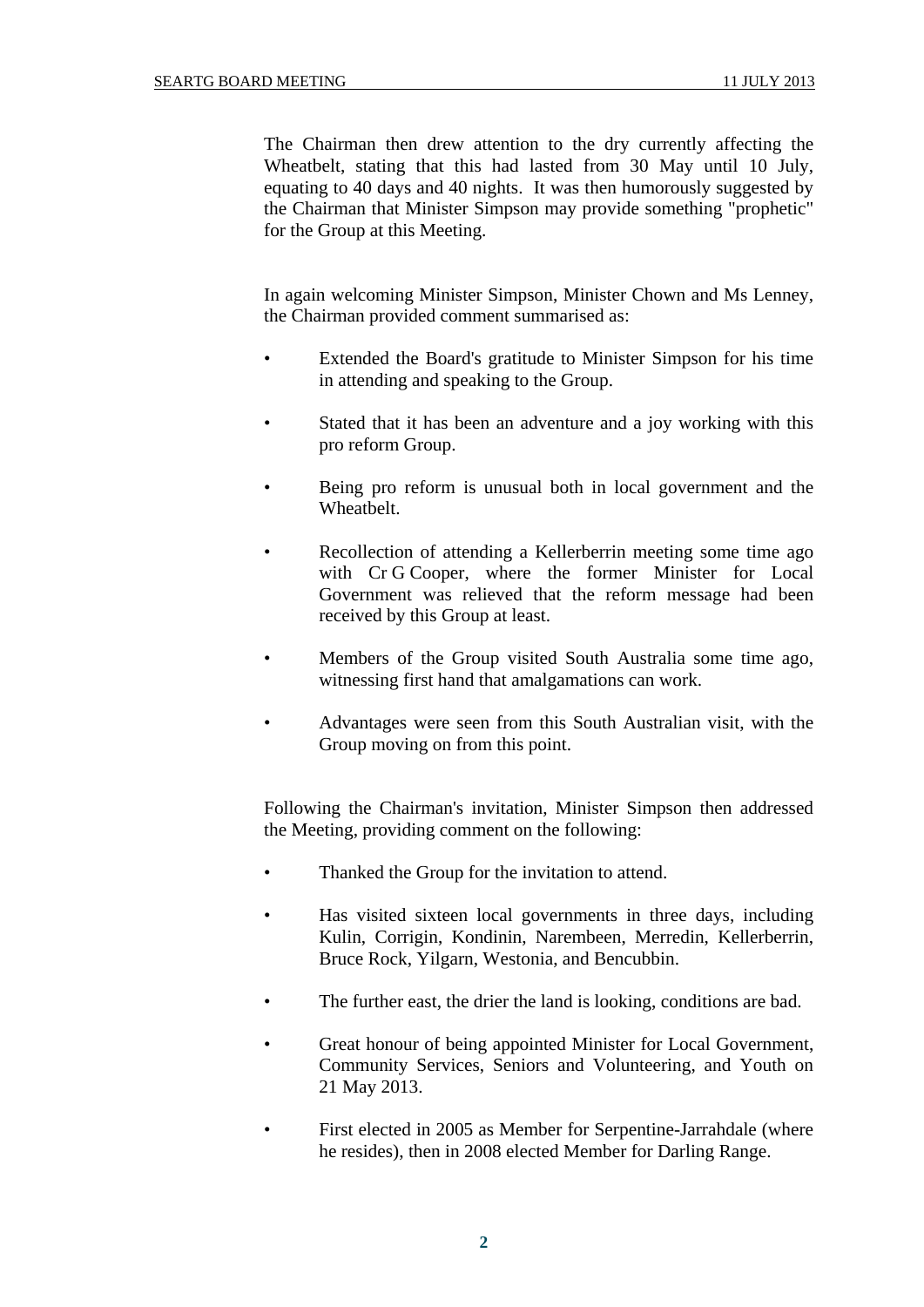- Re-elected on 9 March 2013.
- Completed four years as a Shire of Serpentine-Jarrahdale Councillor before entering State politics in 2005.
- Prior to politics was a baker for 20 years, whilst owning the Byford Bakery for a period of 14 years.
- Being appointed as Minister for Local Government, there are a "couple of things on the table to resolve".
- Such matters include the Robson Report and its recommendations. This is in the final stages, with the need to go back to the community, Mayors and Presidents by the end of the month, prior to responding to the Robson Report.
- Some fifteen to twenty local governments will survive the process; the rest will go through some form of reform process.
- The Robson Report carries 30 recommendations that affect local governments all over Western Australia, not just the metropolitan area.
- Recommendations cover compulsory voting, three terms of Mayor, party politics, State Government managing waste, etc.
- Announcement to be made on changes to legislation, with the Department doing some "housekeeping and tidying up" in relation to elections and so forth.
- Changes are proposed to amend to poll provisions.
- Provided example of the Shire of Narrogin, Town of Narrogin, and Shire of Cuballing, where a poll was held in Cuballing which has approximately 600 voters. A poll was held on 16 April 2013 where 354 voted "no" and 89 voted "yes", ultimately concluding the process for all three Councils.
- Proposal is to change legislation requiring 25% instead of the previous 10% for a poll provision, with the vote to include all municipalities involved rather than just one. This would eliminate a minority in one Council stopping the process for all involved Councils.
- Five local governments wanting to come together, with a minority stopping the process for all.
- Work undertaken by councils who determine the need for reform, with a handful of voters having the ability to stop this.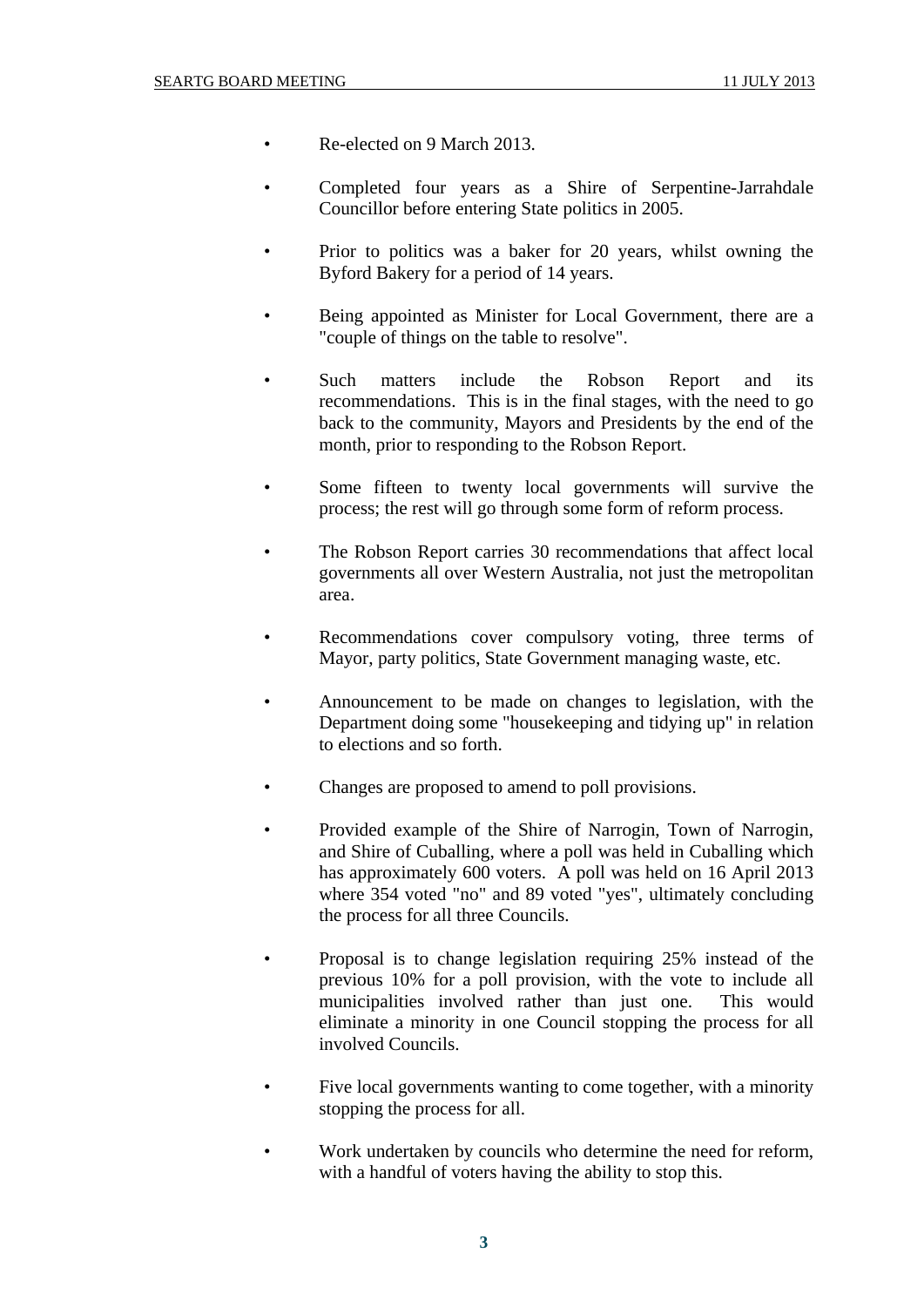Minister Simpson concluded by inviting questions from the Group, summarised as follows:

been handled.

Cr G Cooper • Whilst the Group is pro reform, there has been a problem in the lack of firm direction, and the way the process has

- This has created a lot of problems for the industry, staff, Councillors and reform process.
- This Group has a firm view after looking at a number of reform models and spending time in South Australia.
- The South Australian model seemed to be the most effective, with the Government providing eighteen months to halve the number of councils in the State.
- Albeit this was a voluntary process, it came with a "threatened consequence" if it did not work.
- There will always be someone who does not like reform.
- The South Australian reform process took place in approximately 1999, predominantly with success.
- Those councils that chose not to participate are now becoming unviable, with the State having to look at what can be done in this regard.
- Views the South Australian approach as a positive.
- The Wheatbelt has 43 Shires, 24 with 1,000 or less people who are wondering why they do not have much influence when it comes to debating and winning grants at both State and Federal levels.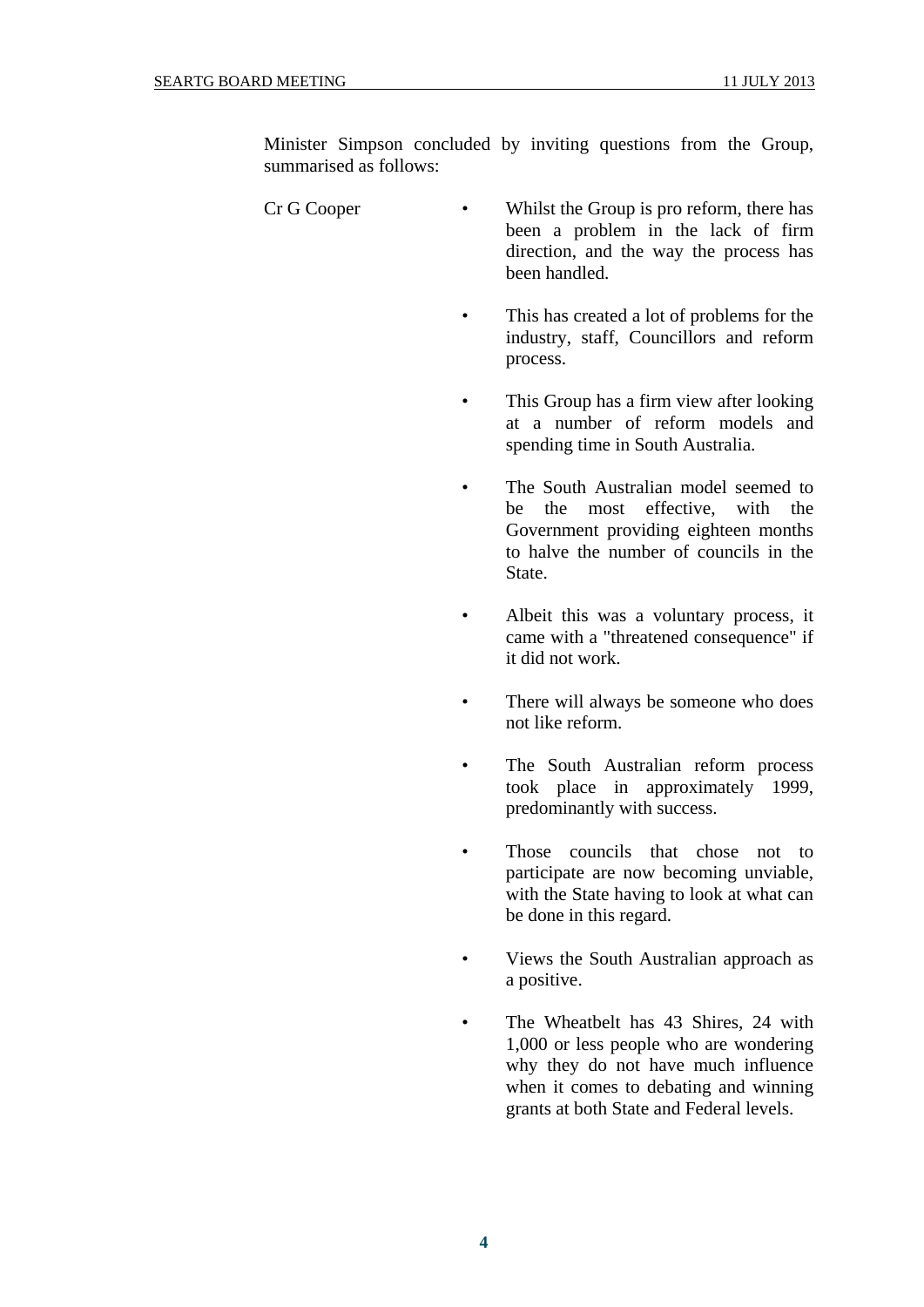- This Group sees the value in reform.
- Feels that direction in the nature of the South Australian process would have been beneficial.
- Suggests that if the metropolitan aspect is handled expediently, this may have a positive impact in the rural areas.
- Labor Members at a York meeting some years ago advised that the Group were "wasting their time, reform would have to be forced".
- Minister Simpson Concurred with Cr G Cooper's comments.
	- Metropolitan local governments advised on voluntary process in 2009.
	- Metropolitan review will be released at the end of the month.
	- Will be very clear on moving forward.
	- Opportunity provided to comment with some not liking the boundaries; however these "may be tweaked at the edges only".
	- Deadline provided for comment, after which written advice will be provided to the Advisory Board on the new plan for Perth, which will be signed off.
	- Need to keep in mind that if the Federal election is called for 19 October 2013, local government elections will be deferred for one week.
	- Concern that metropolitan political campaigns will be run on anti reform basis.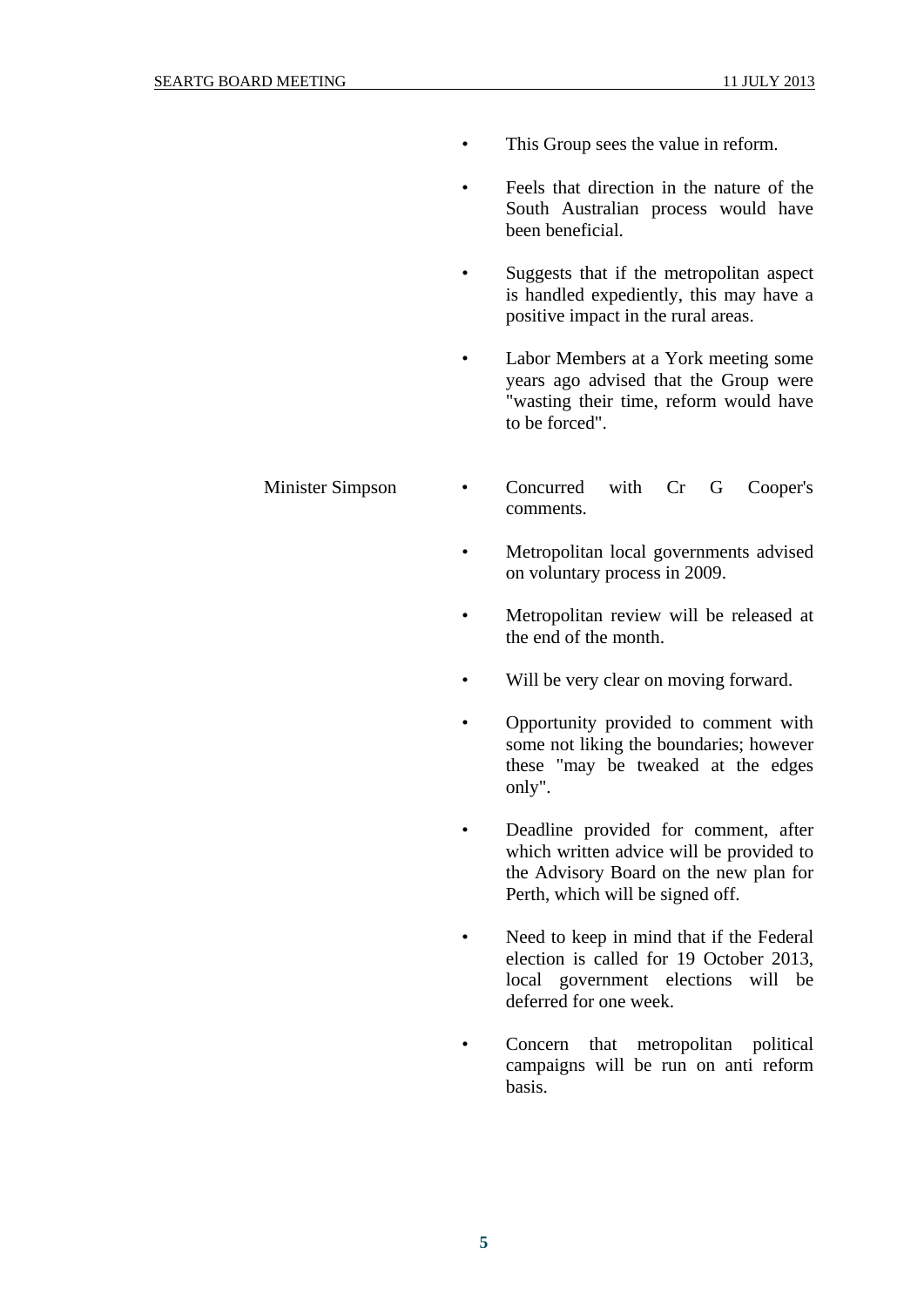- Opportunity provided for voluntary reform, failure to do so will result in forced reform.
- Responses are required by September, with advice on the new Perth plan provided to the Advisory Board in early October.
- This will negate the possibility of political campaigns being based on anti reform.
- The poll provision amendment needs to be included in the parliamentary sitting schedule, being mindful of budget requirements.
- Will be very strong on the process.
- There is a need to "get reform off the table and get it done and dusted".
- Does not want to be a Local Government Minister with a failed reform process.
- Has three and a half years to achieve a good level of reform.
- Can take something away from the metropolitan process to give guidance to this Group and help drive the process.
- Hopes that the poll provision amendment will assist this Group's needs.
- Group can expect strong direction and leadership from the Minister and his Department.
- Chairman Time is against this Group in relation to a change to poll provisions.
	- Concern that a poll provision will go against the Group.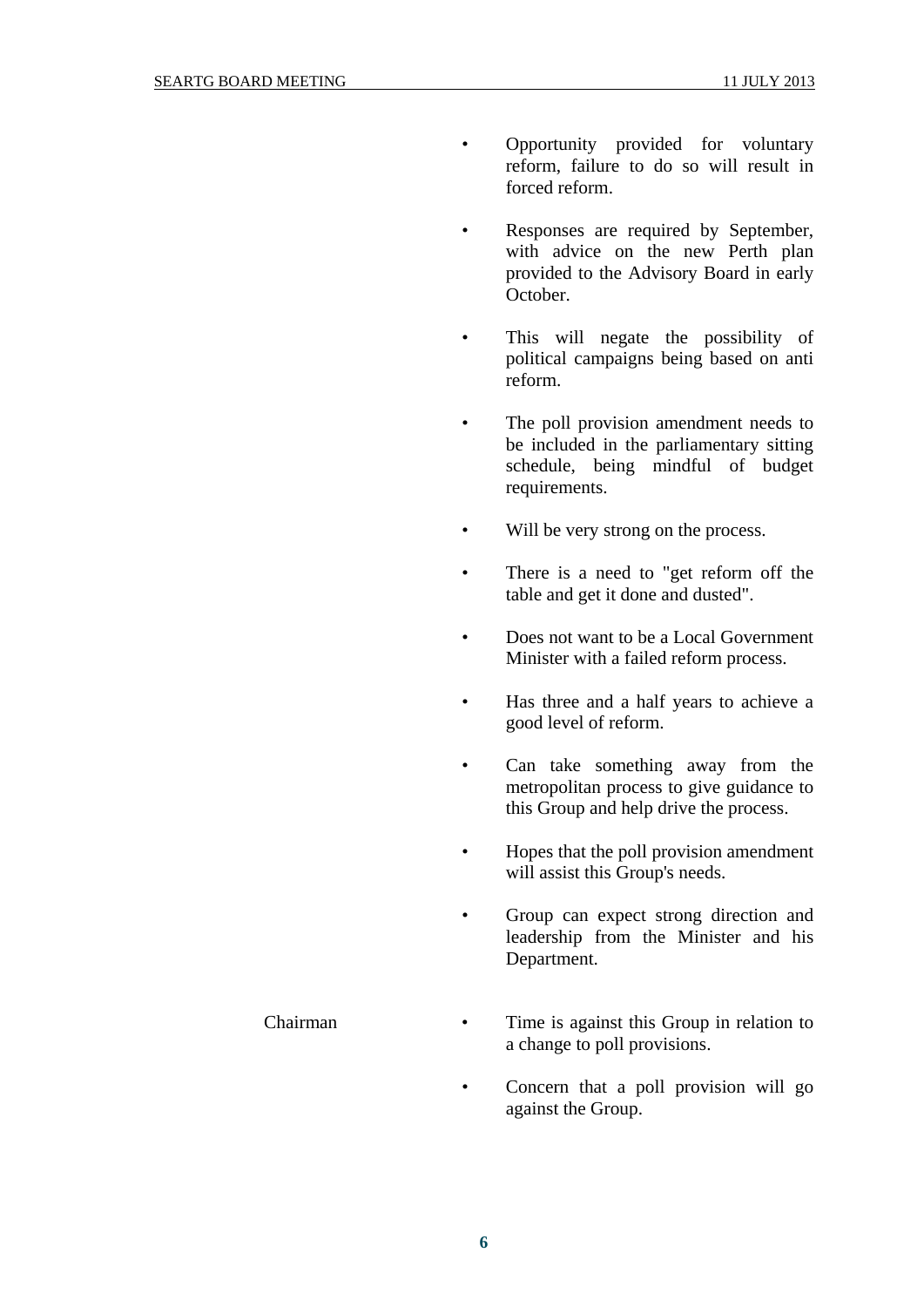Minister Simpson • Confirmed that he will be tabling the changes in early August in order to get it through in time for the local government elections.

- Poll provision issue must be dealt with prior to signing off on advice to the Advisory Board.
- Clarified that agreement needs to be reached in the metropolitan area.
- Once decision is made, there is no rush to finalise boundaries.
- Under the Local Government Act employment must be guaranteed for current local government employees for two years.
- Provided example of two amalgamating local governments:
	- Agreement reached to merge.
	- The two local governments will remain as they are, moving motions, paying bills.
- Chief Executive Officers, Mayors/Presidents and/or others will form a sub committee, with an independent Chair brought in (who may or may not be a Commissioner).
	- This group will work on the process and timeframes in relation to uniting services such as information technology, record keeping, community groups, selection of name and logo, etc.
	- Minister has responsibility to fund *some* of this process.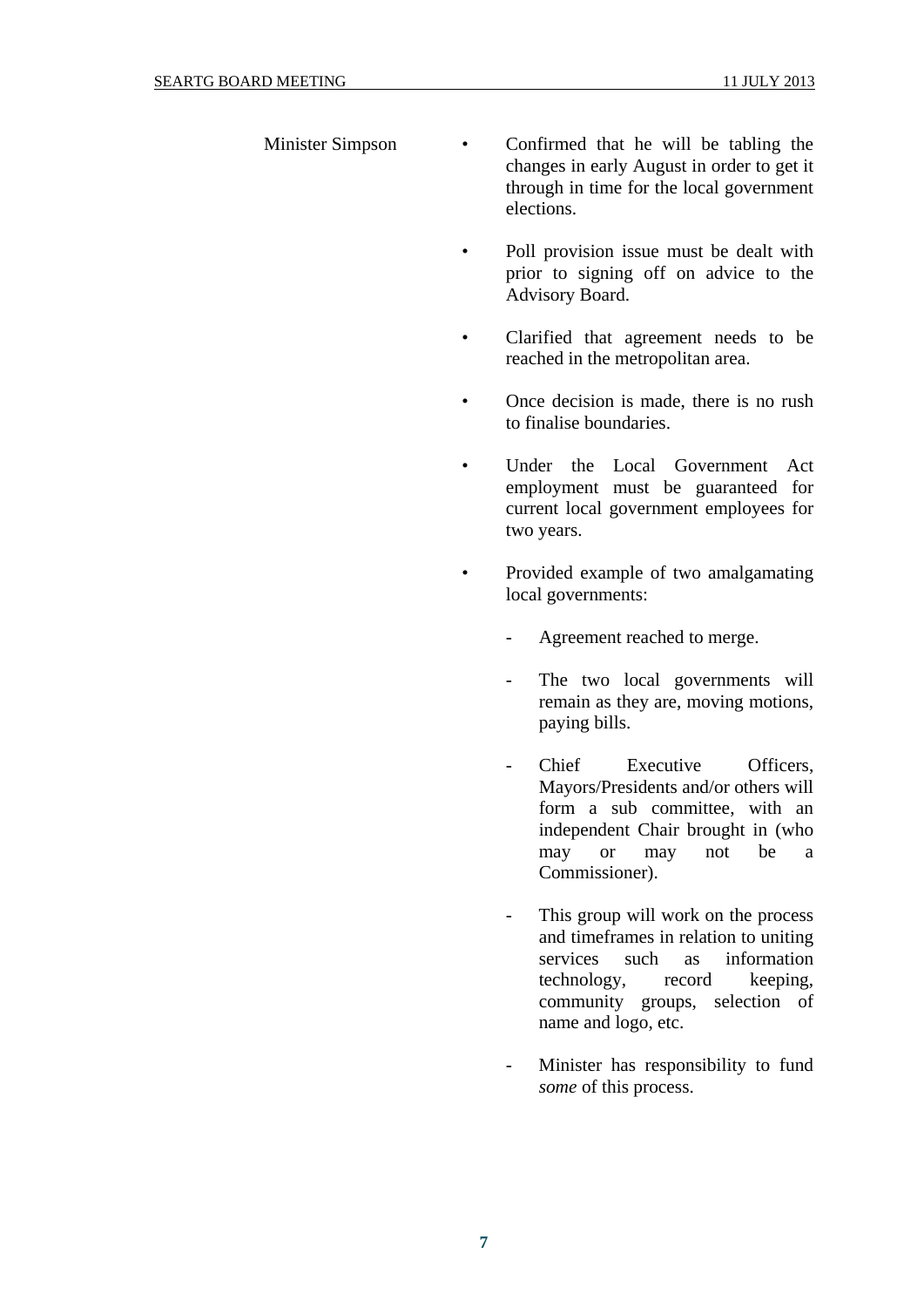- Dissolution of two councils to take place on 1 July 2015 with appointment of Commissioner, leading to an October 2015 election.
- The new entity then commences with the newly elected councillors at that time.
- One council of 20,000 electors and one of 80,000 come together; the Act permits 9-14 councillors; an equal number will come out of both, so each council will have an even say at the table of the new entity.
- Perception of one council being overtaken by another, not so, simply a new identity with the same history.
- All facets of existing local governments will remain, with the exception of a new logo on rate notices; all services remain the same, ie waste collection, etc.
- Chairman Suggested that some SEARTG solutions to such issues may be of assistance.
- Cr P Hooper Understands what Minister Simpson is saying.
	- Has concern with legislating to remove the ability to campaign on anti reform.
	- Need for Minister Simpson to publicly state that while reform is currently directed toward the metropolitan area, it will apply to all of Western Australia.
	- York has three out of six Councillors up for election.
	- There are four people who will stand on that issue alone, including ex councillors, who in the main are respected members of the community.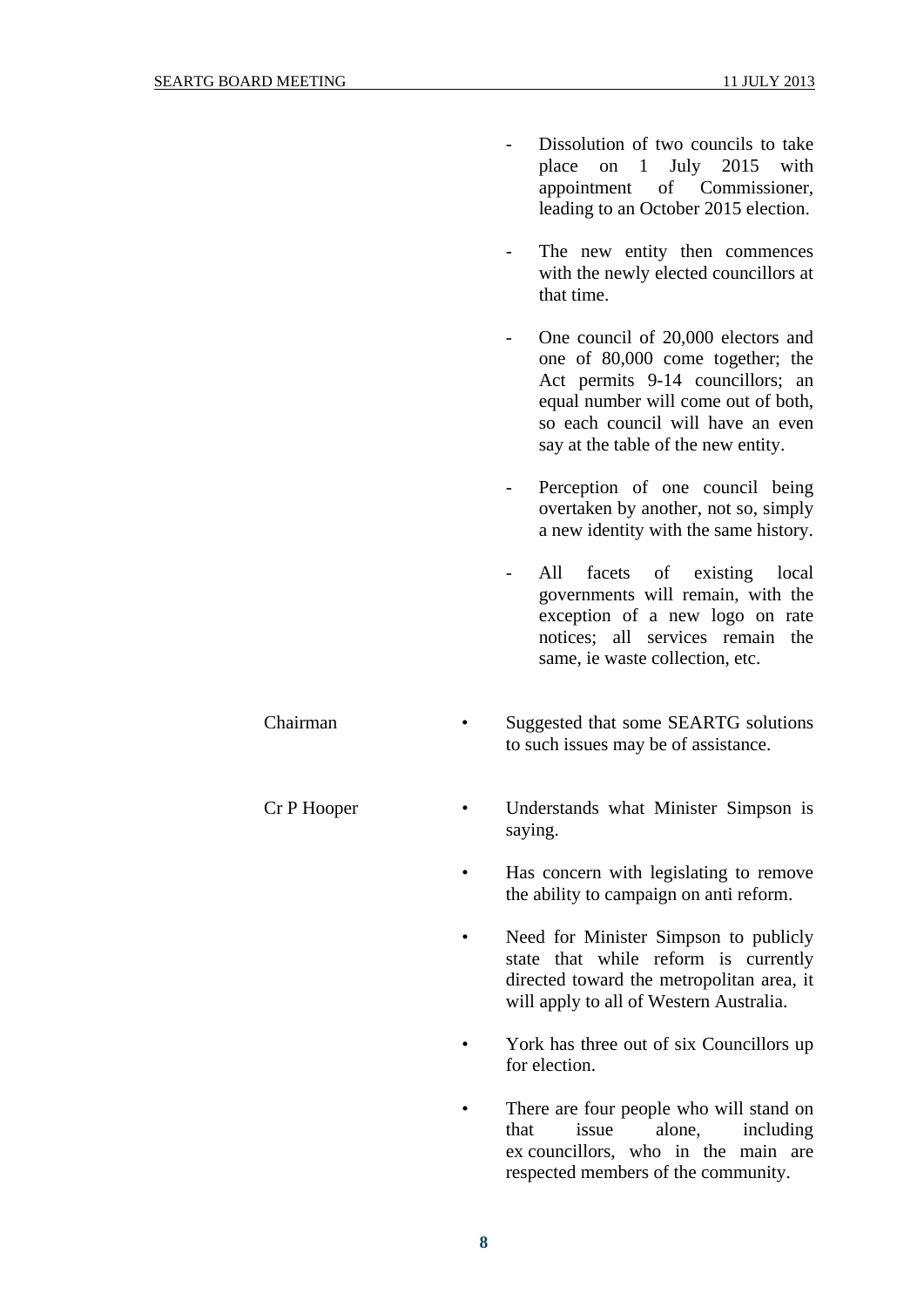- Does not want to see six years of work lost due to the lack of a clear statement from Minister Simpson.
- Statement not to be about the SEARTG Group, simply that the opportunity has been provided, and whether people like it or not, reform will happen.
- Believes this Group potentially has three groups opposed to amalgamation.
- Concern that people will be elected on this stance and cause problems.
- Understands the importance of making announcements for, and dealing with, the metropolitan area first, given that 83% of the population lives in this area.
- Minister Simpson Confirmed that this Group requires clear direction in relation to moving forward, and for this to occur before the October elections, similar to what is happening with Perth.
	- Advised that this may be possible.
- Cr P Hooper There is an appetite for amalgamation around the Wheatbelt and country areas.
	- People understand that 200 people in a town is no longer viable.
	- Concurred with Cr G Cooper's comments relating to an earlier York meeting, where the former Minister was requested to provide a set and firm timeline for reform to occur.
	- Stated that Minister Chown knows what is happening out in the country, and can advise Minister Simpson in this regard.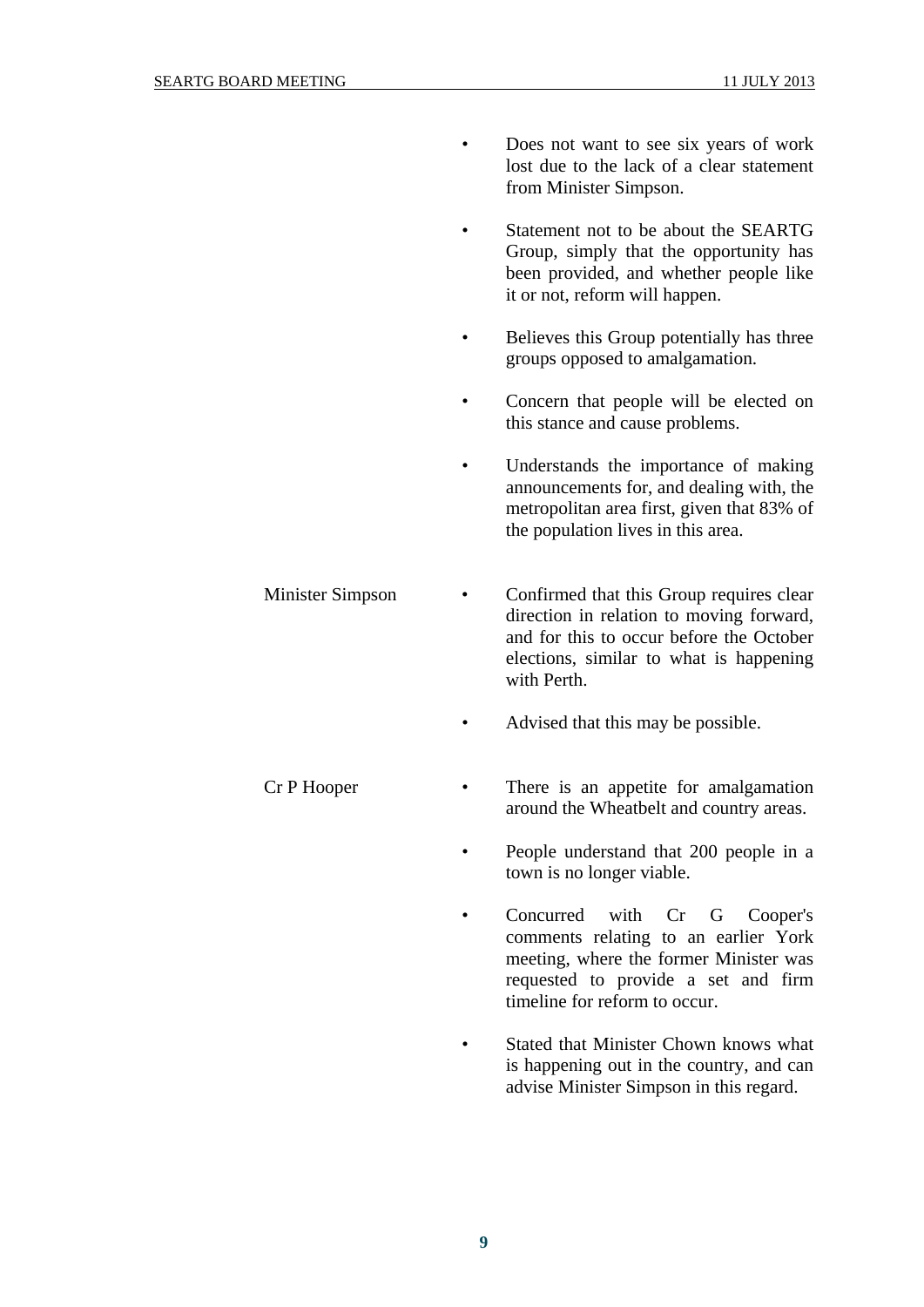- Members of this Group were in Canberra less than a month ago, where every politician at the conference was talking about 20,000 electors.
- There is not 70,000 electors in the entire Wheatbelt, which covers a very large area.
- Asked Minister Simpson not to isolate the SEARTG Group, but clearly state to the public of Western Australia that what is happening in the metropolitan area is going to happen elsewhere, perhaps not at the same pace, but it is going to happen.
- Minister Simpson Advised that there is something that can be done in this regard.
	- Once the Group sees what is happening in the metropolitan area, they will see that there will be clear and firm direction.
	- Confirmed that the comments and request have been taken on board.
- Mr R Hooper Concern that, whether the October election is deferred or on the same day, it is "farcical" for where this Group is at.
	- People could be elected for ten weeks, however cannot be advised of this until poll announcements are made.
	- Should a vacancy occur within six months of a local government election, Council may resolve to request that the Electoral Commissioner does not fill that position until the scheduled election.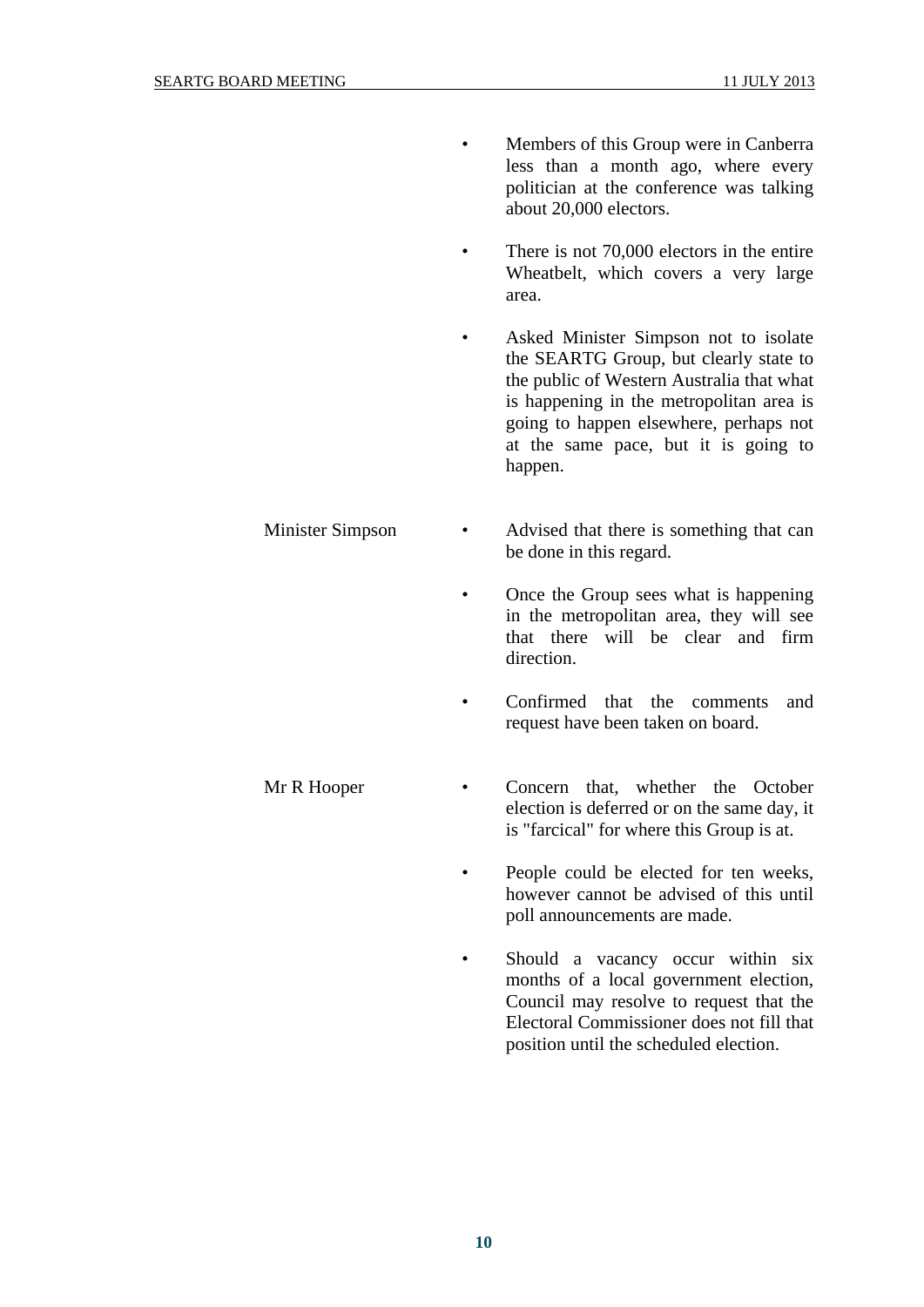- Queried why the same does not apply to those local governments who are already in the Local Government Advisory Board process. Namely that local government elections are deferred for this Group until May 2014, as this will stop electioneering on an anti reform basis.
- Drew attention to staff members being affected by such electioneering, providing examples of this.
- Stressed the need for a strong and clear Ministerial statement to eliminate such factors.
- Collectively, if all the Participating Local Governments went to a postal vote this year, it would cost approximately \$48,000.
- This money would be best spent elsewhere, eg constructing 2km of pathways, or something else of community benefit.
- Sees the difficulty being the ten week period, ie from the October election to the earliest poll date being the first week of December.
- This would defeat the principles of structural reform.
- Minister Simpson The same issue arose when working out the metropolitan reform process.
	- Confirmed that elections could not be deferred unless legislation was passed through both houses of Parliament before the end of the winter break, and this was not possible.
	- Need to adhere to the provisions of the Act.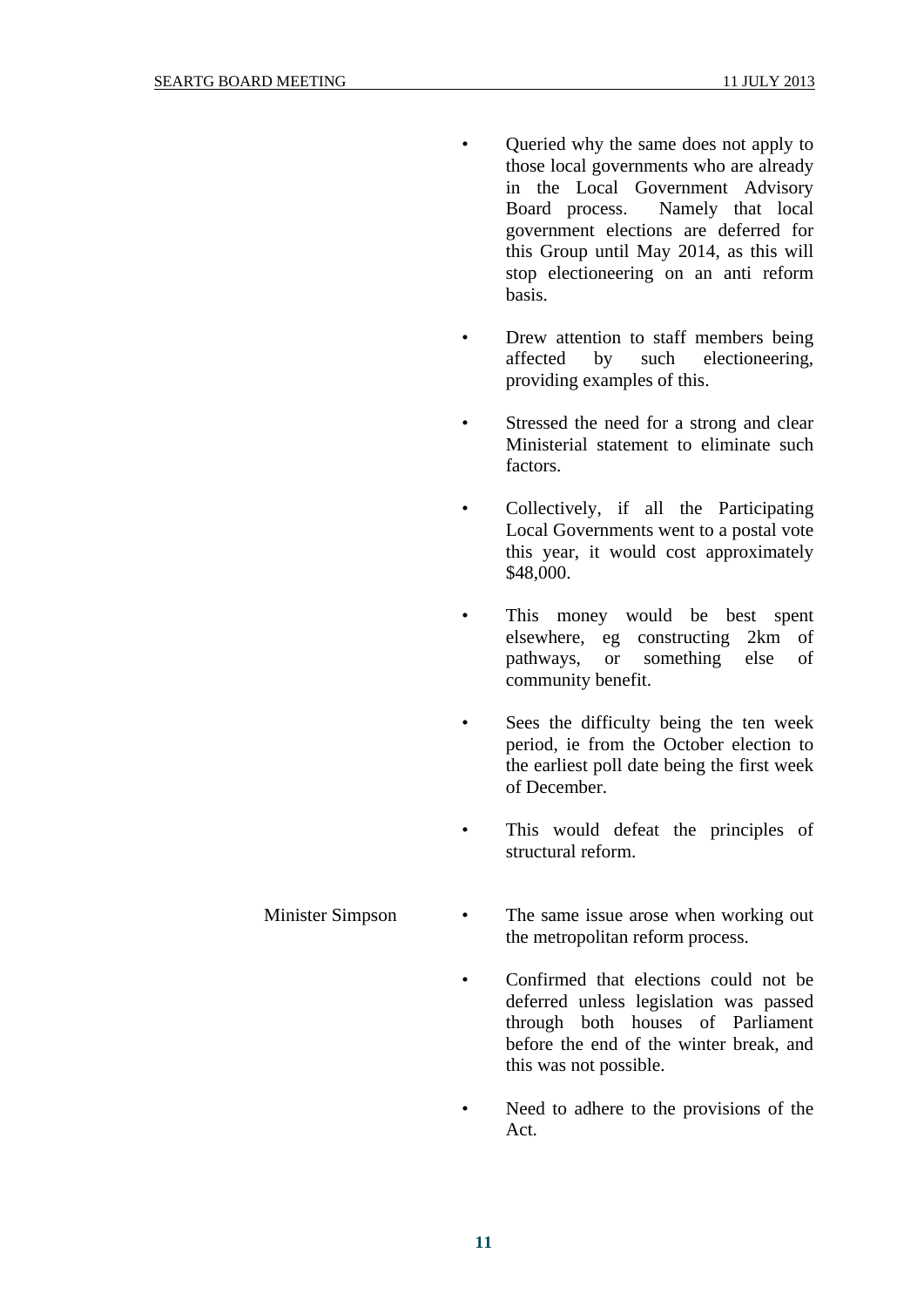• Understands the difficulty and cost

involved, however "hands are tied" in relation to this. • Changes to legislation are underway. • Queried if the Group does postal voting. Mr R Hooper • Generally "in person" voting at a cost of \$26,000. • There is provision under the current Act whereby all current councillors can resign in September, and Minister Simpson can appoint the existing Presidents as Commissioners, and defer the election to a particular time. Minister Simpson • Concern that once a Commissioner is appointed, there is no community input to the Council. • Will look at this option, whilst confirming there are four Councils involved with tis Group. Mr G Fardon • Advised a total of 27 current councillors. Minister Simpson • Queried the status of the Advisory Board inquiry. Mr R Hooper • Advised the Board will be reporting to the Minister Simpson in the first week of September 2013. Executive Officer • Confirmed the Advisory Board reporting timeframe as stated by Mr R Hooper. Minister Simpson • Queried if this timing is the Advisory Board's recommendation to him.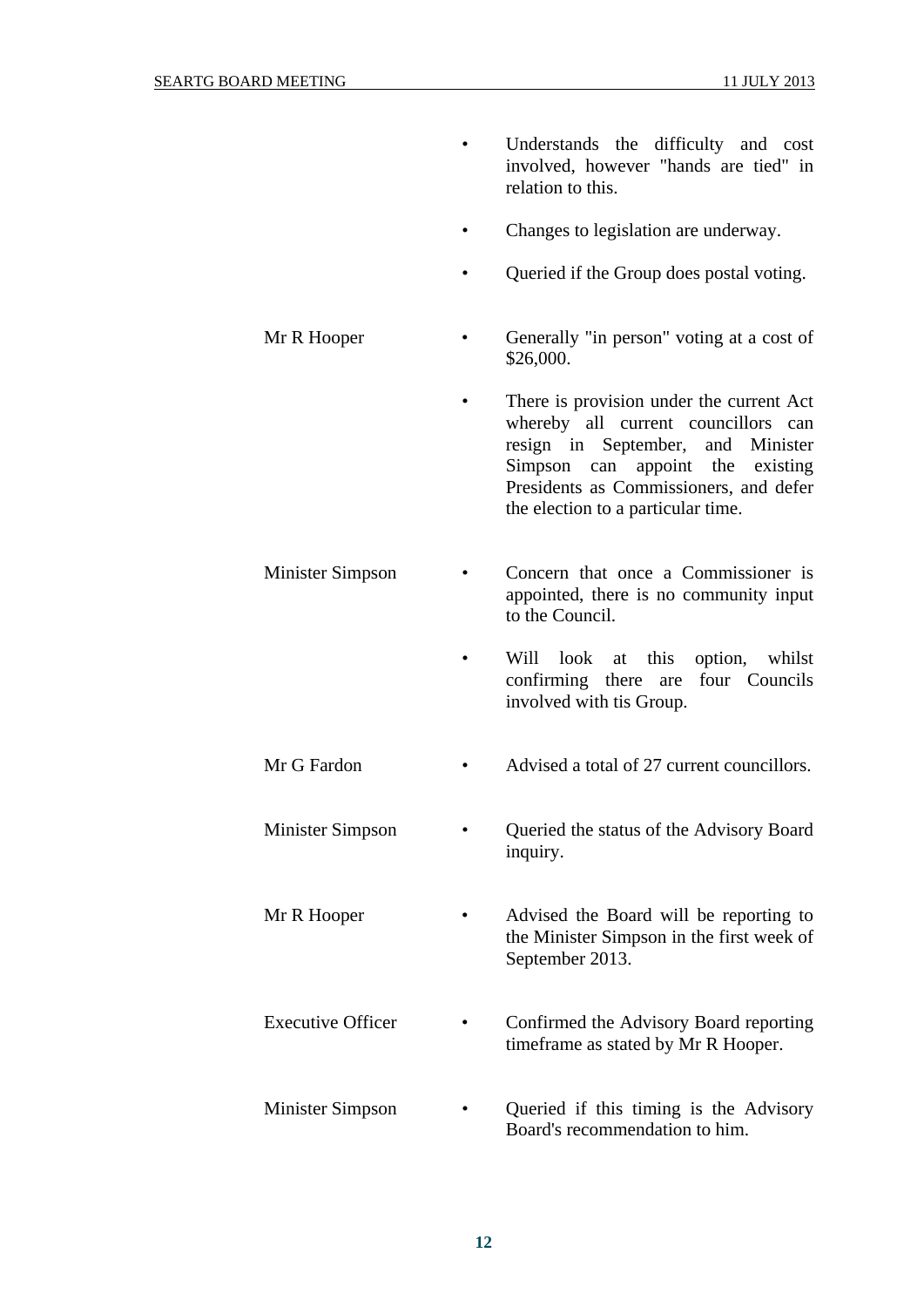- Mr R Hooper Confirmed that this is the Advisory Board's recommendation, which if signed off, will trigger the poll provisions and go into a 56 day electoral roll period.
- Minister Simpson If signed off and commissioners appointed, while the Group moves through the process.
- Chairman Suggested that current councillors can form committees while commissioners are in place.
- Minister Simpson Talked through parliamentary timings, with three weeks in August and September, the Budget, and the opportunity to get the poll provision legislation through parliament and signed off.
	- Will work on this aspect, as there may be room to do something.
- Mr R Hooper This would be an opportunity to stop the "naysayers", particularly if current Presidents are appointed as commissioners, and Elected Members form the community reference group.
	- Such appointments would maintain cohesion.
	- Election deferred for twelve months.
	- Suggested that Minister Simpson makes a recommendation that triggers a poll provision, a poll is held in two to three weeks, with appointment of Commissioners.
	- Signing off on an Advisory Board recommendation will stop the election cost and anti reform campaigns.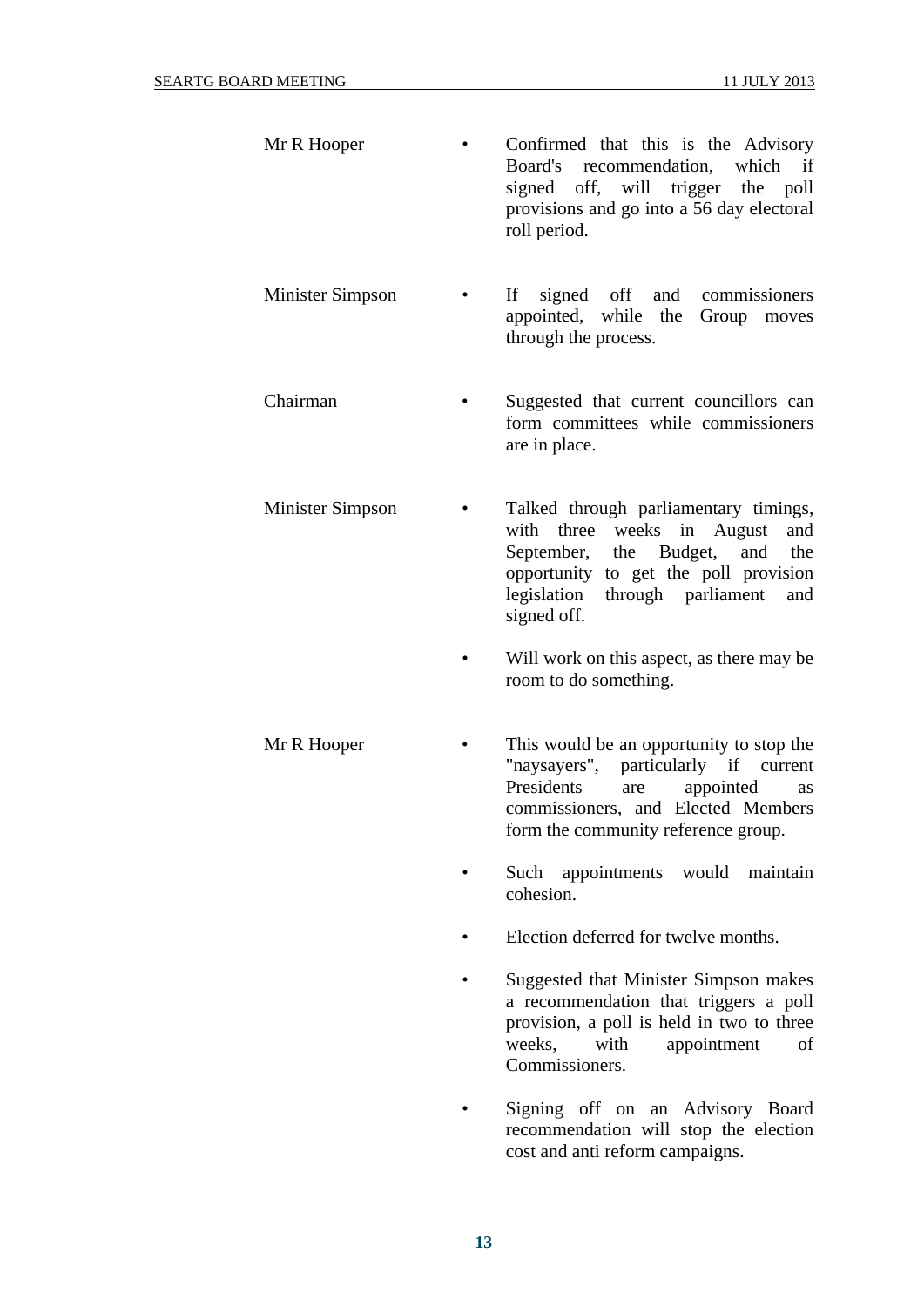| Minister Simpson        | Also takes away the poll provision, and<br>stops that process.                                                                                          |
|-------------------------|---------------------------------------------------------------------------------------------------------------------------------------------------------|
| Chairman                | Queried how this process would remove<br>the poll provision.                                                                                            |
| Minister Simpson        | Signing off on an Advisory Board<br>recommendation<br>and<br>appointing<br>commissioners takes away the election<br>process.                            |
|                         | Talks through timing of legislative<br>٠<br>changes, poll provisions, and signing off<br>on a new entity, with work still to be<br>done in this regard. |
| Cr G Cooper             | Is in favour, however expressed the need<br>for caution on being seen to "fix" the<br>process.                                                          |
| <b>Minister Simpson</b> | There is a need for further work in this<br>further advice can<br>area before<br>be<br>provided.                                                        |
|                         | Commented on finding a way through<br>٠<br>legislative issues.                                                                                          |
|                         | Process should be simpler for four local<br>governments wanting to come together.                                                                       |
|                         | The suggestion has some merit, however<br>needs to look at legislative implications.                                                                    |
|                         | Community may not be pleased with<br>immediate<br>appointment<br>of<br>commissioners.                                                                   |
|                         | Will investigate further.                                                                                                                               |
| Mr R Hooper             | Suggested that Minister Simpson talk to<br>the Department in relation to the<br>Kalgoorlie/Boulder merger done under                                    |

Carmen Lawrence.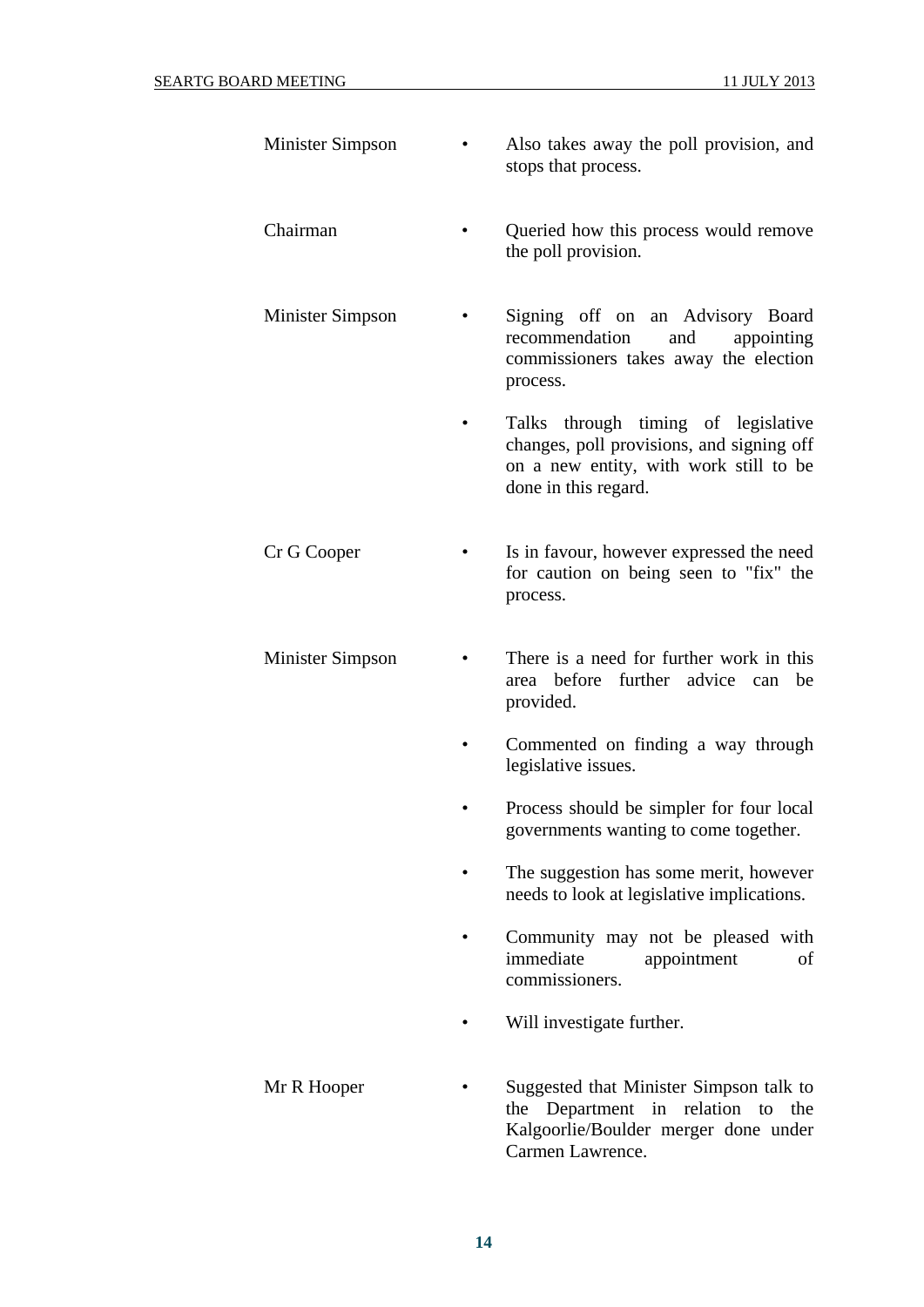- Process commenced on 21 February with the Director General of the Department being appointed as Commissioner, and the combined Councils became the reference group.
- Election was held on 22 May, with conclusion by 1 June.
- Minister Simpson The poll provision amendment is activated if you dissolve two districts.
	- Kalgoorlie's boundary moved to encompass Boulder, so only the Boulder district was dissolved, negating the poll provision.
	- This process could be one Council extending its border to encompass another; then the process is repeated to encompass another, and so on.
- Provided example of Geraldton extending its border to encompass Chapman Valley, again in this instance there is no poll provision.
	- Cr G Cooper Drew attention to Minister Simpson's comment in relation to what is happening in the metropolitan area.
		- Changes to the current poll provisions will provide an opportunity to sell the process.
		- If the democratic process is interfered with, it will not work.
		- This process needs to stand on its own merit.
		- If the process fails, then those opposed to reform will be left to "sort things out".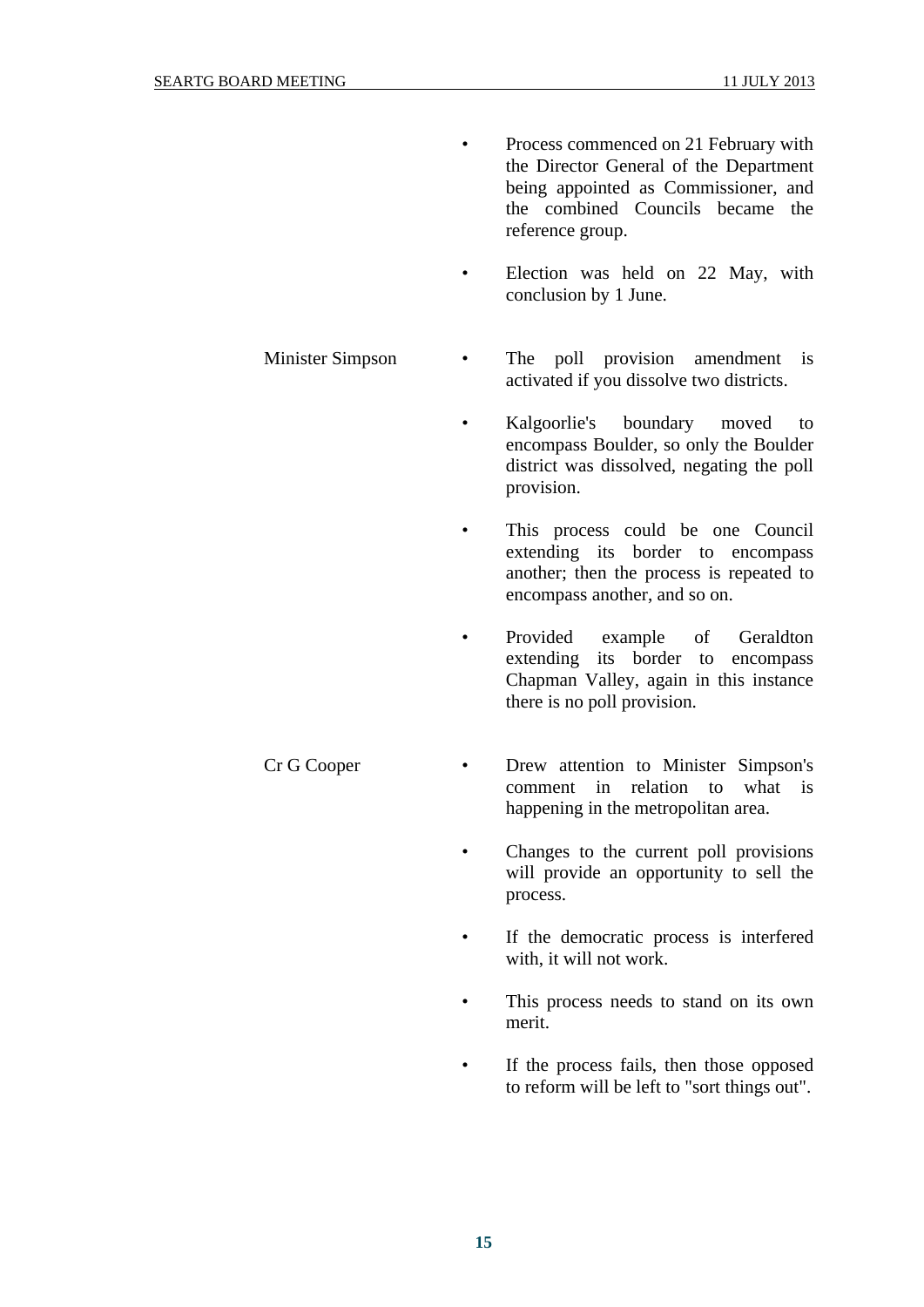- Cr P Hooper Suggested that if the amalgamation is successful, in the future the boundary is extended to include Goomalling, Toodyay and Beverley, to become "the City of Avon".
	- Has discussed this suggestion with a few Participants.
	- Sooner or later such steps will need to be taken.
	- This Group has undertaken case studies and business plans, and is aware of the enormity of merging local laws, etc.
	- Believes the amalgamation can be successful, particularly if the poll provision legislation is amended.
	- This suggestion may complicate matters and be moving too fast, but such matters need to be "placed on the table" for discussion, and perhaps should form phase 2 of the reform process.
	- Having a total population of 8,000 will be no more effective than 2,000 or 4,000; what should be discussed is 20,000.
- Minister Simpson Suggested that Cr P Hooper has some good ideas.
- Chairman Provided comment on the reaction by local government representatives in attendance, and the Executive Officer, in relation to Cr P Hooper's suggestion.
- Cr G Cooper Believes Cr P Hooper's suggestion is fraught with danger.
	- Suggested that people are getting a "fixation" with numbers, namely that 20,000 is where the Group needs to be.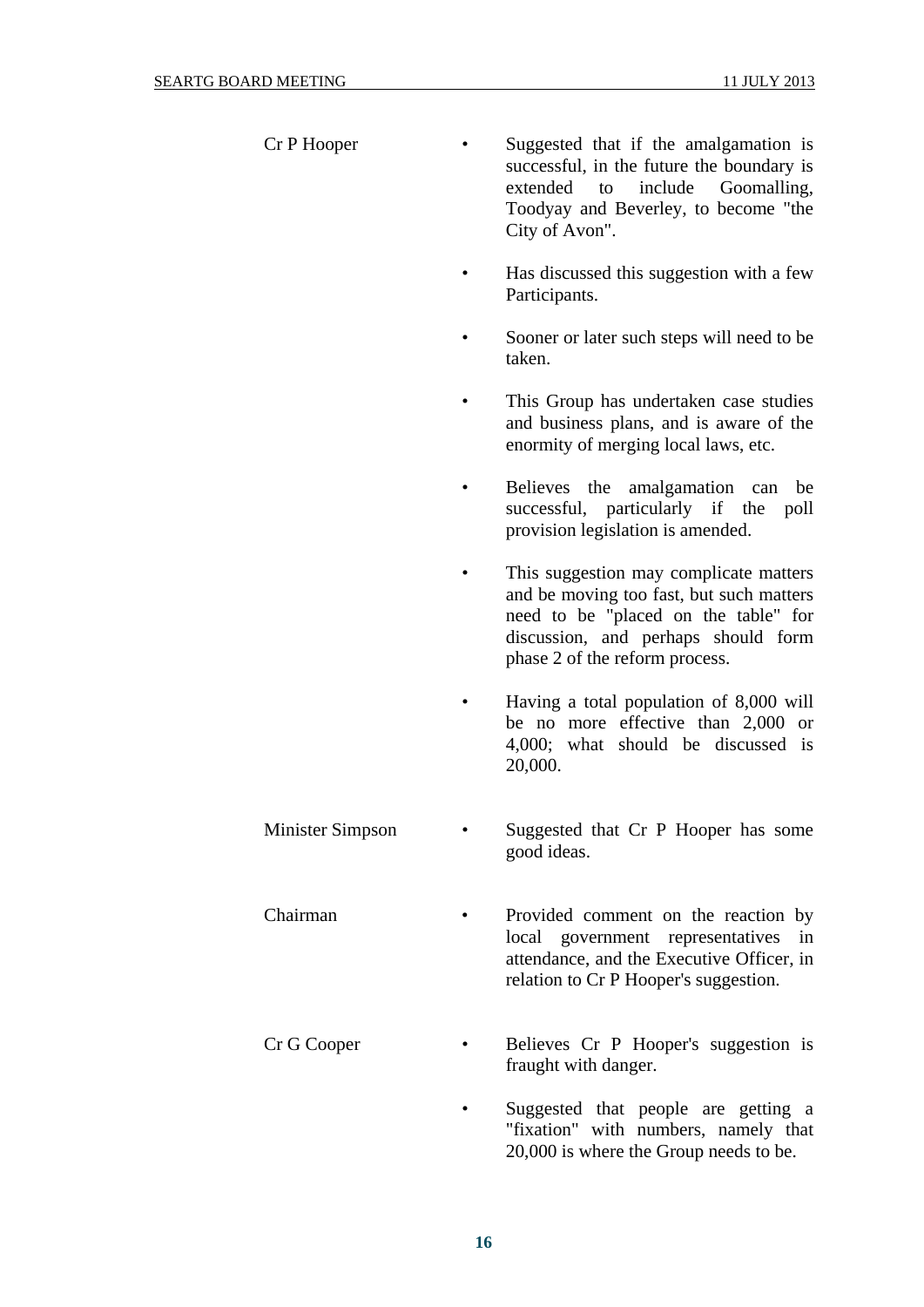- Does not believe that this applies to Western Australia given the economies of scale.
- Numbers are the economy of scale for the Metropolitan area, whereas distance is for the country.
- With the spread across a much larger country area, the effect and value of the amalgamation will be lost.
- Suggested that the Group will be "shooting themselves in the foot" to act on this.
- In particular given the Group's stance on not amalgamating with Northam and other councils, and reasoning for remaining with the existing arrangement.
- Would push to work with these Councils under subsidiary legislation, achieving outcomes without an amalgamation process.
- Respects Cr P Hooper's views, however the Group need to prove the success of the current proposal in the first instance.
- Scope for future cooperation.
- Expressed caution in the timing of such discussions, with concern on community reaction.
- Disappointment that the subsidiary legislation was not successful.
- Important that such legislation is adopted with control by the Minister for Local Government, for both country and metropolitan areas.
- This model works effectively in South Australia, and provides the legal entity to work on projects with the removal of red tape.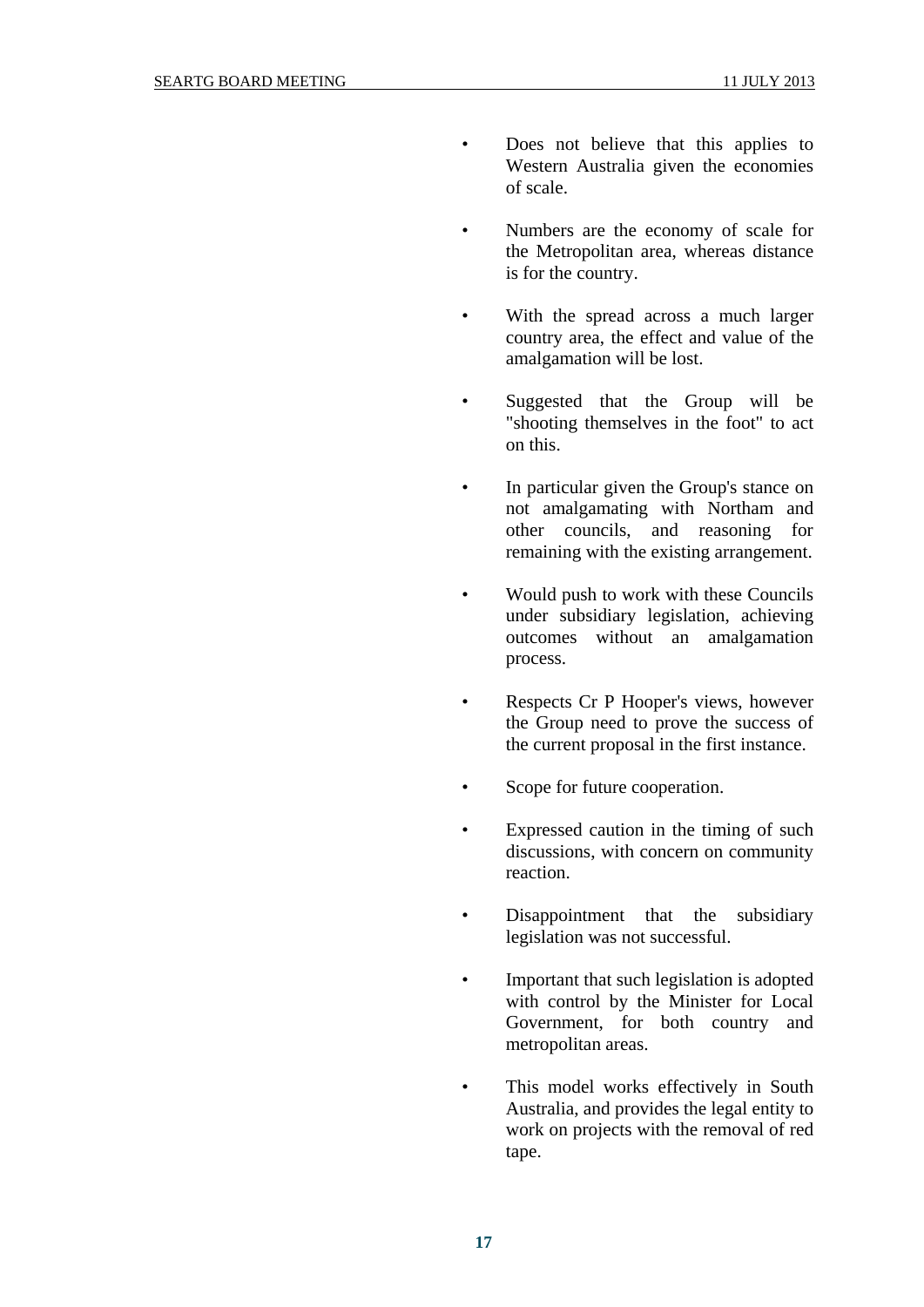- Options have been researched by this Group, including the current Act and regional legislation.
- Suggested that this issue needs to be revisited, as it has a lot of potential for local government.
- Believes that sparsely populated areas do not need to amalgamate, but need the legislation to permit them to work together.

# Minister Simpson • WALGA have raised this matter, with work being done in this regard.

- Drew attention to five regional councils in the metropolitan area who were fundamentally formed to deal with waste.
- Concerns have been raised where the City of Stirling, who has an invested interest in the Mindarie Regional Council (MRC) and a population of 200,000, is sending its waste to the Eastern Metropolitan Regional Council (EMRC) for a cheaper fee.
- The MRC are seeking Ministerial input into this situation.
- With a \$90M debt, and one Council's withdrawal from the process, affects the MRC's ability to pay its debt.
- One recommendation from the Robson Report is that the State Government take over waste management.
- The State is not inclined to do so, however recognises that there is a need for policies to be put in place to deal with waste management.
- Believes that five Regional Councils may be too many for Perth.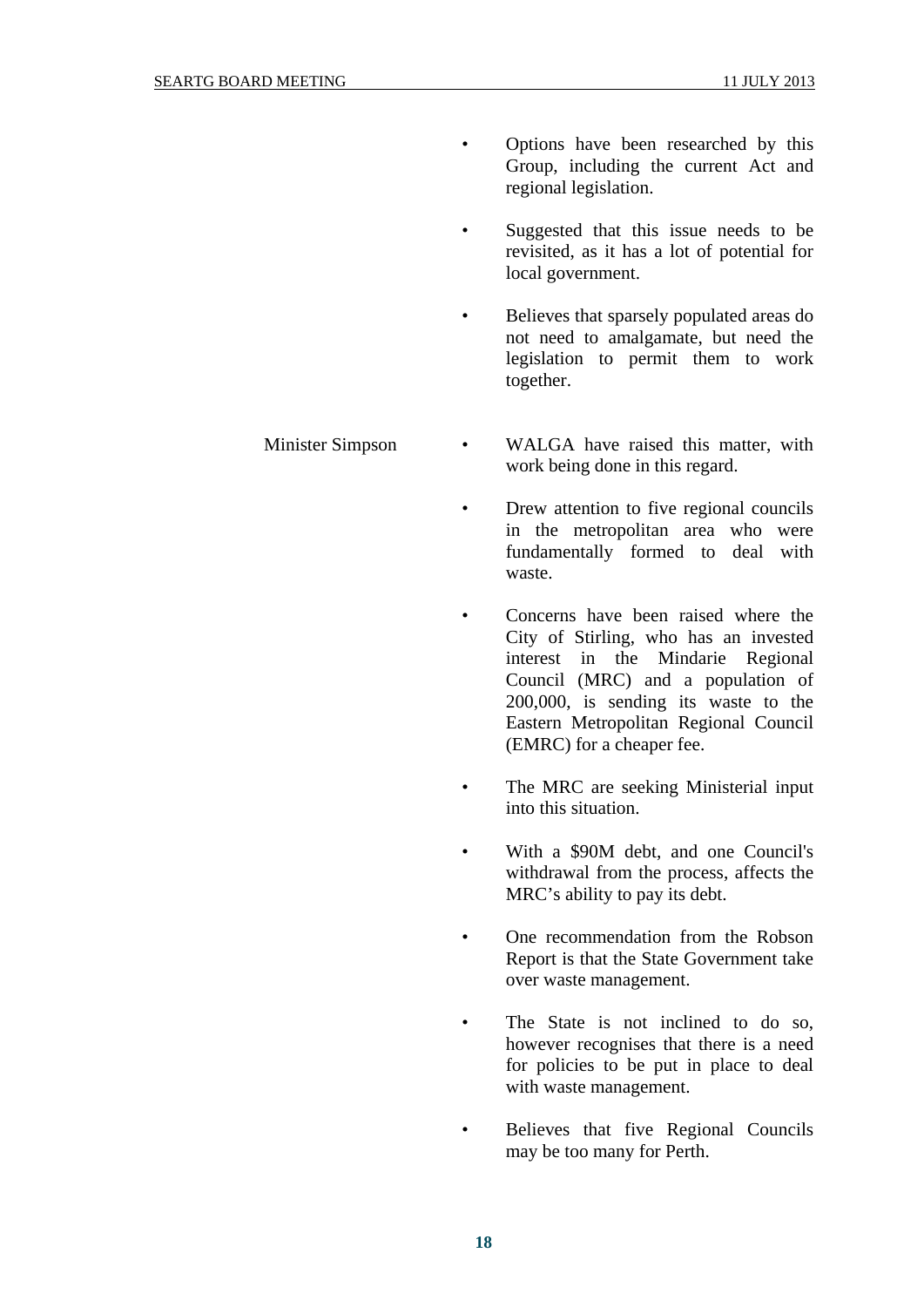- The Forum of Regional Councils (FORC) is working on reducing the five Regional Councils to three, ie a north, an east, and a south.
- There is a need to invest in smart technology, and incinerators to energy machines, for this purpose.
- Subsidiary groupings work well in South Australia.
- Concern that after sign off on a subsidiary group, the Minister has no power and no input.
- Need to ensure that debt associated with such groupings is not placed back on the ratepayer.
- Understands what the Group is hoping to achieve by a subsidiary group, however seeks patience while further work is undertaken in relation to this.
- Cr G Cooper Offers the Executive Officer's assistance to Minister Simpson in this regard.
- Chairman Drew Minister Simpson's attention to Participants' positive comments in relation to local government reform at this meeting.
	- Suggested that Cr P Hooper's earlier comments in relation to expanding the Group's boundary to encompass other areas is a debate that needs to be had at some point.
	- The priority however, is to see the current proposal through.
- Cr P Hooper Advised that his earlier comments were made to demonstrate to Minister Simpson that this Group was serious about the reform process.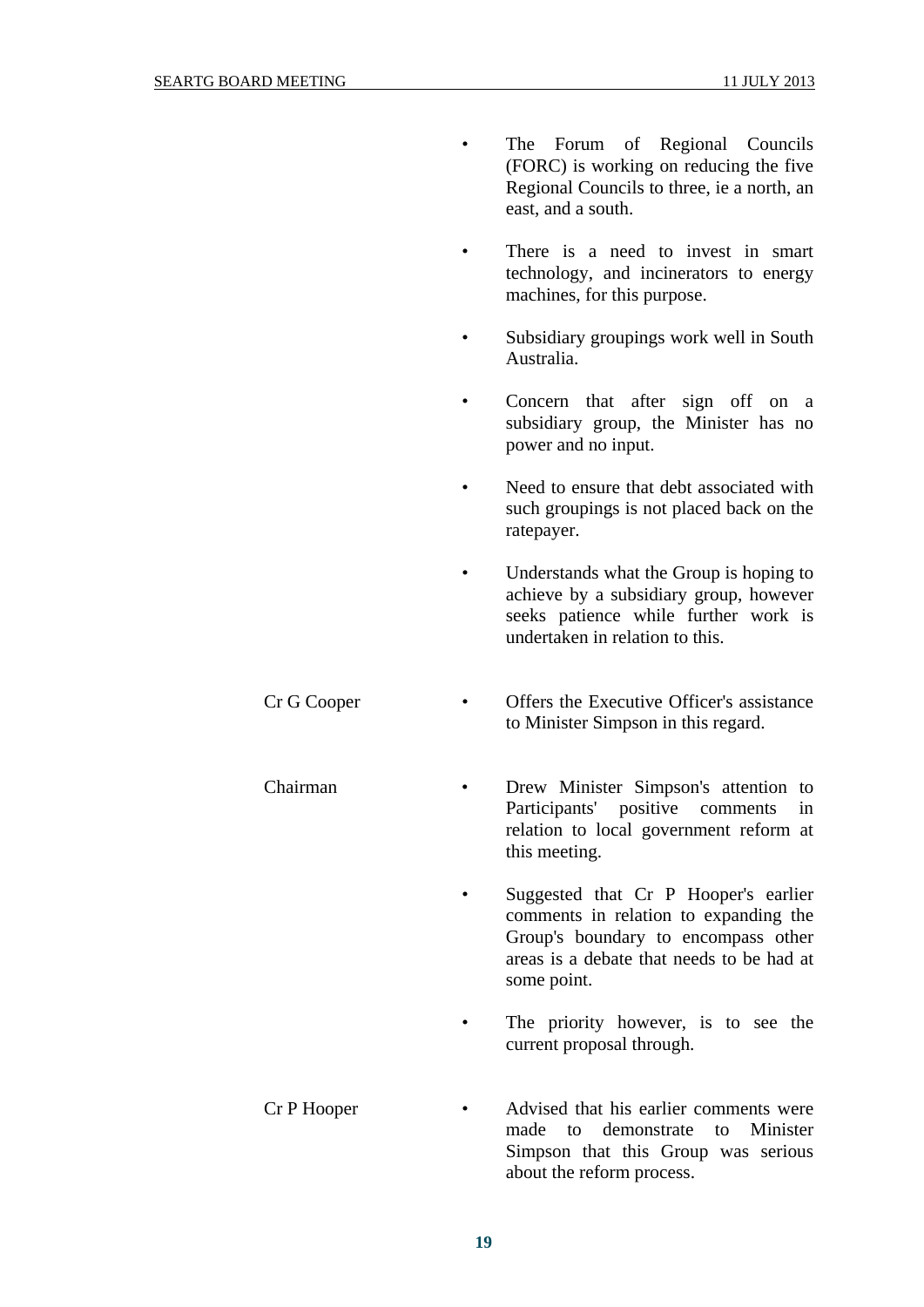- Whether it is a boundary change or the introduction of subsidiary legislation, reform is on the table to be discussed in whatever form it needs to be, in order to achieve maximum benefit for the community.
- Cr G Cooper Drew attention to Royalties for Regions funding, and the Country Local Government Fund.
	- Funding has potential to be used creatively for the reform process.
	- This Group supports the Country Local Government Fund continuing.
	- Whilst not directly Minister Simpson's responsibility, seeks his support in maintaining this funding.

 The Group has fought vigorously to at least maintain funding at a 50% pro rata level, instead of it moving to a regional or State competitive basis.

- It is evident through the Systemic Sustainability Study (SSS), Forward Capital and Asset Management Plans, that the Group will have a significant infrastructure renewal gap.
- Strongly supports the funding being on a 50% pro rata basis, and not on a regional or State competitive basis.
- In the country rates generally account for only 25-30% of a local government's income.
- Federal and Government Assistance Grants (FAGS) are important.
- Concerned with a "hit and miss" allocation of funding.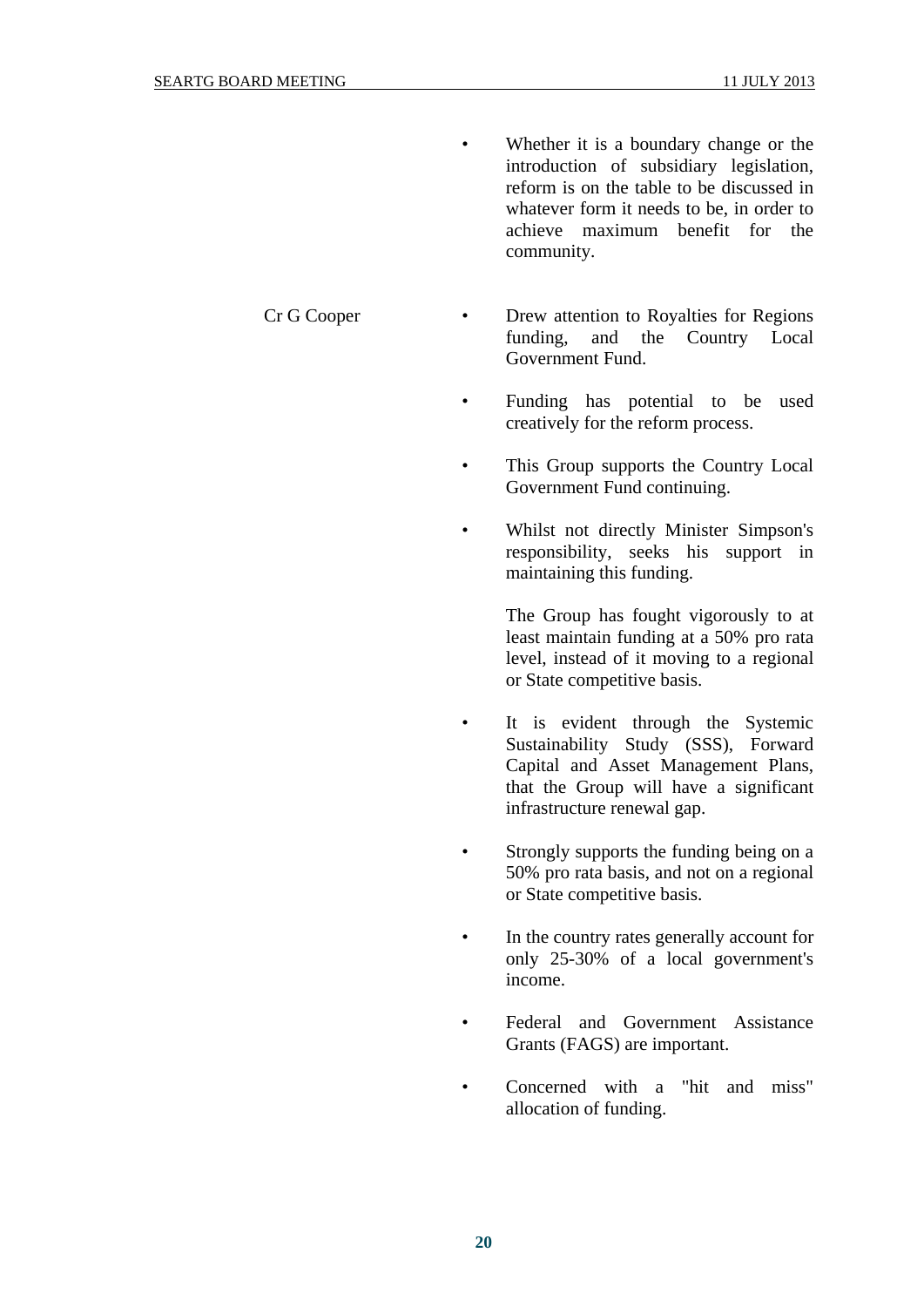- Believes funding should remain at a minimum of 50% pro rata, at least until infrastructure renewal gaps are reduced significantly.
- If funding is regional and goes toward major projects such as roads or sewerage infill, this would be a better outcome than State competitive.
- Believes funding formula was originally based on FAGS funding.
- Minister Simpson Clarified that the Royalties for Regions and Country Local Government Fund are not his jurisdiction.
	- Commented on funding provided to the Shire of Serpentine Jarrahdale through these funding allocations.
	- Serpentine Jarrahdale has 12% growth and Byford has 8% growth, with infrastructure struggling to cope.
	- The Integrated Planning Framework (IPF) has been a topic of discussion during his country visits.
	- Traditionally councils have been operating on a budget process cycle, however the IPF process moves thinking to an asset management base.
	- Asset based management looks at the life cycle of assets and how such assets will be maintained, renewed and replaced.
	- Almost all councils have an asset gap, however the IPF process takes steps to manage and address this.
	- Such IPF reports can be attached to grant applications and will clearly demonstrate the need identified.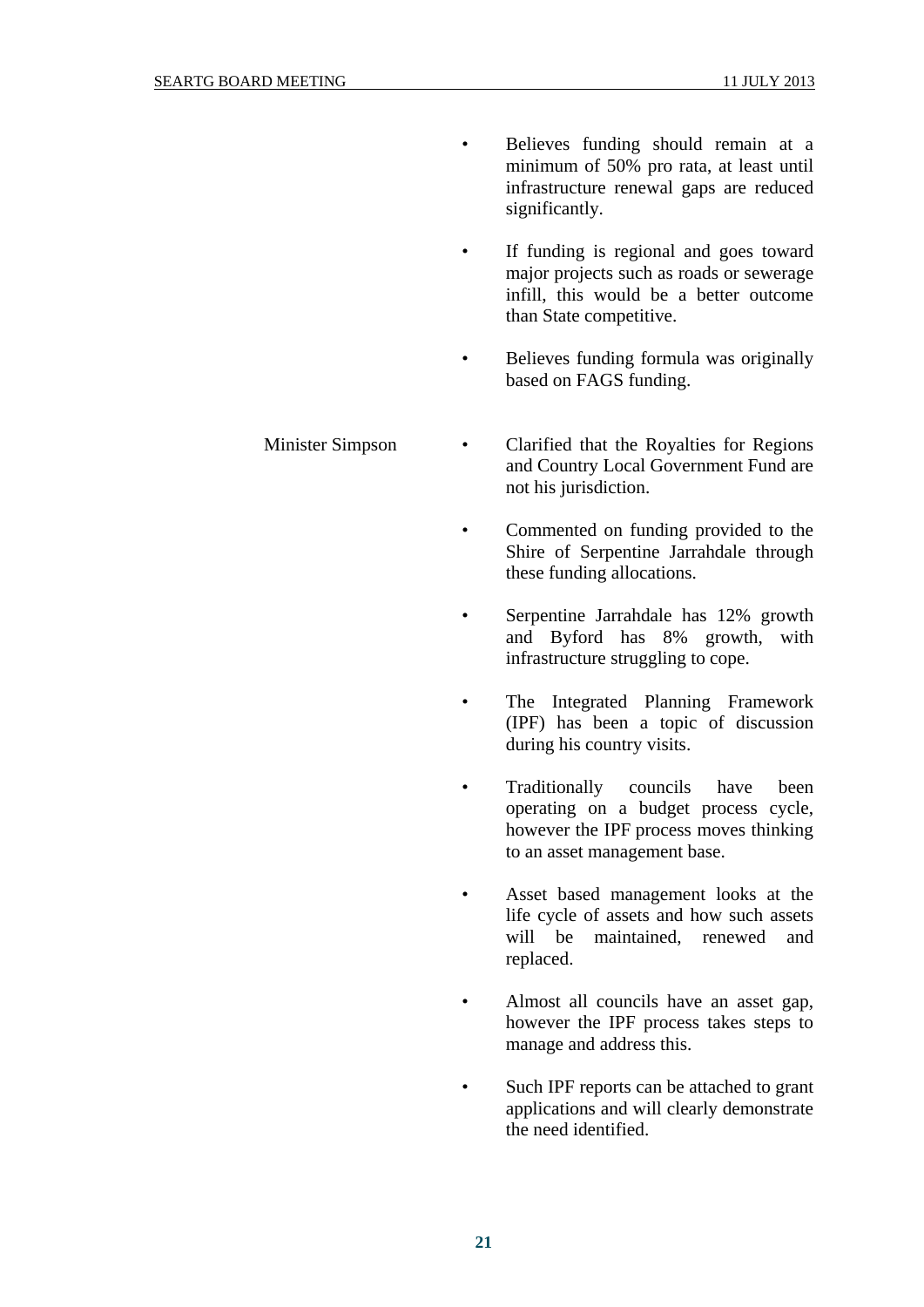- Commented on Port Hedland's construction of a recreation centre, however are now facing the possibility of closing its library.
- Queried the investigation and development process undertaken by Port Hedland.
- The required strategic planning forces local governments to think broader, and look at the bigger picture.
- Provided comparison of replacing a tractor, looking at the hours it has already done, and assessing if it will last another season.
- Chairman Suggested that using IPF reports for funding applications would be applicable to all Councils.
	- This becomes a problem in itself because all Councils are competing for the same money.
	- Observed that the Wheatbelt has fallen behind the City, with some Wheatbelt towns being "tired"
	- The local component of Royalties for Regions had been instrumental in getting some new infrastructure into these towns.
	- If the funding continues, it will help the region a lot.
- Mr R Hooper Suggested that Minister Simpson needs to talk with a number of industry people.
	- The Department of Planning will need to integrate four Town Planning Schemes.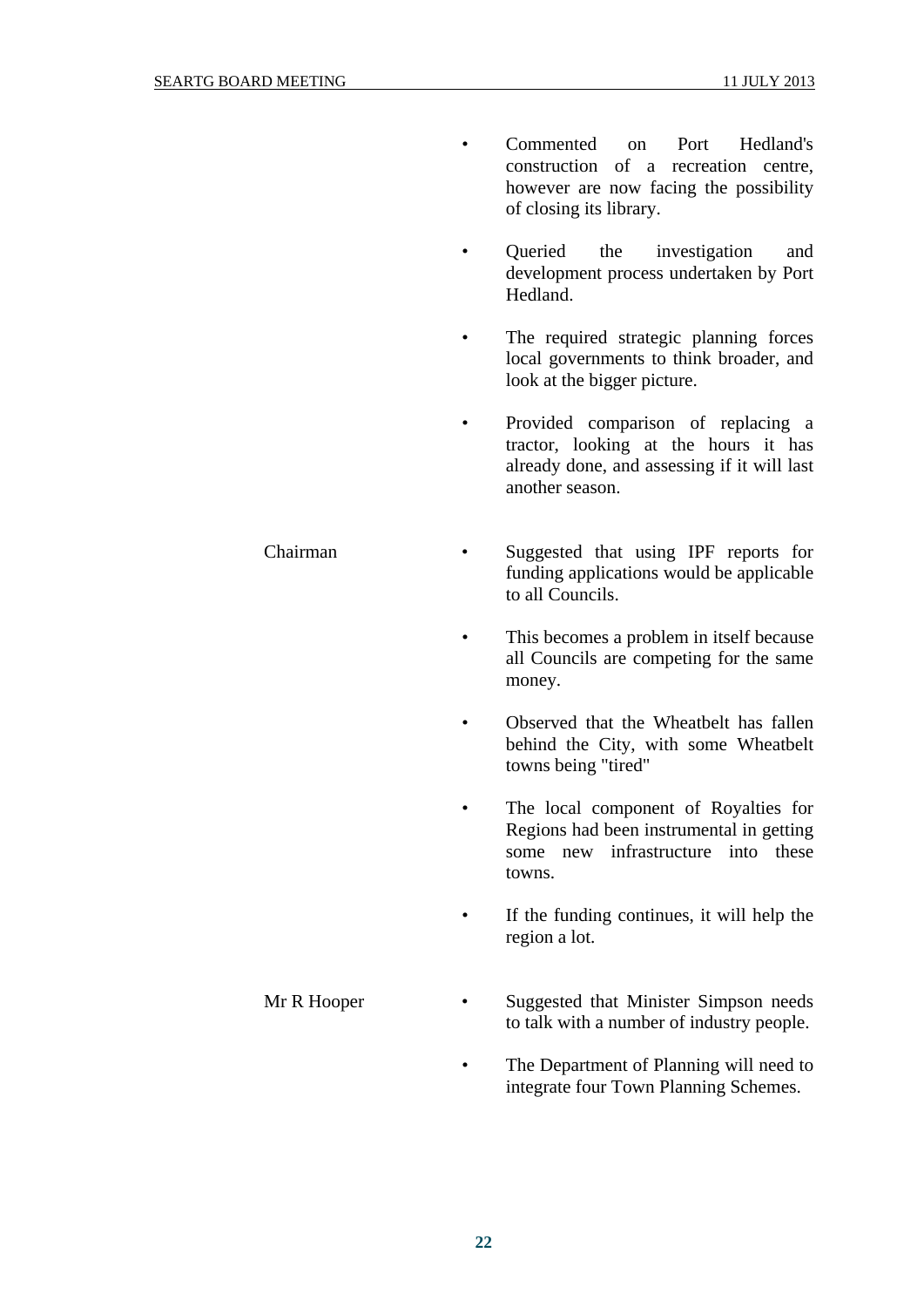- The Department of Planning have stated that there cannot be any more rural residential subdivisions beyond the scarp unless scheme water is available, however this is not possible.
- These are considered policy decisions from bureaucrats rather than the relevant Minister.
- There needs to be a lot of drive from the Government on how such matters are to be dealt with.
- The concept of the Integrated Planning Framework is good, and it is working well with this Group.
- Has an issue with professionally creating a 10 Year Financial Plan that is not "correct", ie there are a lot of unknowns.
- There are no forward estimates and no guarantees beyond Year 1.
- A lot of guess work has gone into preparing the 10 Year Financial Plan, with questions being raised down the track if the statements are not achieved.
- This will put the Group in conflict with the community.
- All aspects of the Asset Management, Workforce and Strategic Community Plans are accurate; the issue rests with the 10 Year Financial Year Plan, when such matters as Royalties for Regions, Roads to Recovery, Heavy Haulage<br>Provision, and other funding is Provision, and other funding is unknown.
- Queried if Disability Services will be placed back upon local government.
- Queried the chance to meet with Minister Simpson on an industry level.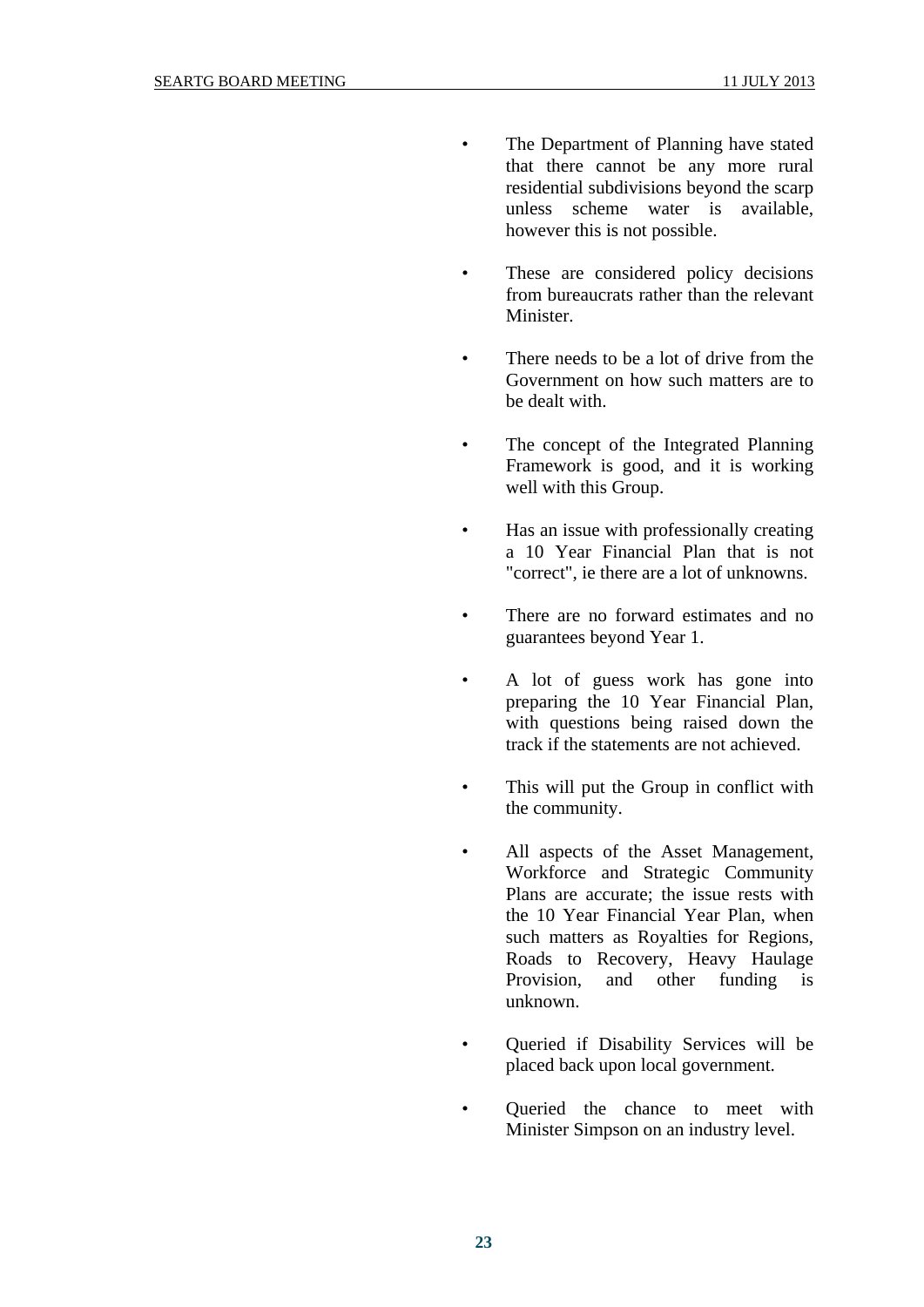- Drew attention to the Port Hedland issue, stating that the Act says a local government "may" have a library, and once they say they will, they are committed.
- In York's case, \$78,000 per year, or a 2.5% rate increase, to provide the service that some would say is a Government service.
- The Bushfires Act states that a local government "may" have a bush fire brigade, and if it does, must undertake a number of tasks.
- Suggested that as an industry, local government can see where it fits into the bigger Government picture, however are not being told the full story, or given the reasons behind this.
- Suggested that Minister Simpson call a meeting following Local Government Week for all 43 country Shire Presidents.
- Stated that the President and Councillors of this Group are fighting a lone battle in relation to structural reform.
- There is a strong need for a Ministerial statement on structural reform to eliminate the loss of the process by a small group of anti reformists.
- This Group is trying to sell at local value, which is thought to fit with the State value, without having clear direction and advice from the Government in this regard.
- Minister Simpson Provided comment on the Kelmscott Bush Fire affecting the Darling Range Electorate.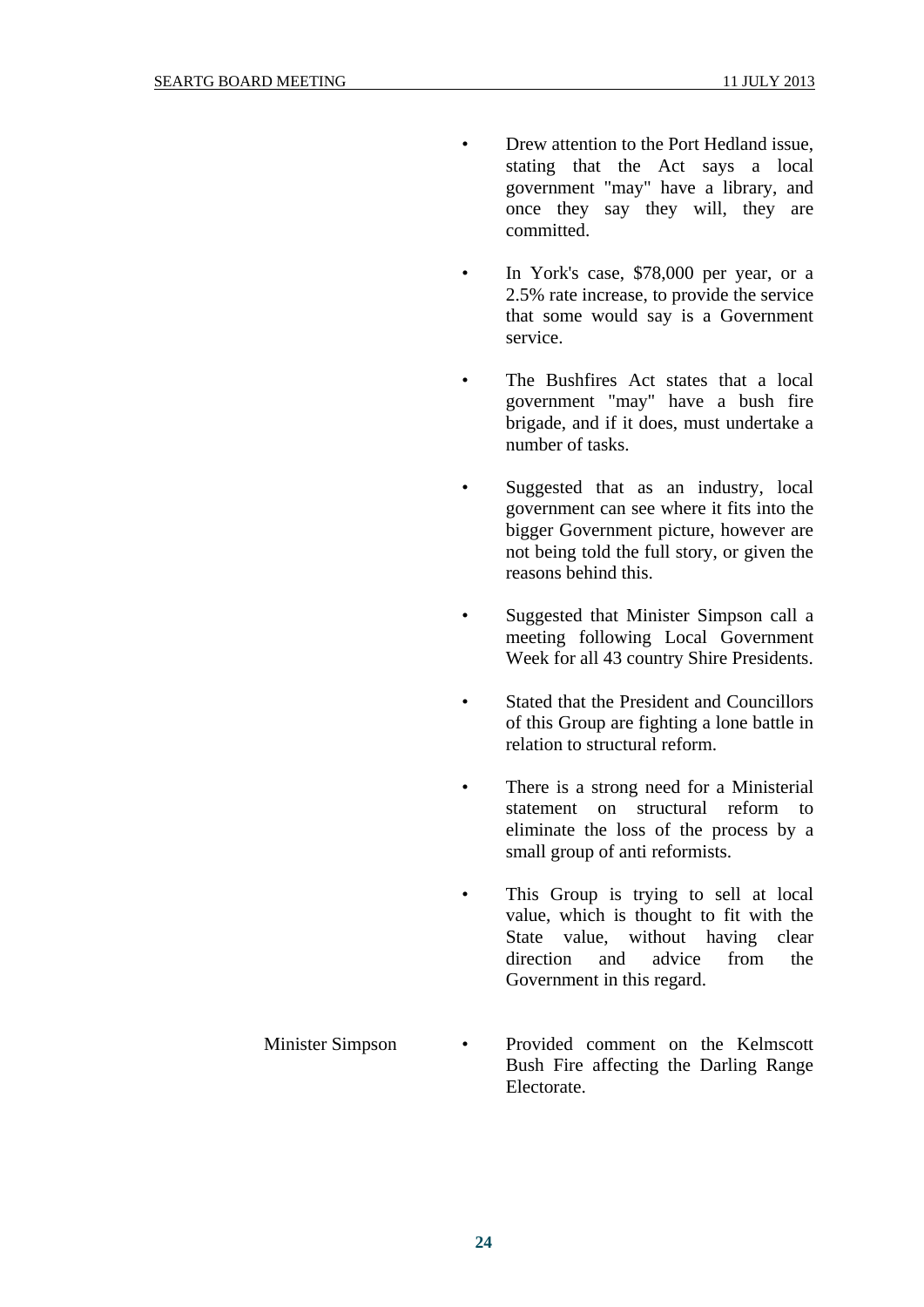- If the Department of Planning approve a subdivision in the hills without scheme water, they are potentially liable for loss of property life, hence the cautionary measures.
- The Kelmscott fire predominantly went through private property.
- Authorities had constructed fire breaks and done prescribed burns.
- Predominant issue was with private property and fire preparedness in this regard.
- There needs to be more work done in relation to private ownership of land.
- Concern that agencies are not driving the process with local governments has been raised a number of times during this country visit.
- Issues such as the time taken to get a zoning amendment, or Town Planning Scheme adopted.
- Aware that there is a problem, with a need for someone to take a lead role in resolving some of these issues.
- Mr G Fardon Provided a local perspective on structural reform.
	- Quairading has had eight public information sessions.
	- Four more specifically on this Group's proposal, prior to this on SEAVROC and shared services.
	- The community is saying that there is not enough information or basis in the Regional Plan.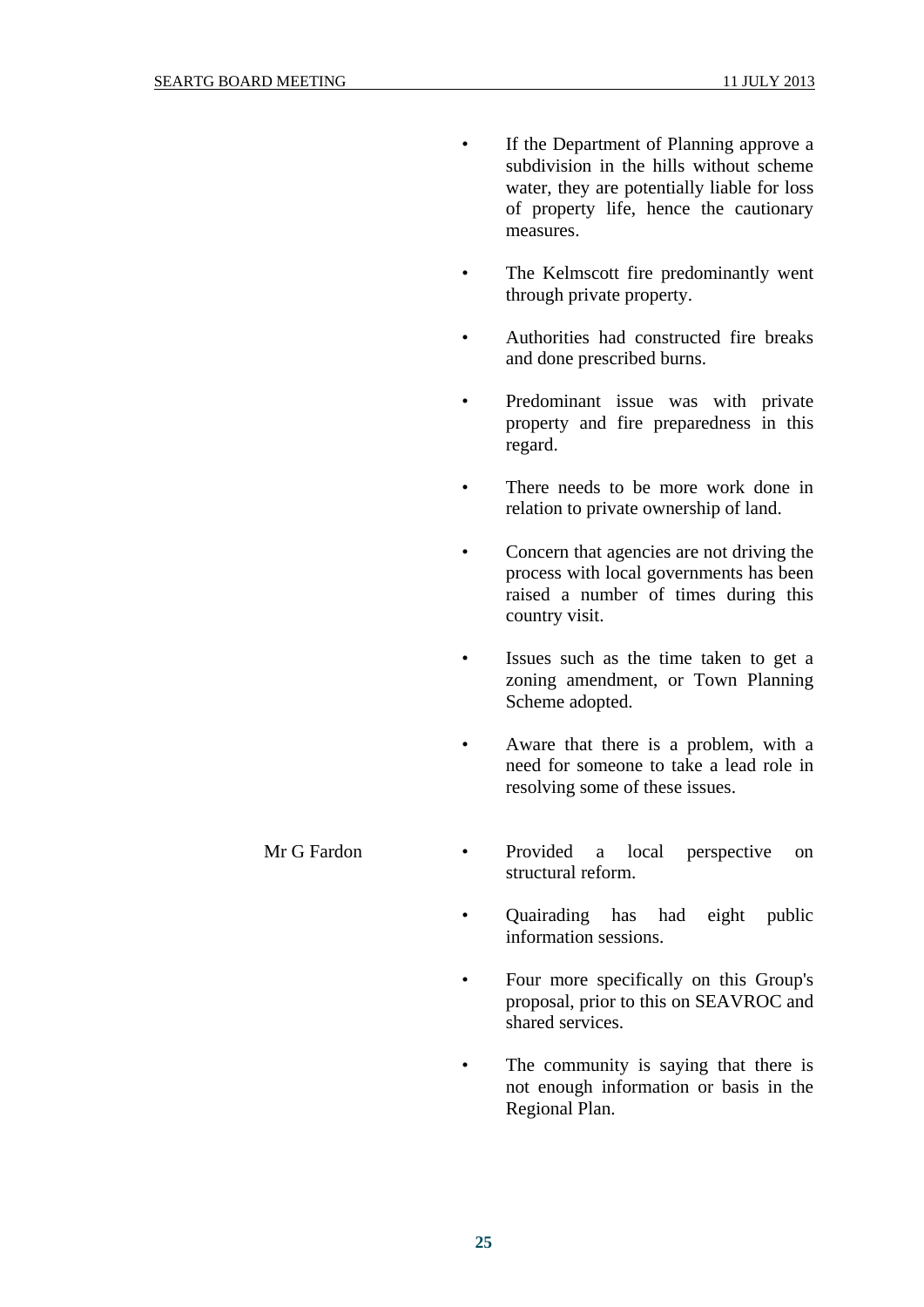- 180 people attended the second last meeting, with 100 at the last.
- It is unknown how many will attend the Advisory Board Hearing in two weeks.
- Advisory Board is holding four Hearings in four towns over four days.
- Two prospective candidates will run on the single issue of anti amalgamation, and in particular this Group's proposal.
- This Group has produced a fantastic Regional Business Plan, which has the backing of all Councillors involved bar a couple.
- Implored Minister Simpson to make a clear statement for this Group and rural Councils in general.
- This is needed more at the moment than amendments to poll provisions.
- Has queried Mr R Earnshaw on the timing of the Advisory Board's recommendation to the Minister for Local Government, versus amendment of poll provisions.
- Advised that attendees at the Quairading public meetings were not all necessarily against the proposal, but were drawing a lot of people in with a lot of misinformation.
- A resident asked to make a presentation on the subject at this meeting.
- A lot of pressure is coming back on Councillors and staff, primarily due to the lack of information and direction.
- Comment at last public meeting was "if it is voluntary, why go first".
- Argued that it is better to position the Council for the future, and better to go with the Group that works well together.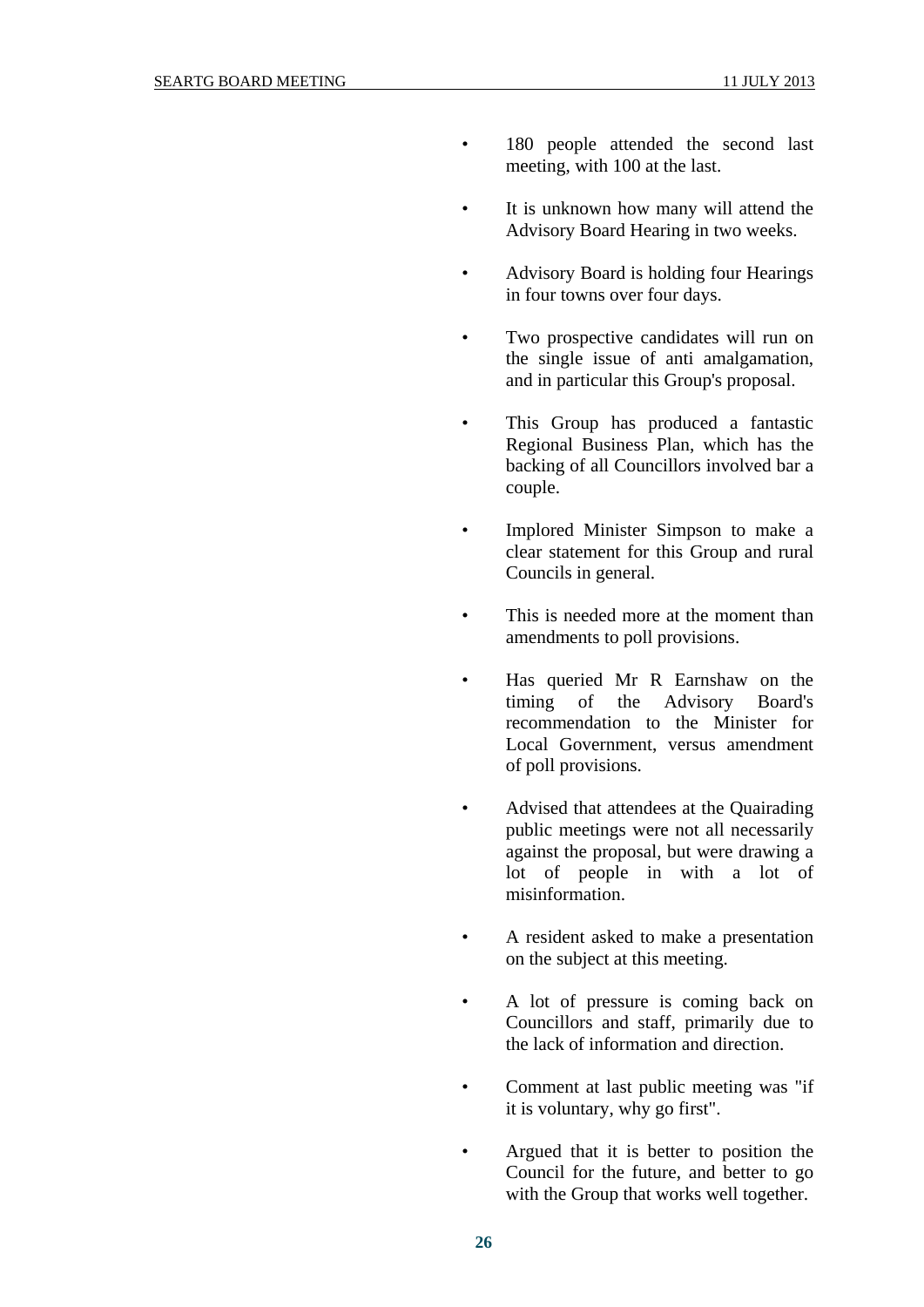- Community is saying "wait until the State Government does something".
- Prefers to be placed in front of the game, rather than behind.
- Albeit that some in the community are asking good questions, there are a lot of negatives.
- York residents are attending Quairading's public meetings, and this situation is repeated at other Participating Local Government meetings.
	- Real risk if polls are called under the current provisions, unless there is some timing and clear direction provided.
	- Thanked Minister Simpson for hearing his comments.
	- Minister Simpson Commented on fear of reform and change.
	- Cr T Boyle Queried if Minister Simpson could make a statement prior to the Advisory Board Hearings being held in Participating Local Governments at the end of July 2013.
	- Minister Simpson Offered to make a statement detailing:
		- Great process working together.
		- Government looking for reform in the country and have asked for this.
		- Metropolitan statements will reinforce this, and provide confident in the process.
		- Cannot pre-empt decision of the Advisory Board.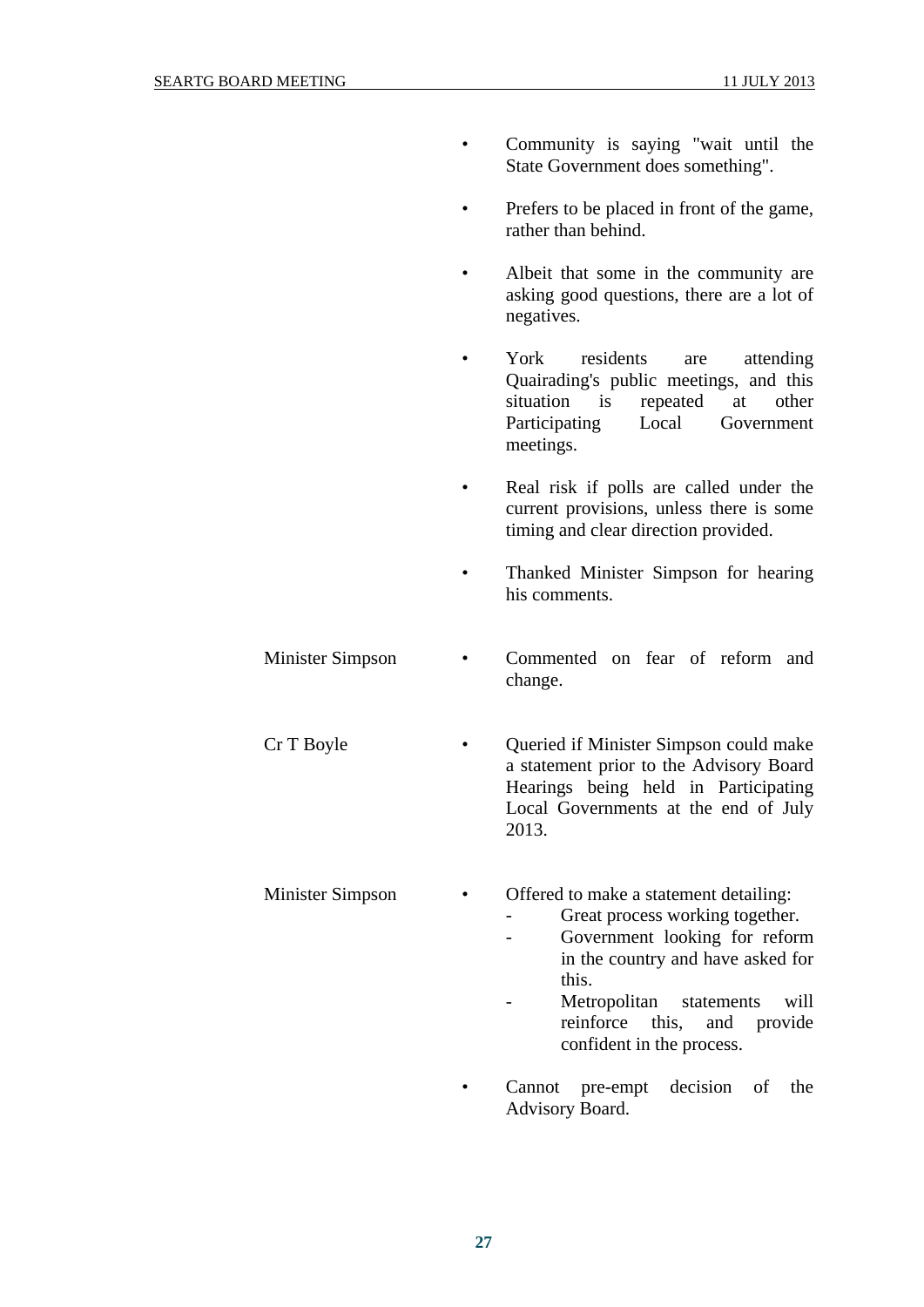- Can provide some confidence and make some good statements on congratulating this Group on its progress and moving forward.
	- Acknowledged that silence is not helpful.
- Mr G Fardon Reconfirmation of transitional cost arrangements is required as people are even doubting the voracity of this document.
	- Positives need reinforcement from the Minister Simpson.
- Minister Simpson Appreciates the difficulty in dealing with some ratepayers who are not informed or partially informed.
	- Provided example of Kalamunda spending \$8,000 writing to every ratepayer following the Robson Report.
	- This correspondence included an information brochure, which was considered somewhat skewed.
	- Kalamunda did not reach the 50% required, with only 40.1% responding.
	- Believes there is a "lacklustre" approach in the metropolitan area, as opposed to the country where ratepayers are more aware of their local government and its undertakings.
	- Fears include the perceived loss, such as a sporting facility or town name, with such concerns being more emotive.
	- Residents and ratepayers do not see the work being done behind the scenes.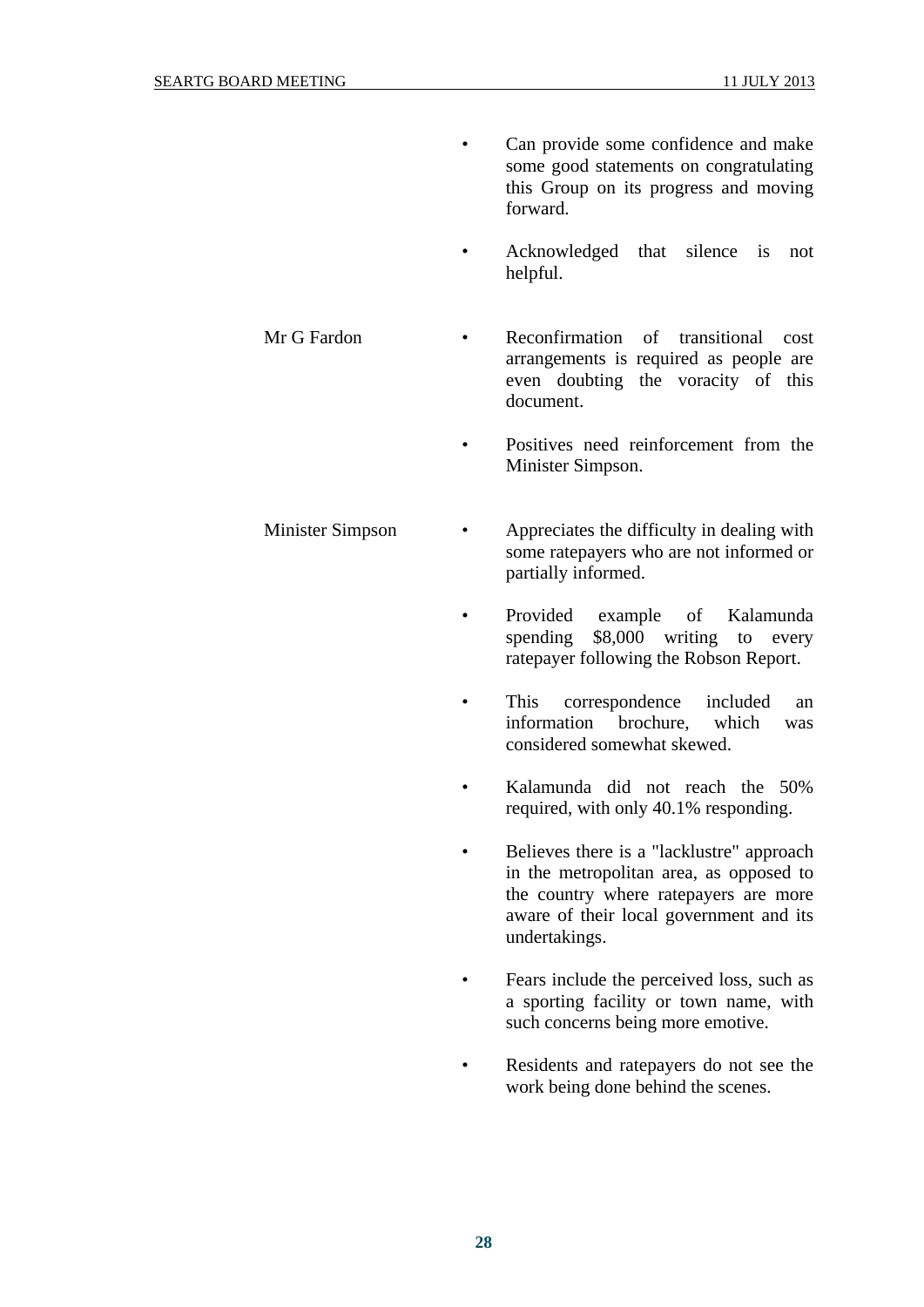- Gave an assurance to provide words of support and encouragement to the Group.
- Took on board that silence is not helping.
- Reiterated that the Group will be able to take a lot away from the metropolitan announcements to be made.
- Confirmed that the Advisory Board Public Hearings are to be held on 22, 23, 24, and 25 July 2013.
- Chairman Change takes time and is evident with this Group taking six years to get to this point, with robust debate having taken place as part of the process.
	- The change process is now happening with the community as they catch up with the leaders of the community.
	- Cr G Cooper At the end of the day, Minister Simpson's statement will help.
		- People do not want to listen to the Department's perspective on why change is a good thing and why local government supports it.
		- Participating Local Governments have to sell the process.
		- It is a democratic process, with the opinion that if it is not successful, those that vote against will be left to sort things out.
		- This Group will give it their best shot.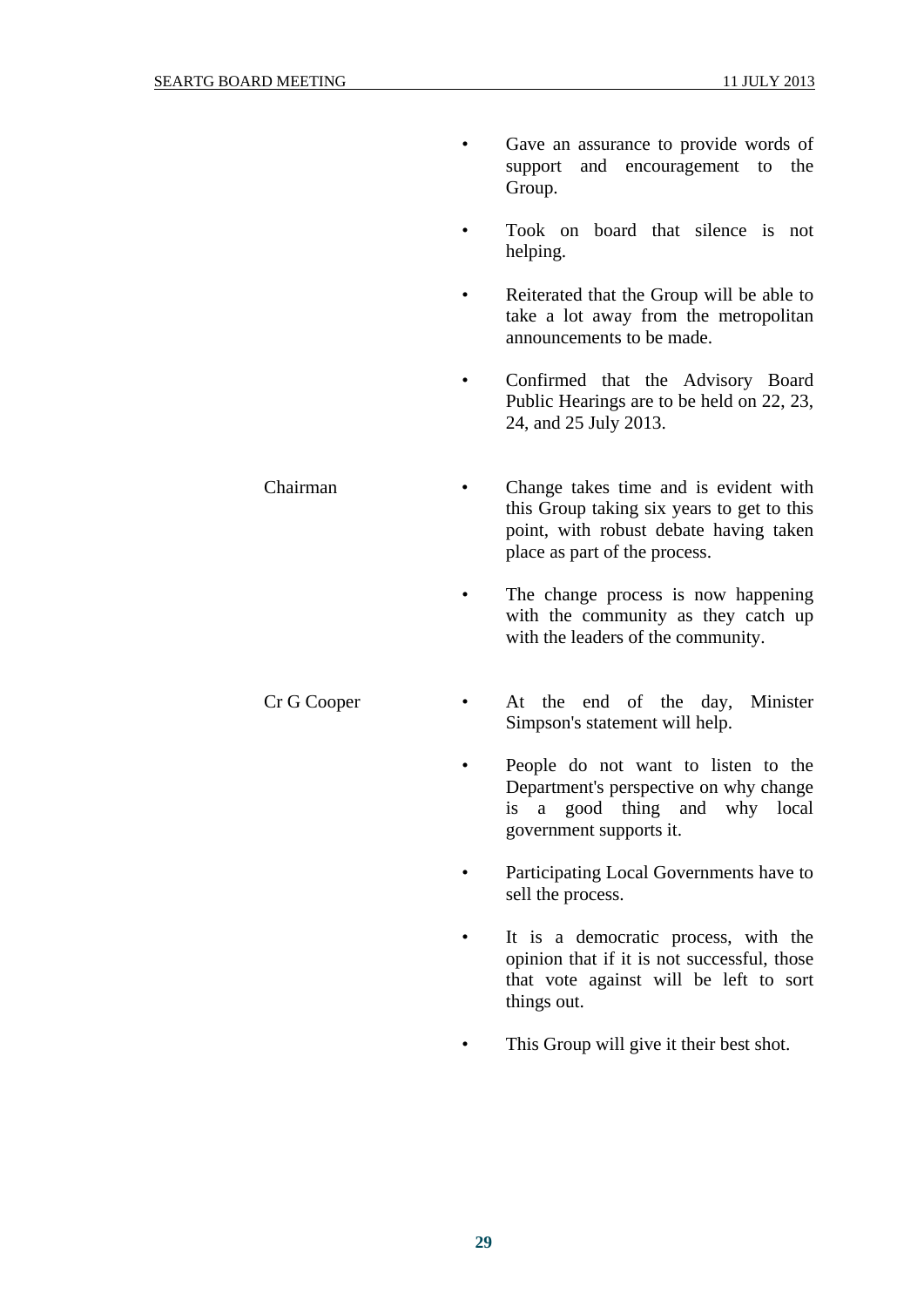- Mr R Hooper Raised the issue of waste management.
	- Metropolitan growth is going to require strong waste management.
	- Questions the strength of the Waste Management Authority.
	- This matter was raised seven years ago.
	- Need for the Departments of Planning and Health to work with the Department of Agriculture.
	- Soil types for containment of landfill are known, transport routes are known.
	- Shuffling of responsibility between Departments and no answers provided as a result.
	- Community feel that applications in relation to this matter are a waste of time, and that they are being disadvantaged as a result.
	- Inability of the Premier to override decisions of the Environmental Protection Authority.
	- Waste management needs to be definitive, providing example of tyres and recycling in Tammin, metropolitan landfill in York or Toodyay, etc.
	- Acknowledged that this is not this Minister Simpson's portfolio, but sought understanding and support.
	- York currently pays Northam \$89,000 per year for tipping fees.
	- Five year's free tipping fees will be possible through a new proposed landfill, which would be closer and easier to service.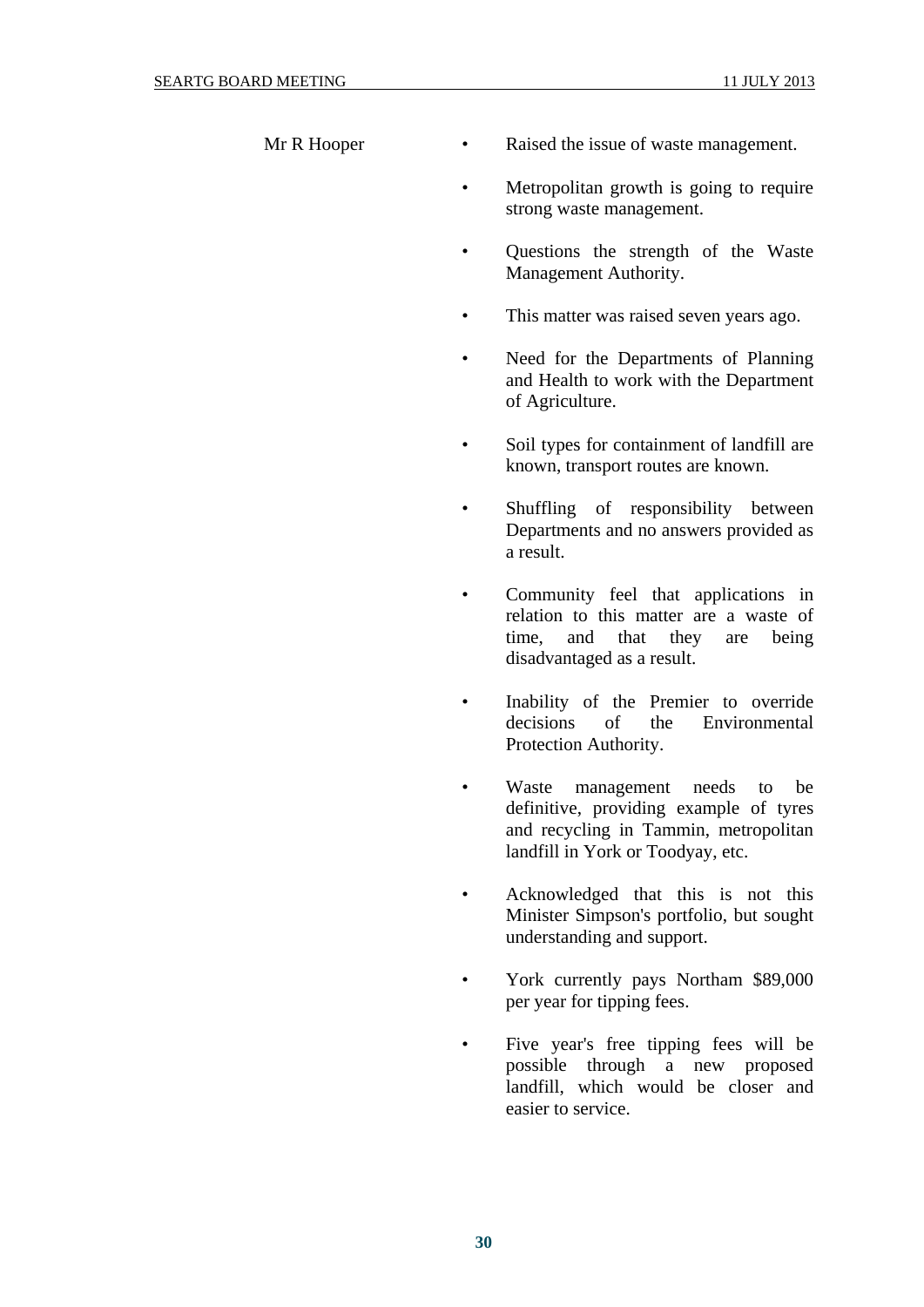- Queried how such matters can be accurately reflected in a 10 Year Financial Plan or Annual Budget.
- Minister Simpson Provided example of the Cardup landfill site, and receipt of tipping fees for Serpentine Jarrahdale.
	- There is hope that the Cardup site will be transformed to a transfer station.
	- This site has four methane burners.
	- Concern that the bores in this area need testing.
	- Landfill and waste in general is a difficult issue.
	- Took comments on board.
- Mr R Hooper Commented on \$122M given to the Department of Environment and Conservation from the Metropolitan Waste Levy.
	- Commented further on clearing permits, in particular processing times, the number of staff involved, inspection of every tree of every application, and determination of nesting hollows.
- Chairman Queried if there were any other issues to raise with Minister Simpson.
	- Invited the Minister Simpson, Minister Chown and Ms J Lenney to take lunch with the Group at 12:30pm.
	- Sought direction from Minister Simpson in relation to constitutional recognition of local government.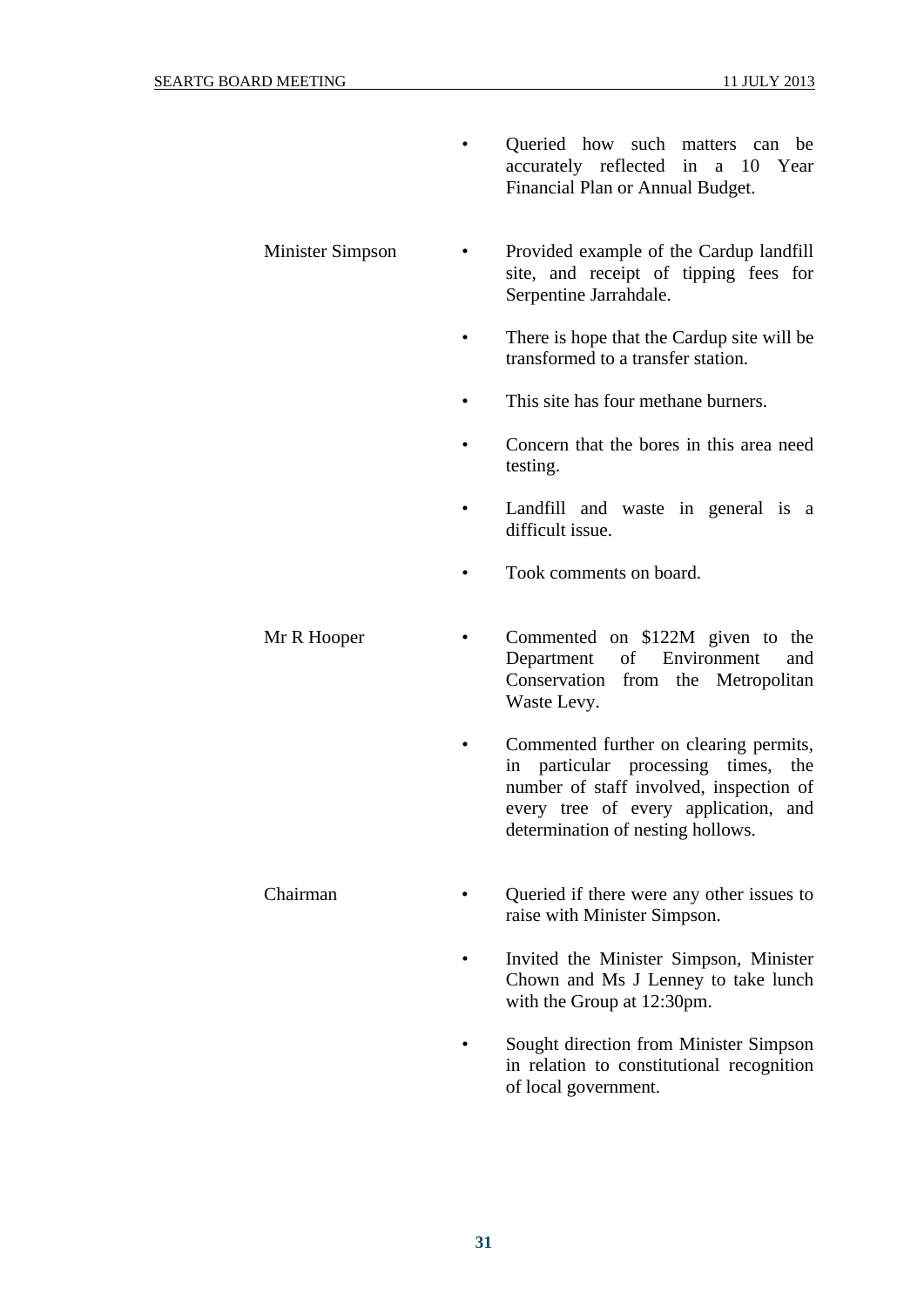Minister Simpson • As Minister of Local Government, does not have an opinion one way or the other.

- State Government will not get involved in this debate as it is not their decision.
- Provided comment on Financial Assistance Grants via the Grants Commission.
- Federal Government provides funding to the State Government to allocate via the Grants Commission.
- Concern raised with the State Government when the Federal Government linked financial assistance to the matter.
- Unease centres on the "play of the day", who is in politics at State and Federal level as to what happens with funding. In particular, the ability to provide additional funding to marginal seats to assist with re-election.
	- Reiterated that people do not like change.
	- Stated that \$10M was provided to the "yes" campaign.
	- Cr P Hooper Sits on the Grants Commission and represents small Shires.
		- Implored Minister Simpson to very strongly push against Eastern States players at the COAG meeting.
		- Concern with the "metro-centric" concepts being adopted, ie Greater Western Sydney and Geelong.
		- Interesting political shift with Geelong losing its manufacturing base, but now to have the bigger industry of Disability Services centred there.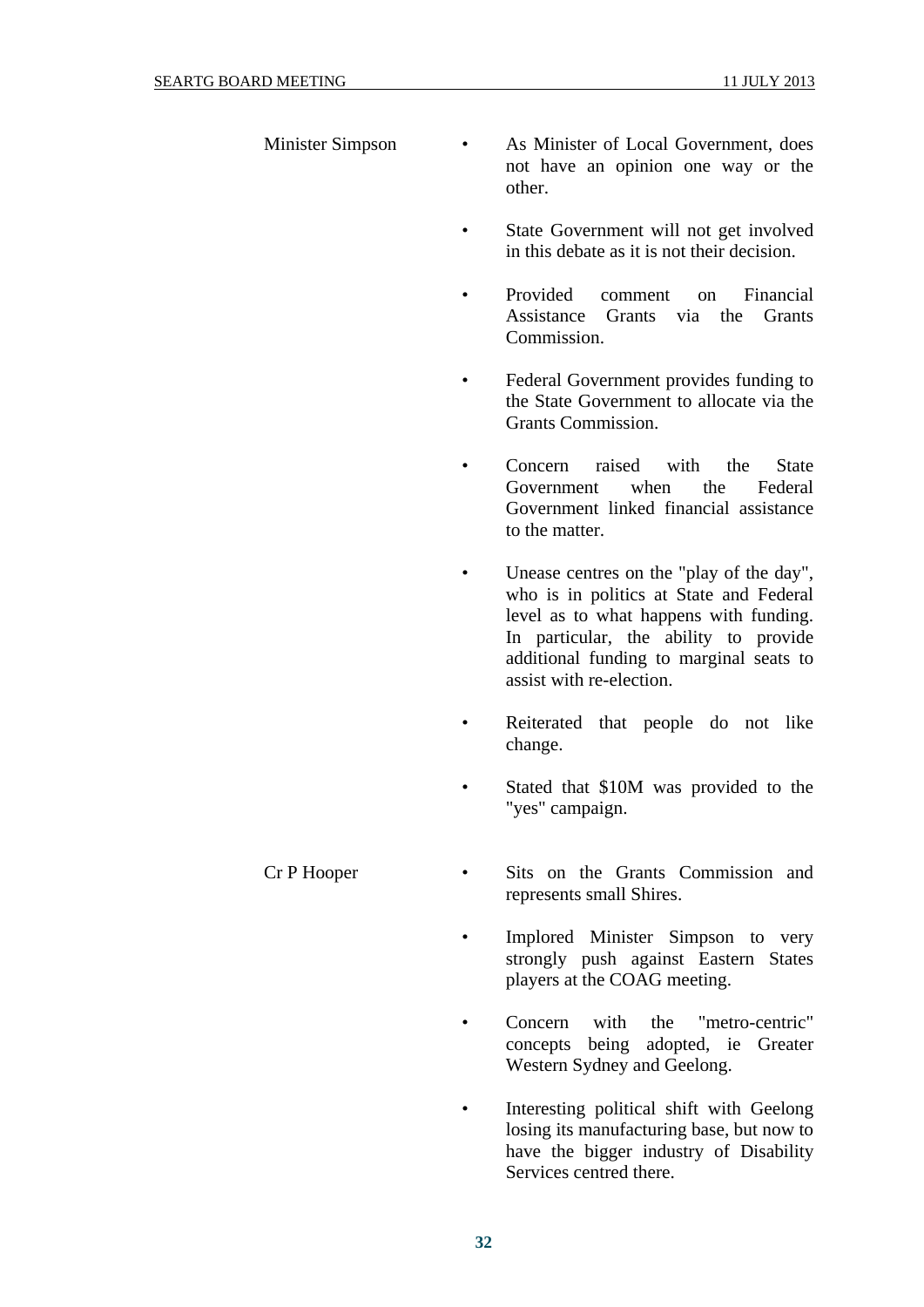- As a Grants Commissioner can see various areas being affected by this drive.
- Population base is playing a big part in the thinking and decisions being made.
- The entire Wheatbelt of 70,000 people cannot compete, even with Ballarat.
- Reiterates that Western Australian country local government obtains 25-30% of their income from rates, with the rest required from other funding sources.
- Push to reduce Roads to Recovery from 11% to 9% based on population rather than road length.
- That 2% loss would be devastating.
- Reiterates the request for Minister Simpson to assist wherever possible in retaining an equal share for Western Australia, and decisions are not taken on population numbers.
- Minister Simpson Took on board Cr P Hooper's request, whilst advising that the referendum held in New South Wales was successful.
- Chairman Called for final comment or questions in regard to amalgamation of this Group.
- Executive Officer Believed that all facets had been covered, while reiterating that without legislative change, success will be difficult.
- Cr P Hooper Extended thanks to Minister Chown for being in attendance, and acknowledged his great support of this Group.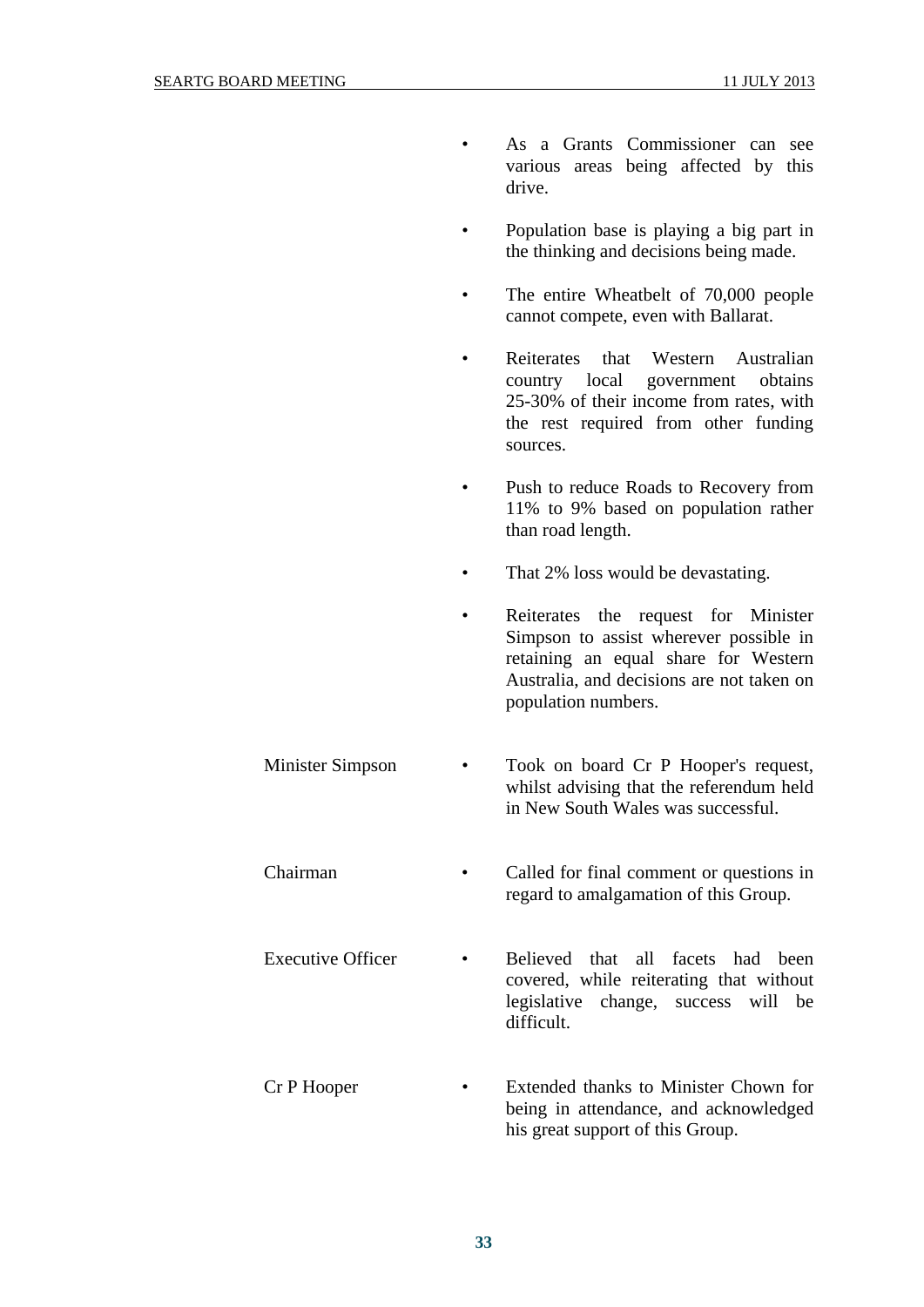| Minister Chown   | Thanked Cr P Hooper, and advised that<br>most encouraging to<br>it was<br>have<br>Minister Simpson at the meeting.                                                      |
|------------------|-------------------------------------------------------------------------------------------------------------------------------------------------------------------------|
| Chairman         | <b>Stated</b><br>that<br>Minister<br>Simpson<br>understands the Group's frustrations.                                                                                   |
|                  | The Executive Officer has prepared the<br>most comprehensive report in relation to<br>this Group's proposal, with the Current<br>and Future State Reports.              |
|                  | Suggested that this Group would have to<br>be the most researched and documented<br>of<br>Group<br>amalgamating<br>local<br>governments.                                |
|                  | Frustration in getting the Group "over<br>the line".                                                                                                                    |
|                  | Reiterates<br>Ministerial<br>that<br>a<br>announcement would be of assistance.                                                                                          |
| Minister Simpson | Happy to help.                                                                                                                                                          |
|                  | Confirms that the Advisory Board will<br>be visiting the four Participating Local<br>holding<br>Governments,<br>community<br>meetings, asking questions, etc.           |
| Chairman         | Confident that the Advisory Board will<br>recommend in favour, particularly given<br>the extensive work undertaken to date,<br>and the business case being very strong. |
| Minister Simpson | Need to work through the politics of it<br>all.                                                                                                                         |
|                  | Reiterates that he will do some work on<br>the points raised.                                                                                                           |
|                  | Will be meeting with Cr Mel Congerton,<br>Chairperson<br>Local<br>Government<br>Advisory Board next week                                                                |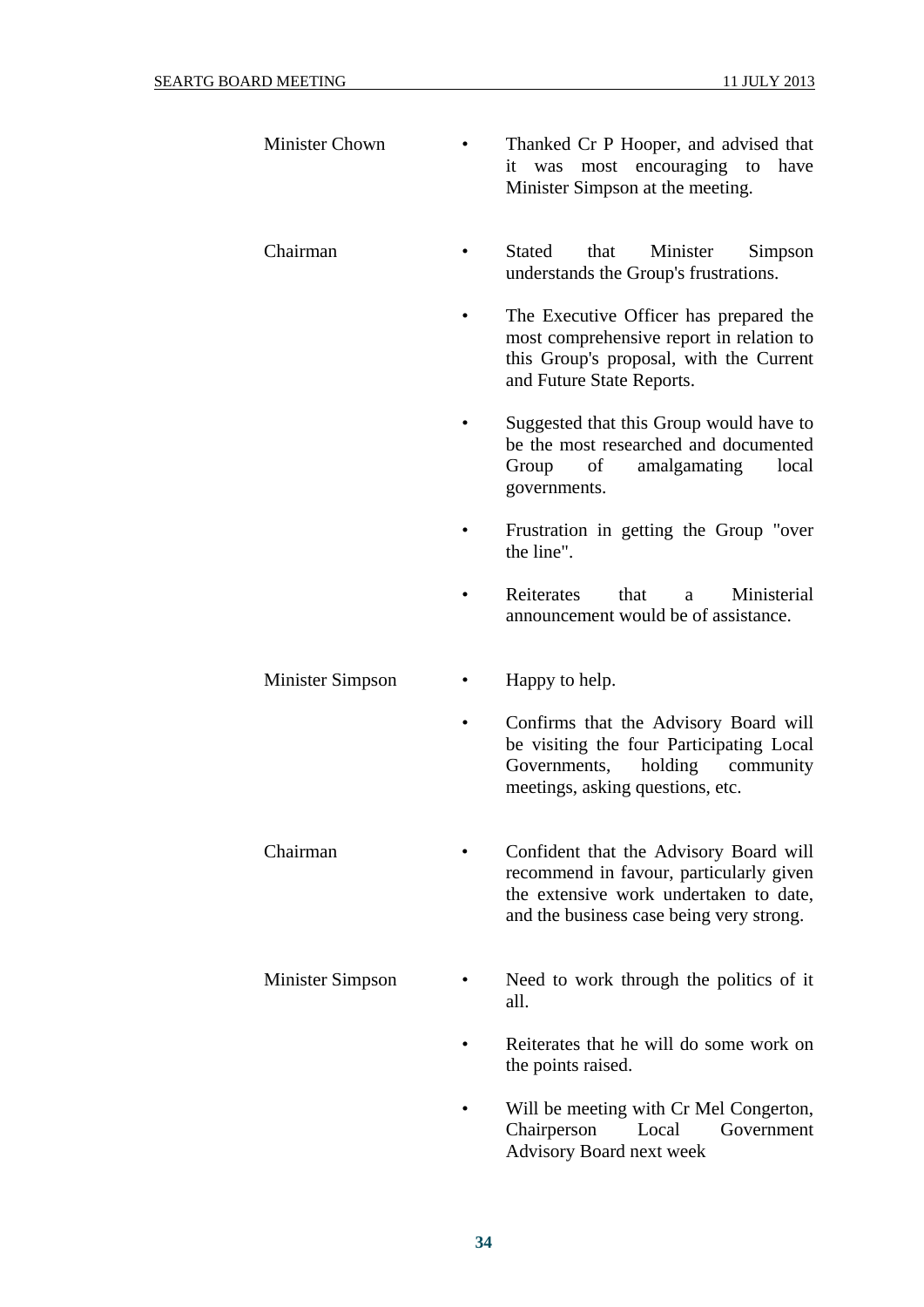| Mr R Hooper       | Drew attention to a West Australian<br>Newspaper article detailing the start of<br>the Advisory Board's 130 day period,<br>commencing 10 July 2013.    |
|-------------------|--------------------------------------------------------------------------------------------------------------------------------------------------------|
| $\bullet$         | Period was scheduled to commence on<br>25 May 2013, however due to issues<br>surrounding poll provision amendments,<br>it was delayed to 10 July 2013. |
| Ms C Tuthill<br>٠ | Confirmed that Mr G Fardon and<br>Cr D Richards met with the Department<br>in terms of the process.                                                    |

- Mr G Fardon Advised that they also met with the Chairman of the Advisory Board.
- Ms C Tuthill Stated that there is considerable work for the Advisory Board needs to do, and a statutory process to be undertaken.
	- Commented on the timeframe of any legislative change that may occur, and the final report being presented.
	- It is hopeful that these will be complimentary.
	- Reiterates that the Advisory Board is an independent authority and will not be pushing a particular view when visiting communities, simply undertaking Hearings, receiving submissions, and responding to the process.
	- Possibility of Departmental representation at the Hearings on 22, 23, 24 and 25 July 2013.
	- Departmental presence will be to advise on reform generally, the Government's position and achievements in reform, what is happening in other States, etc, whilst also supporting the Chief Executive Officers.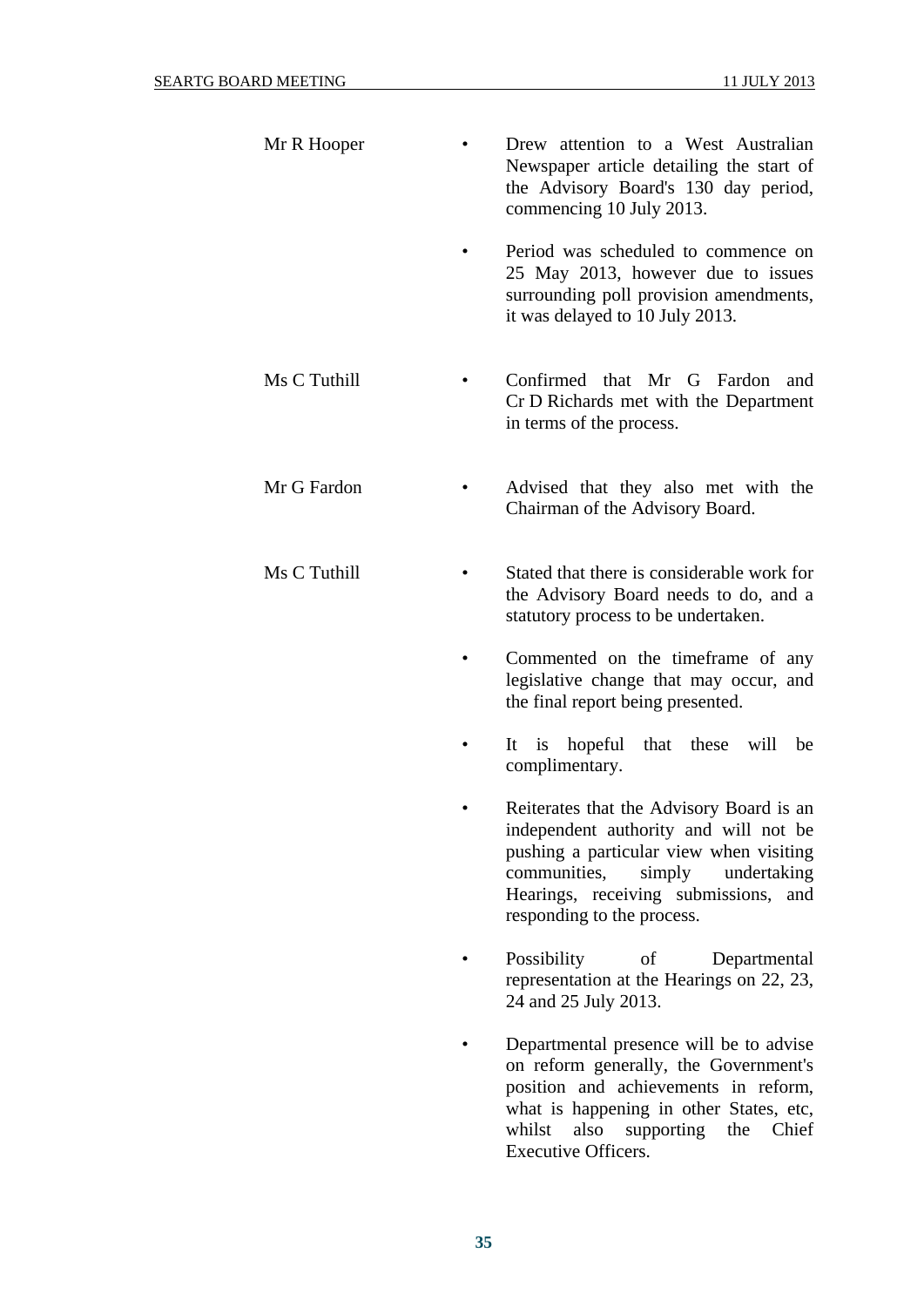• Hearings will be a combined effort. • Advisory Board will then finalise its report and submit to Minister Simpson. Minister Simpson • Stated that the October elections will take place in the middle of this process. Mr G Fardon • Thanked Ms C Tuthill for her comment.

There being no further comment or questions, the Chairman took the opportunity of thanking Minister Simpson on behalf of the Group for his time, attendance, and consideration of the issues that were raised. Further, that the Group looked forward to speaking with him again soon.

Following the Chairman's invitation to take lunch with the Group at 12:30pm, Minister Simpson advised that he, Minister Chown and Ms J Chenney would be pleased to take a late morning tea with Participants. Following Mr G Fardon's suggestion, and with agreement, the Meeting stood adjourned for morning tea at 11:26am.

With the exception of Minister Simpson and Ms J Lenney, the Meeting reconvened with the same attendees present.

The Chairman then drew attention to the Notice Paper before the Meeting, commencing with Item 1.2.

# **1.2 Announcement of Visitors**

Invitations were extended to:

- The Hon Tony Simpson MLA Minister for Local Government; Community Services; Seniors and Volunteering; Youth.
- Ms Caroline Tuthill Senior Project Officer, Department of Local Government.
- Mr Tony Brown Executive Manager, Governance and Strategy – Western Australian Local Government Association.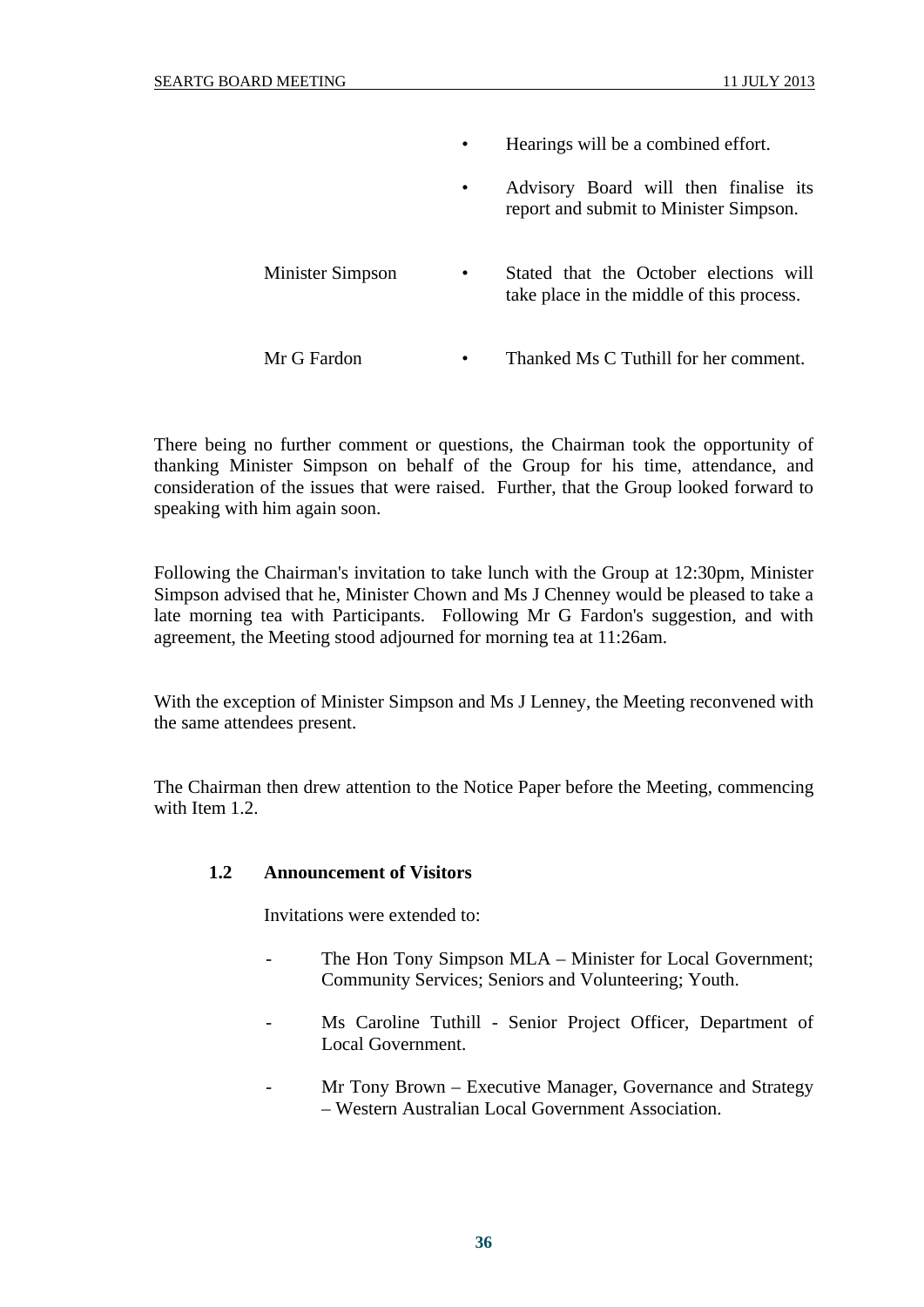- Ms Joanne Burges – Regional Cooperation Manager, Western Australian Local Government Association.

# **2. RECORD OF ATTENDANCE/APOLOGIES/LEAVE OF ABSENCE**

| <b>State Government</b> | $\overline{\phantom{0}}$     | Hon Tony<br>Simpson MLA     |                          | Minister for Local<br>Government;<br><b>Community Services;</b><br>Seniors and<br>Volunteering; Youth                            |
|-------------------------|------------------------------|-----------------------------|--------------------------|----------------------------------------------------------------------------------------------------------------------------------|
| <b>State Government</b> | $\sim$                       | Hon Jim Chown<br><b>MLC</b> | $\overline{\phantom{a}}$ | Parliamentary Secretary<br>to the Treasurer;<br>Minister for Transport;<br><b>Fisheries</b><br>Member for Agricultural<br>Region |
| <b>State Government</b> | $\qquad \qquad \blacksquare$ | Ms J Lenney                 | $\sim$                   | Principal Policy Advisor<br>- Local Government<br>Reform; Advisor to the<br>Minister for Local<br>Government                     |
| Shire of Cunderdin      | $\overline{\phantom{0}}$     | Cr R Carter                 | $\overline{\phantom{0}}$ | President (Chair)                                                                                                                |
| Shire of Cunderdin      | $\overline{\phantom{0}}$     | Cr C Gibsone                | $\overline{\phantom{0}}$ | Deputy President                                                                                                                 |
| Shire of Cunderdin      | $\overline{a}$               | Cr G Cooper                 | $\overline{\phantom{0}}$ | Councillor                                                                                                                       |
| Shire of Cunderdin      |                              | Mr P Godfrey                |                          | Deputy Chief Executive<br>Officer                                                                                                |
|                         |                              |                             |                          |                                                                                                                                  |
| Shire of Quairading     | $\frac{1}{2}$                | Cr G Anderson               | $\overline{\phantom{0}}$ | <b>Deputy President</b>                                                                                                          |
| Shire of Quairading     | $\overline{\phantom{0}}$     | Cr C Hawksley               | $\frac{1}{2}$            | Councillor                                                                                                                       |
| Shire of Quairading     |                              | Cr B Caporn                 |                          | Councillor                                                                                                                       |
| Shire of Quairading     |                              | Mr G Fardon                 |                          | <b>Chief Executive Officer</b>                                                                                                   |
| Shire of Tammin         |                              | Cr S Uppill                 |                          | President                                                                                                                        |
| Shire of Tammin         |                              | Mr I Bodill                 |                          | <b>Chief Executive Officer</b>                                                                                                   |

# **2.1 Present**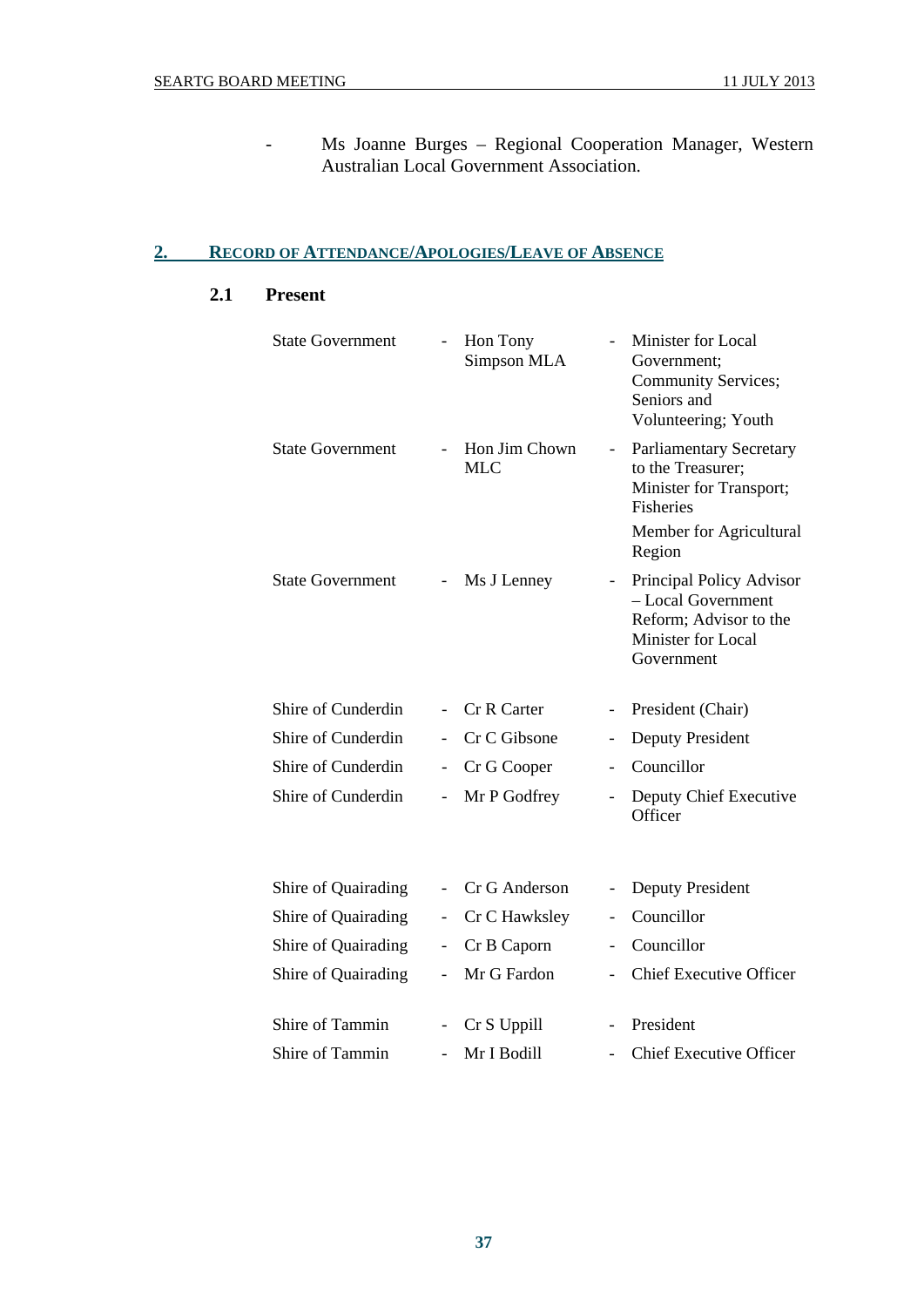|                          | Cr T Boyle    |                                                                                            | President                              |
|--------------------------|---------------|--------------------------------------------------------------------------------------------|----------------------------------------|
|                          | Cr R Scott    |                                                                                            | Vice President                         |
| $\overline{\phantom{a}}$ | Cr P Hooper   |                                                                                            | Councillor                             |
| $\overline{\phantom{a}}$ | Mr R Hooper   |                                                                                            | <b>Chief Executive Officer</b>         |
|                          | Ms T Cochrane |                                                                                            | Deputy Chief Executive<br>Officer      |
|                          | Ms C Tuthill  |                                                                                            | Senior Project Officer                 |
|                          | Ms J Burges   |                                                                                            | <b>Regional Cooperation</b><br>Manager |
|                          |               |                                                                                            | <b>Executive Officer</b>               |
|                          |               | $\overline{\phantom{a}}$                                                                   | <b>Assisting Executive</b><br>Officer  |
|                          |               | $\sim$<br>$\sim$<br>Dominic Carbone and - Mr D Carbone<br>Dominic Carbone and - Mr M Moody |                                        |

# **2.2 Apologies**

| Shire of Cunderdin                                    | - Mr P Naylor   | Chief Executive Officer<br>$\overline{a}$          |
|-------------------------------------------------------|-----------------|----------------------------------------------------|
| Shire of Quairading                                   | - Cr D Richards | - President (Chairman)                             |
| Shire of Tammin                                       | - Cr C Crane    | - Councillor                                       |
| Western Australian<br>Local Government<br>Association | - Mr T Brown    | - Executive Manager $-$<br>Governance and Strategy |

# **2.3 Leave of Absence**

Nil.

# **3. DEPUTATIONS/PRESENTATIONS**

# **3.1 Deputations**

Nil.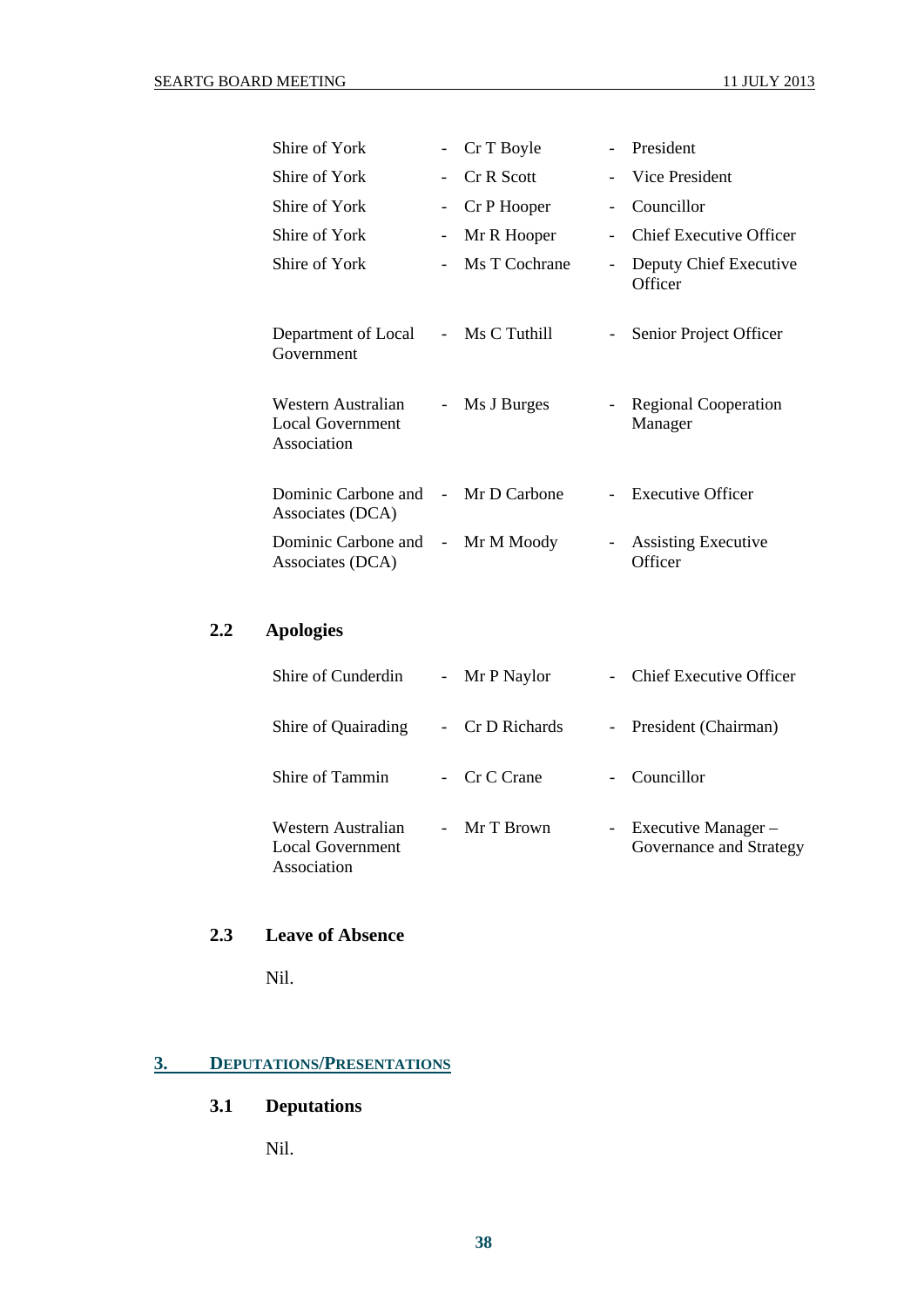# **3.2 Presentations**

 Given Minister Simpson's early attendance, with agreement his presentation was brought forward to the beginning of the Meeting. Discussion on those topics listed in the Notice Paper, are therefore detailed on pages 1 through 36 of these Minutes.

# **4. CONFIRMATION OF MINUTES**

# **4.1 South East Avon Regional Transition Group Board Meeting held at the Shire of York Council Chamber on Wednesday, 22 May 2013.**

*MOVED Cr T Boyle, Seconded Cr S Uppill, that the Minutes of the South East Avon Regional Transition Group Board Meeting, held at the Shire of York Council Chambers on Wednesday, 22 May 2013, be received.* 

# CARRIED UNANIMOUSLY

# **Business Arising from Minutes**

Nil.

# **5. ANNOUNCEMENT BY PRESIDING MEMBER WITHOUT DISCUSSION**

Nil.

# **6. REPORTS**

The Chairman took the opportunity of thanking Attendees for the input to discussion with the Minister, advising that the Minister had stated at morning tea, that this was the most positive meeting during his country visit. Further, that this Group remains positive in the Minister's view in regard to reform.

#### **RTG-010-13 STATUS REPORT – OUTSTANDING BUSINESS FROM SEARTG BOARD MEETINGS**  (File: rtg010-13)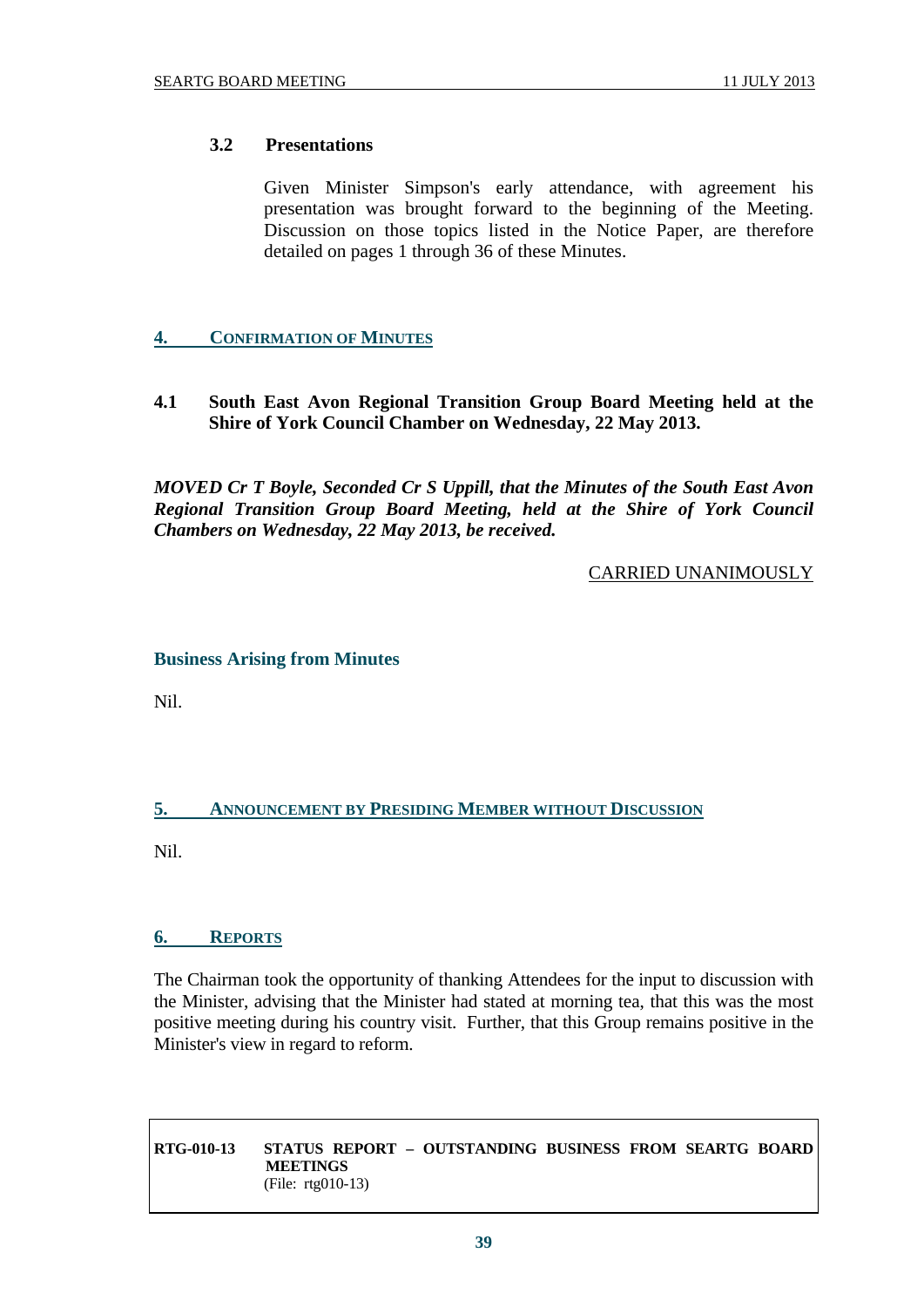The Chairman drew attention to this item of business, with the Executive Officer providing comment as follows:

| $\bullet$ | <b>Federal Assistance Grants</b>       | Meeting with the Grants Commission<br>has been postponed, with advice awaited<br>the Commission Chair<br>from<br>on<br>rescheduling this meeting. |
|-----------|----------------------------------------|---------------------------------------------------------------------------------------------------------------------------------------------------|
| $\bullet$ | <b>Local Government Advisory Board</b> | Cr D Richards and Mr G Fardon met<br>with the Chairman of the Local<br>Government Advisory Board on 11 June<br>2013.                              |

Mr G Fardon advised that this meeting was most positive, and was held the same day as the Minister's Breakfast. Separate meetings were held with Mr R Earnshaw and Mr M Glasson. Discussions centred on the timing of the process, public Hearings, advertising, complexities of the process, and submissions. Further, that this proved to be a worthwhile exercise, with relevant information being disseminated and placed on the web.

The Chairman queried whether Participants would attend Advisory Board Hearings being held in each locality.

Mr G Fardon advised that such attendance was strongly encouraged by the Chair of the Advisory Board, with confirmation that - Tammin 22 July 2013

|  | Quairading | 23 July 2013 |
|--|------------|--------------|
|--|------------|--------------|

| Cunderdin | 24 July 2013 |
|-----------|--------------|
|           |              |

| York | 25 July 2013 |
|------|--------------|
|------|--------------|

Mr G Fardon further advised that Quairading would be an apology for the York Hearing, as it coincided with their Ordinary Council Meeting of that date.

Cr P Hooper drew attention to earlier comments, raising concern with the perception of other Councils attending cross border meetings as being coercive, with Mr G Fardon reiterating the Advisory Board's suggestion of such attendance. Further, that it was his understanding that members of the public could attend any or all Hearings.

General discussion on the matter determined that cross border public attendance would occur.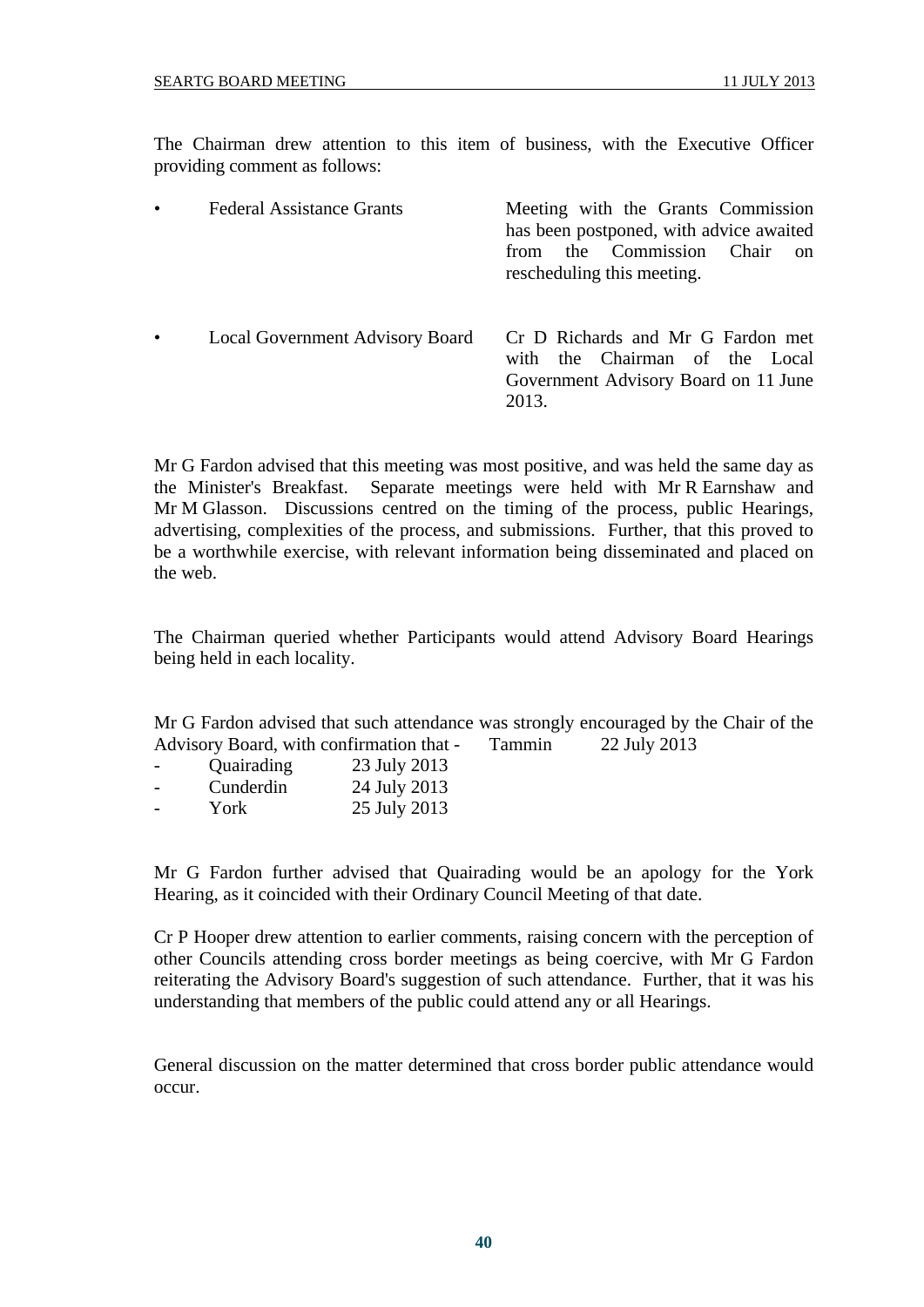Whilst understanding Cr P Hooper's concern, Cr S Uppill advised that residents from Cunderdin and Quairading had attended Tammin's public meetings, with Quairading advising of similar. Cr S Uppill suggested that this attendance provided an opportunity for explanation and information sharing across those borders.

Cr P Hooper then suggested if the anti reformists from York were going to attend Quairading's Hearing for example, it would be a positive to have those who are pro reform in attendance to support and provide comment if necessary.

Mr G Fardon advised that the Advisory Board Chair was very clear on the Board's terms of reference. The Board will not go into the pros and cons of the proposal, but would ask Shire Presidents and Chief Executive Officers for clarification and to respond to questions.

Following Mr I Bodill's query, Mr G Fardon advised that the Advisory Board will take questions from the public, with these being included in the notes of the Hearing. The Board will defer to the Chief Executive Officers and Presidents for any clarification required.

The Executive Officer advised that the Chief Executive Officers will be required to respond to issues raised by the public which do not relate to amalgamation.

Cr P Hooper queried if individuals requested a meeting with the Advisory Board, would the Participating Local Governments be informed of this, with Ms C Tuthill advising that this will be detailed in the final report.

Mr G Fardon advised that at the time of his meeting, Mr R Earnshaw indicated that there had been no such requests. Cr P Hooper then advised there were indications that there was to be one such request from York.

Ms C Tuthill provided additional comment covering:

- Hearings will be held with each individual Council on the dates listed, in addition to the public Hearings.
- Gauge how each individual community will respond to the Hearings.
- Cross border attendance.
- Concurred with Mr G Fardon's comments.
- Feedback received from Cuballing/Narrogin hearings was that the Board's attendance was interpreted as pro the proposed amalgamation.
- Suggesting taking briefing documents to the Hearings.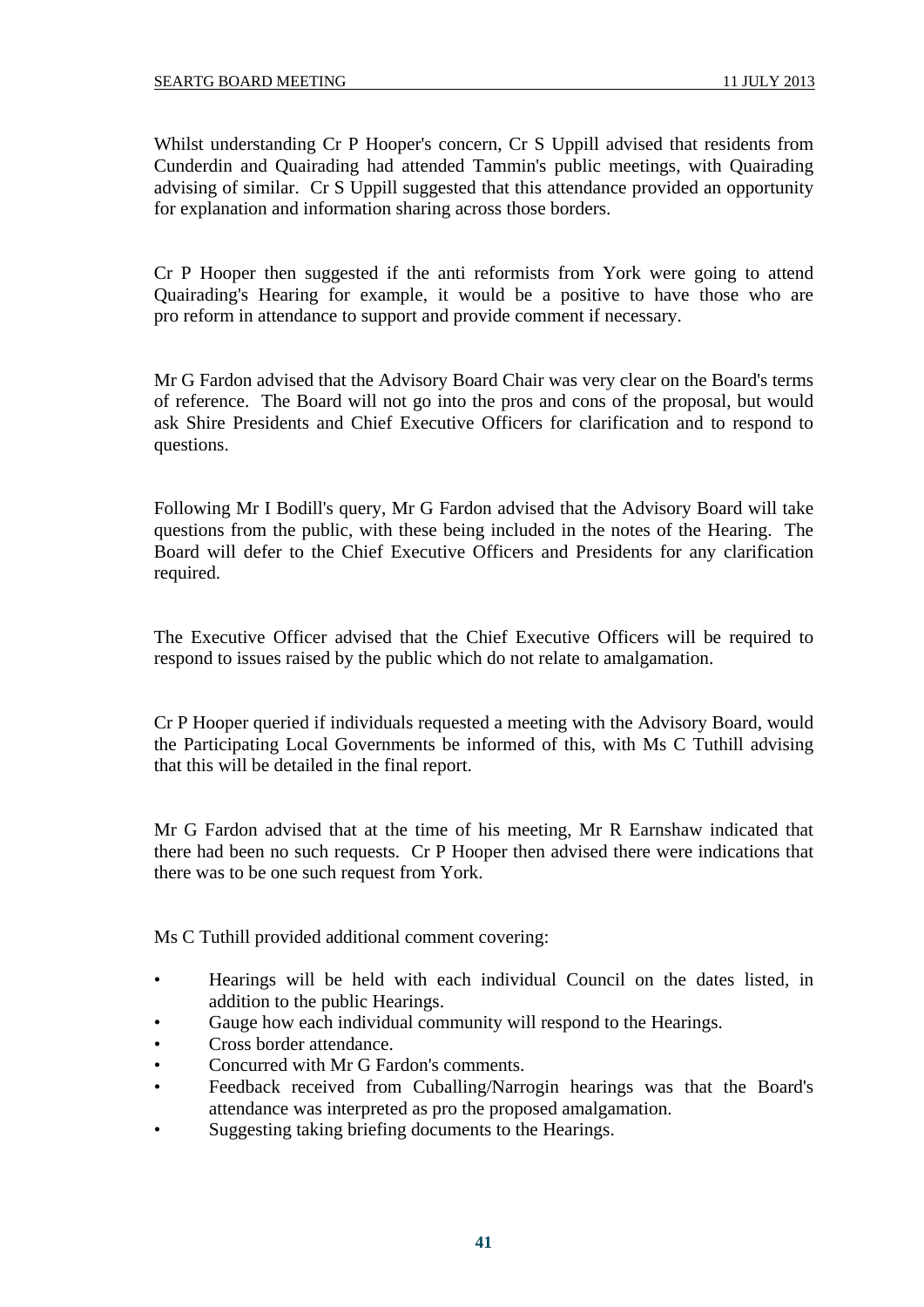- The Board will defer to Presidents and Chief Executive Officers for response.
- A Departmental representative will be in attendance to respond from a State perspective; eliminating Participants being drawn in to defend Government policy.
- Participants were encouraged to inform the Advisory Board of anything they believe it should be made aware of; ie forewarned is forearmed.
- The Department has kept the Advisory Board informed on this Group's process.
- Other parties provide selective information, often not the full picture.
- Hearing dates are those detailed, with the submission period being until 15 August 2013.
- The report will be prepared following this.

Mr G Fardon advised that he had forwarded relevant information to Mr R Earnshaw, and further that he would distribute the required seating arrangements for the Hearings.

The Chairman confirmed that discussion had determined cross border attendance at Hearings would be positive.

The Executive Officer then continued with comment in relation to this item of business:

• Pre Release Funding Subject of Report RTG-011-13 on the Notice Paper.

> Correspondence forwarded to consultants who provided proposals in relation to branding and human relation to branding and human resources.

It was then:

*MOVED Cr S Uppill, Seconded Cr T Boyle, that Report No RTG-010-13 – Status Report – Outstanding Business from South East Avon Regional Transition Group Board Meetings, be received.* 

CARRIED UNANIMOUSLY

**RTG-011-13 PRE RELEASE FUNDING - \$295,000**  (File: rtg011-13)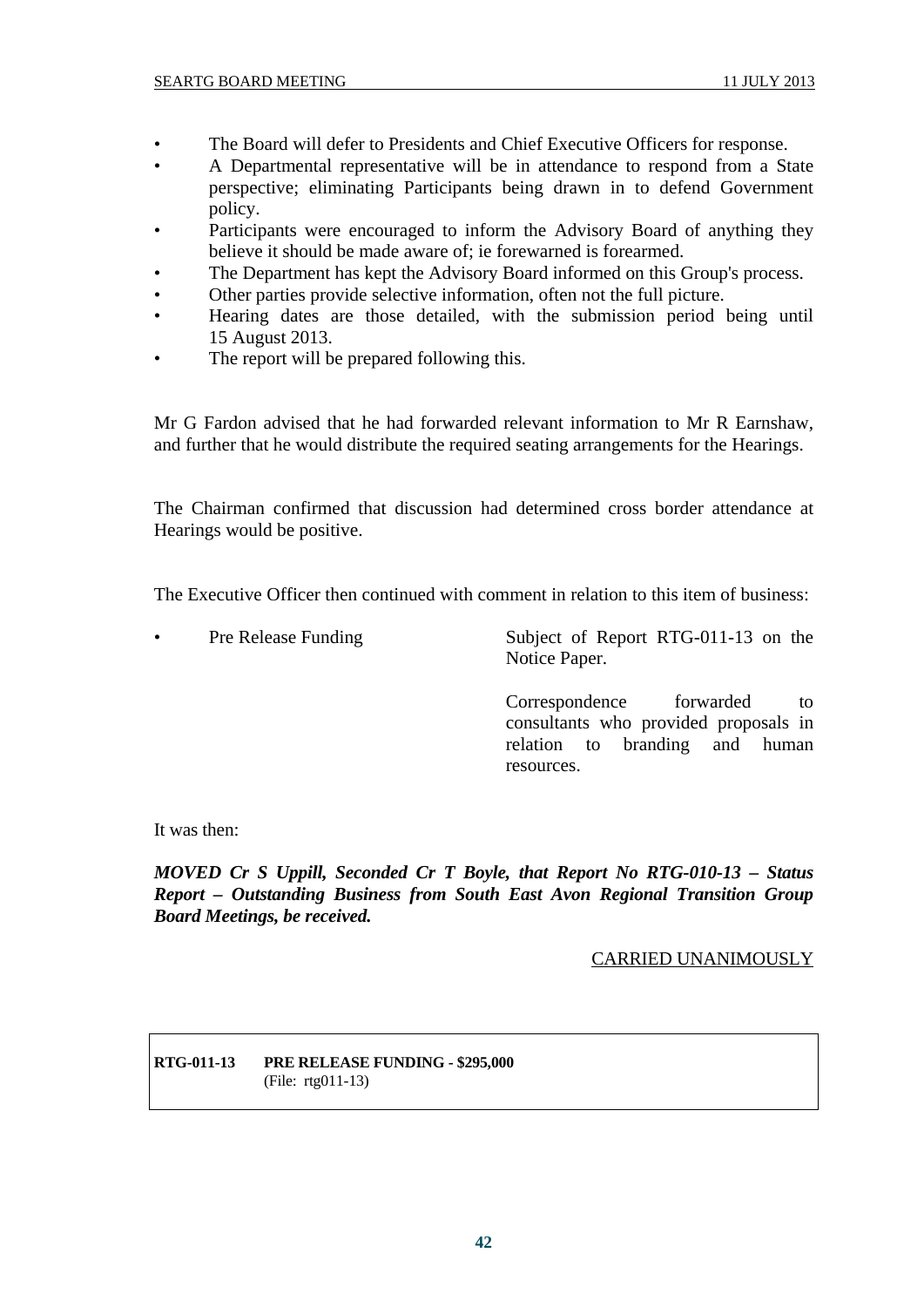The Executive Officer drew attention to this item of business, providing comment on:

- Page 5 of the Notice Paper detailing areas of expenditure.
- Understands that agreements have been signed by York.
- Relevant purchase orders and invoices have been actioned.
- Recommendation is to receive this Report.
- Queried what action the Executive Officer is to take in order to commence the respective projects.

Following the Chairman's suggestion that the Executive Officer commence as he sees fit, Cr P Hooper clarified that the "City of Armadale" detailed on page 6 was the Western Australian city.

The Chairman sought input from the Executive Officer, with advice as follows:

- ICT Workshop with participation of the Working Group.
- Look at the impact of Cloud technology which uses internet servers without any connections.
- Concern with response times.
- Technical issues, if any, and how many.
- If amalgamation is to take place, the Group cannot afford to not deliver on day one.
- Be mindful in making decisions on the best way to travel forward.
- Must guarantee a result; cannot take a gamble.
- First impression counts; efficient delivery through an amalgamation process on day one will be a lasting impression.
- Once determined, the Executive Officer would engage Focus to provide a breakdown on equipment that can be purchased for the allocated \$130,000.

Ms C Tuthill provided comment on:

- The Department's IT Working Group has representation from Local Government, including Busselton, Armadale, Stirling and Wanneroo.
- The Working Group includes the Department's Chief Information Officer and IT Manager.
- Working Group had concerns with the amount of hardware and product proposed for the Group, and how the Group as an amalgamated entity would fund this into the future.
- Year 3 would require hardware and system upgrade at a considerable cost.
- The Working Group is working on alternative options.
- The Department operates via Cloud, and does not have a server room.
- Outside entity takes on board upgrade, risk, firewall, and backup with Cloud environment.
- Armadale has offered to do the trial, with space and resources being an issue in most Local Governments.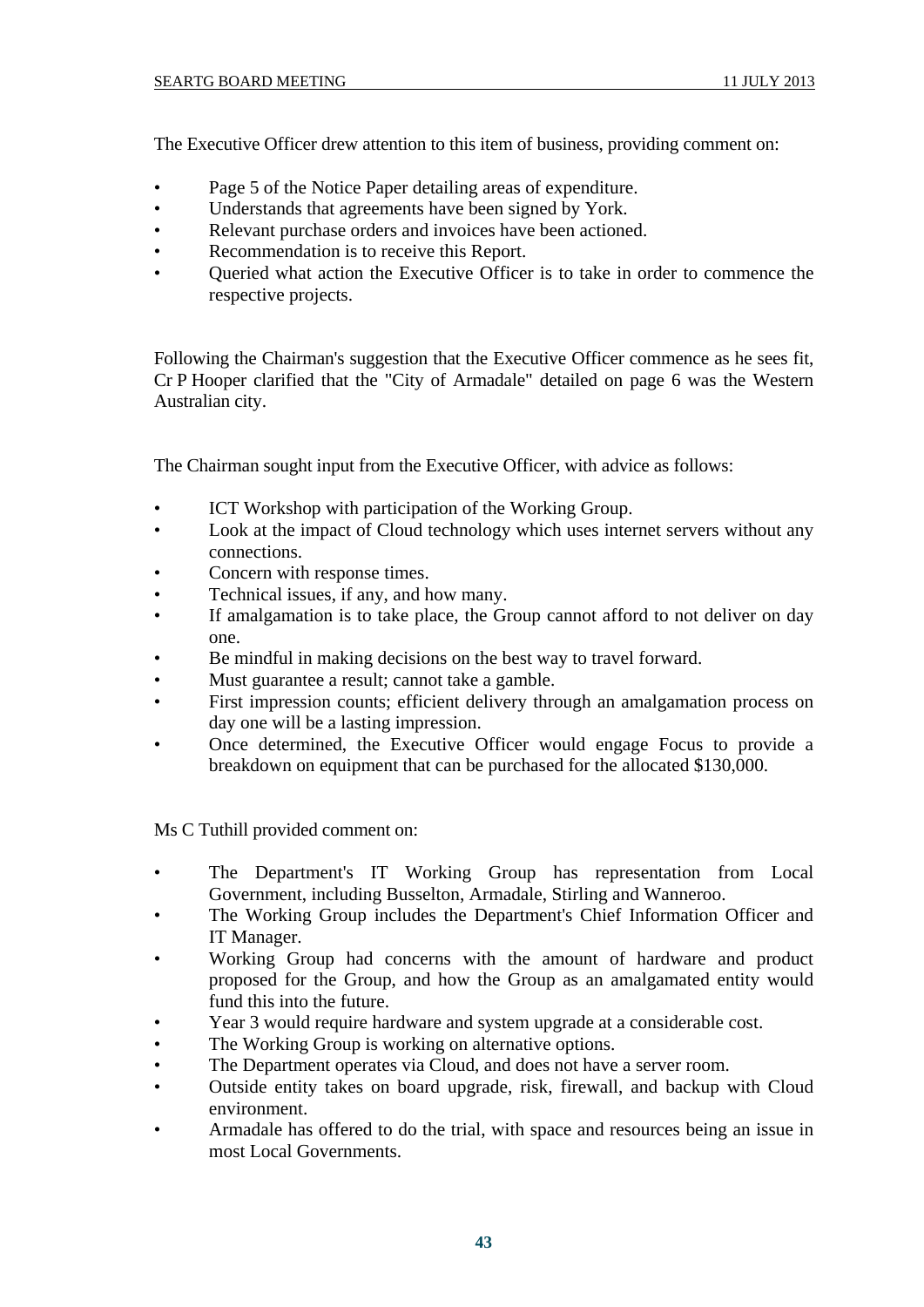- Need to determine if the speed and band width is sufficient for the Group's needs.
- Confirms that the trial will be undertaken on site at Participating Local Governments.

General discussion followed, with input by Cr P Hooper, Mr I Bodill, Mr G Fardon, Ms C Tuthill, the Chairman, Ms J Burges, Cr T Boyle, and the Executive Officer, covering

- Education required on Cloud as a Group.
- Get a peripheral view of what Cloud will mean.
- Understanding that this will save money in the long run.
- The rationale behind Cloud would make the proposal a worthwhile financial situation for the Group.
- There would be savings with Cloud, if it proves to work for the Group; but this is yet to be proven.
- Important that response times are not affected.
- Current technology versus NBN rollout, and associated issues.
- Potential for cost savings, good communication, reliability, and more flexibility.
- Not all systems utilised are compatible with Cloud.
- It is understood that half of New South Wales local governments are now operating on Cloud.
- Offers the Group the ability to be at the forefront of technology.
- Lobby Politicians to support the Group moving ahead with technology.
- Scaled introduction of Cloud.
- There are a lot of Councils wishing to assist this Group because they see this as the future of IT.
- Cloud provides mobility, eg being in Tammin but accessing information for Quairading.
- NBN will have speed required.
- This Group knows what it is dealing with; it will be known quickly if Cloud is the answer.
- Confirmation that all four Councils will participate in the trial.
- Utilisation of wireless and satellite for some Participants.

The Chairman confirmed that all Participating Local Governments will join the trial, with the Executive Officer advising that discussion has covered Report RTG-012-13, however there was a need for a motion in relation to this Report.

Mr R Hooper then advised that Minister Chown had indicated his interest in attending lunch with the Group, with the Chairman advising the Meeting was almost complete.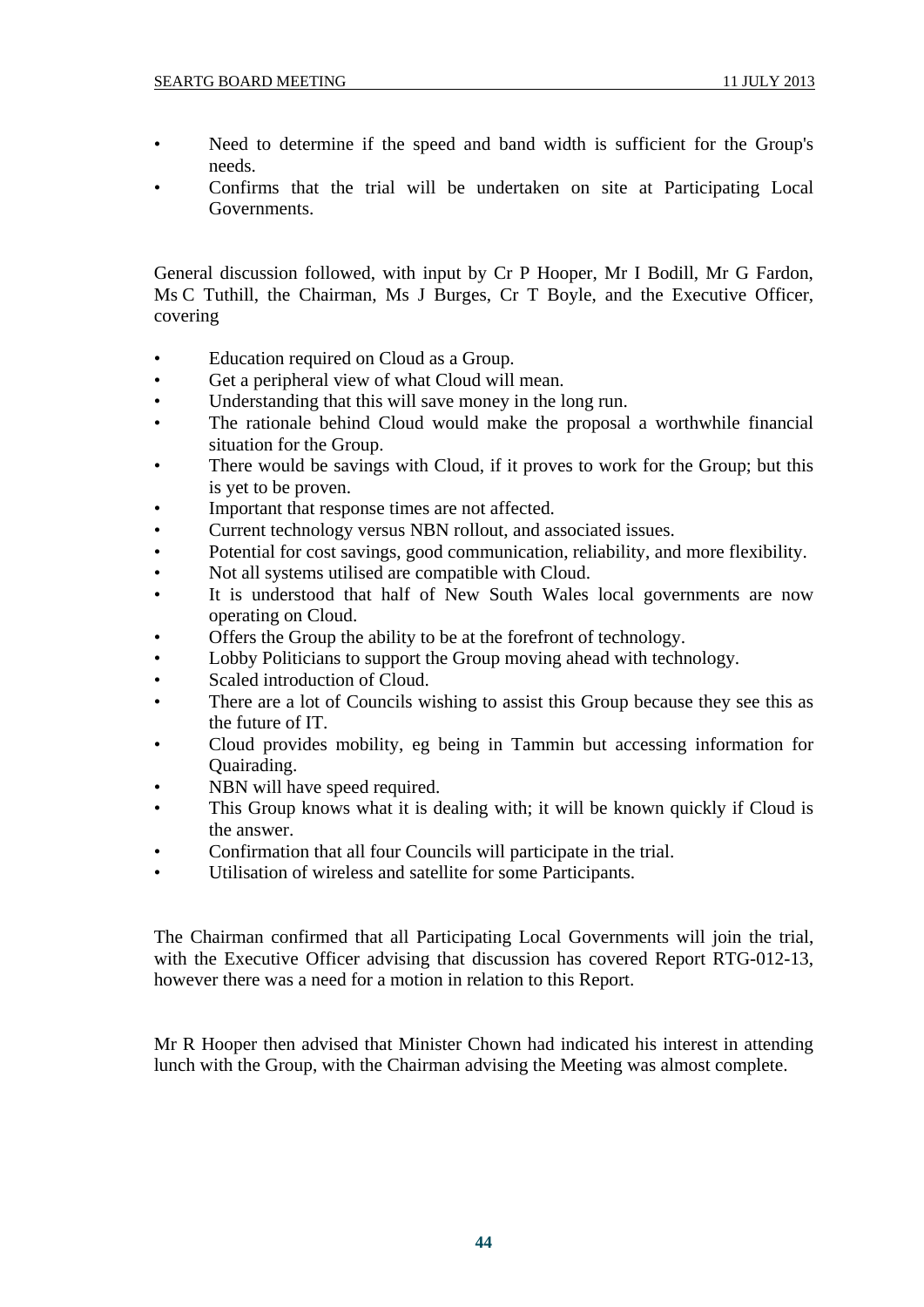Attention was then drawn to those projects detailed on page 5 of the Notice Paper, with Agreement that the Executive Officer would commence the projects listed, with proposals referred to the SEARTG Board in due course. Further, given estimates, there may be some tendering requirements to be observed, with clarification by Ms Tuthill this would be the case.

It was then:

*MOVED Cr S Uppill, Seconded Cr G Anderson, that:* 

- *1. Report No RTG-011-13 Pre Release Funding \$295,000, be received.*
- 2. The Executive Officer be authorised to obtain quotations, prepare tender *documents, and liaise with appropriate consultants in relation to the following projects:* 
	- *Computer Hardware/Software Upgrades.*
	- $Review of Delegations.$
	- *Review of Policy Manuals.*
	- *Process Mapping and Procedural Manuals.*

CARRIED UNANIMOUSLY

# **RTG-012-13 SEARTG – INFORMATION AND TECHNOLOGY SYSTEMS (ICT)**  (File: rtg012-13)

The Chairman drew attention to this item of business, which was included in discussion on Report RTG-011-13, with agreement that all four Participating Local Governments will take part in the trial.

Mr G Fardon clarified that agreement was for a trial of Cloud not an assessment on appropriate software at this point, with the Executive Officer advising that this was to ensure communication is where it needs to be, software will follow.

# *MOVED Cr T Boyle, Seconded Cr S Uppill, that:*

- *1. That the South East Avon Regional Transition Group Board approve the conduct of a trial in relation to "cloud" computing on the basis that each Participating Local Government agrees to partake.*
- *2. Subject to (1) above, the Executive Officer liaise with the respective Participating Local Governments' Chief Executive Officers to coordinate the trial.*

CARRIED UNANIMOUSLY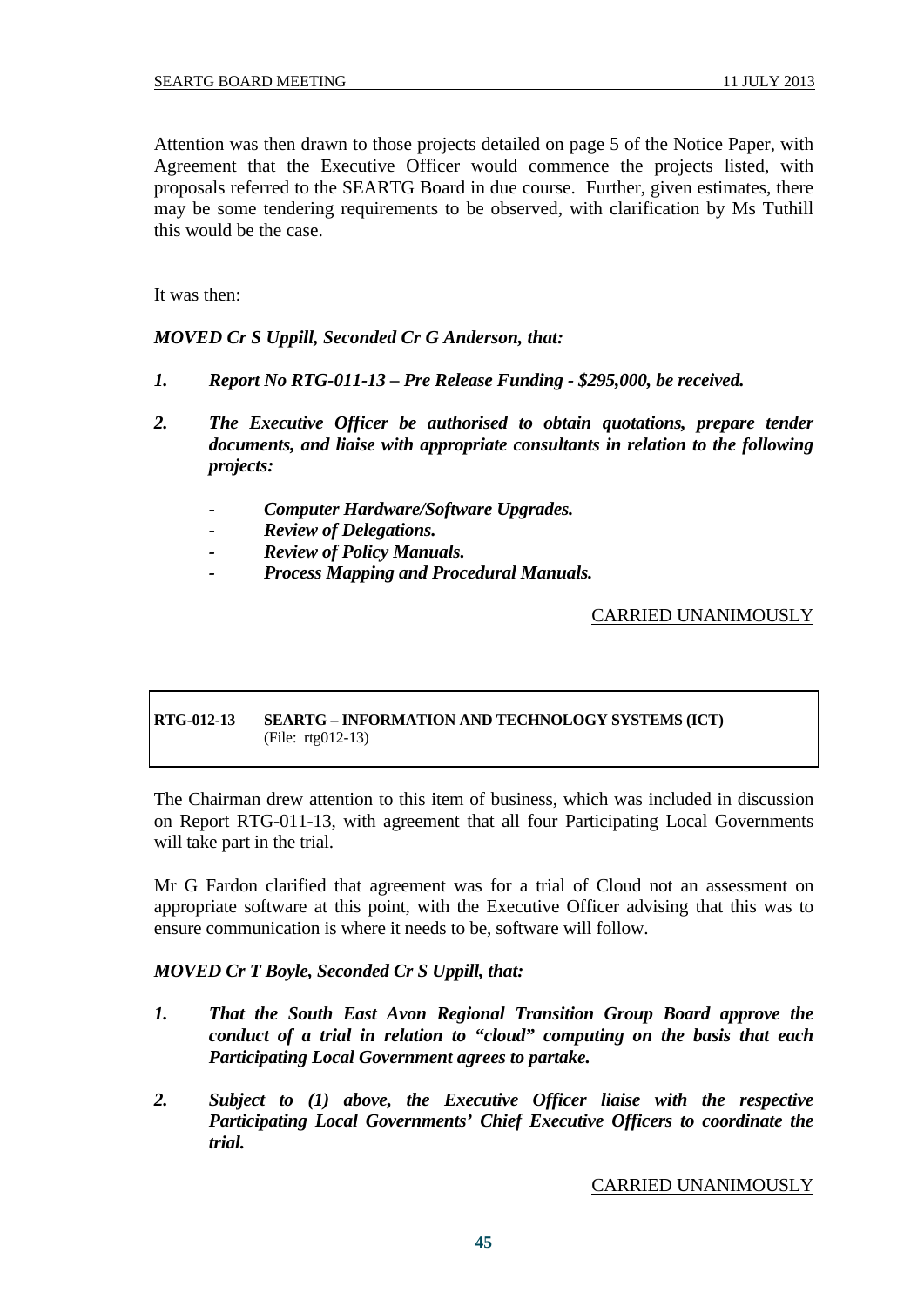#### **RTG-013-13 FINANCIAL STATEMENTS FOR THE PERIOD JULY 2012 TO MARCH 2013**  (File: rtg013-13)

The Executive Officer advised that the only anomaly was a minor over expenditure in the Regional Business Plan which will be resolved with Mr R Hooper, apart from this all statements were in order.

*MOVED Cr T Boyle, Seconded Cr G Anderson, that the following receipts of payments for the period 1 July 2012 to March 2013, be received for:* 

- *Connecting Local Government and Structural Reform Implementation Grant;*
- *Strategic Planning;*
- *Regional Business Plan;*
- *Asset Management Plans; and*
- *Financial Planning.*

# CARRIED UNANIMOUSLY

# **7. BOARD MEMBERS' MOTIONS OF WHICH PREVIOUS NOTICE HAS BEEN GIVEN**

Nil.

# **8. NEW BUSINESS OF AN URGENT NATURE**

Nil.

# **GENERAL BUSINESS**

Cr P Hooper queried, if as a result of metropolitan structural reform, the Government had intentions of rationalising all local governments in relation to information technology, with Ms C Tuthill advising:

- There are thoughts along these lines.
- Matter was raised in the Country Local Government Fund Review.
- Standardisation of accounting systems and treatments.
- The matter is on the radar for the Department's Advice and Support Team.

Cr P Hooper suggested this Group would be ahead of the game if they were to align themselves with metropolitan Local Governments who operated on the preferred systems.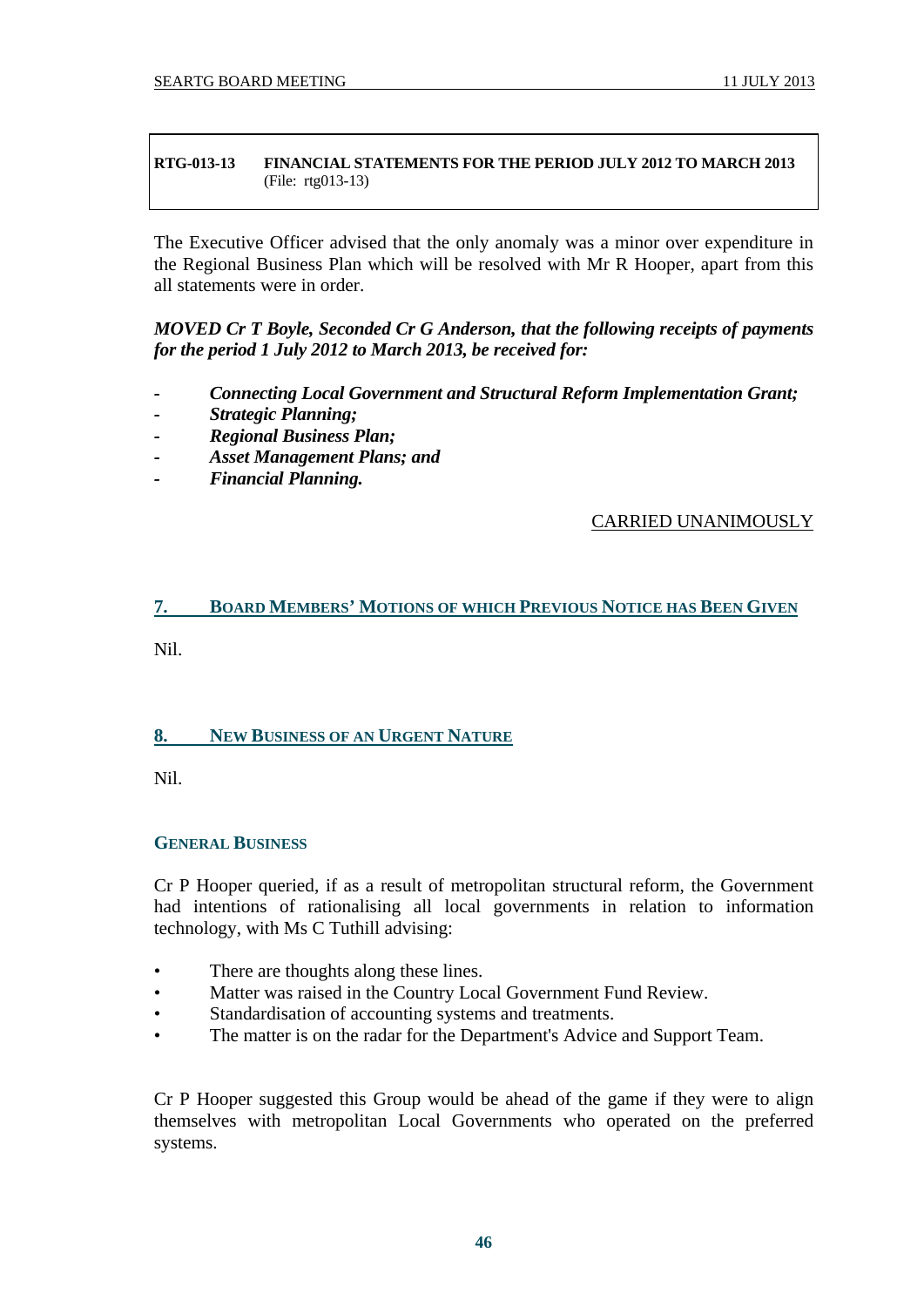Mr G Fardon advised that the City of Melville share services with Cockburn and another Local Government because they can no longer afford the hardware and its upkeep.

The Executive Officer advised that Canning had undertaken shared services with the Shires of Wiluna and Carnamah, as neither of these Shires had a computer on site, all was managed from Canning.

Mr R Hooper provided Participants with a document detailing dot points for a joint communiqué, questioning if this should be finessed to go out under the signature of all four Participating Local Government Presidents to assist the process.

Mr I Bodill drew attention to "States and Territories", with Cr T Boyle advising that this document was triggered by a plethora of requests in York for the proposal to be "sold better".

The Chairman suggested that there be comment on the capacity to increase rates due to the economic situation in the Wheatbelt, however the proposal was a way of limiting this by becoming more efficient.

General discussion followed, with input by Cr B Caporn, Mr G Fardon, Mr R Hooper, and the Chairman covering:

- Informing the community that there has been a diminishing trend of Council income.
- Costs are going up all the time, with comparison to a small farm of 30 years ago being unviable in today's terms.
- People think Councils have a bucket load of money.
- Savings in the Business Plan were not being recognised or acknowledged as valid estimates.
- Doubling of rates within a five year period to cover costs if amalgamation is not progressed.
- Current structure does not allow rating to cover demands of the future.
- Acceptance that as an industry, rural rate bases cannot meet future infrastructure demands.
- This is the message to convey, as discussed by Minister Simpson.
- Statement can be made without the inclusion of figures.

It was agreed that Participants take the document and advise York of any required changes by Sunday, 14 July 2013. The Executive Officer would then liaise with BKay Design to formalise a newsletter for urgent distribution prior to the Advisory Board Hearings. The document must carry the signature of the four Presidents to convey that this is the regional message. The document would carry the "Securing Our Future" logo.